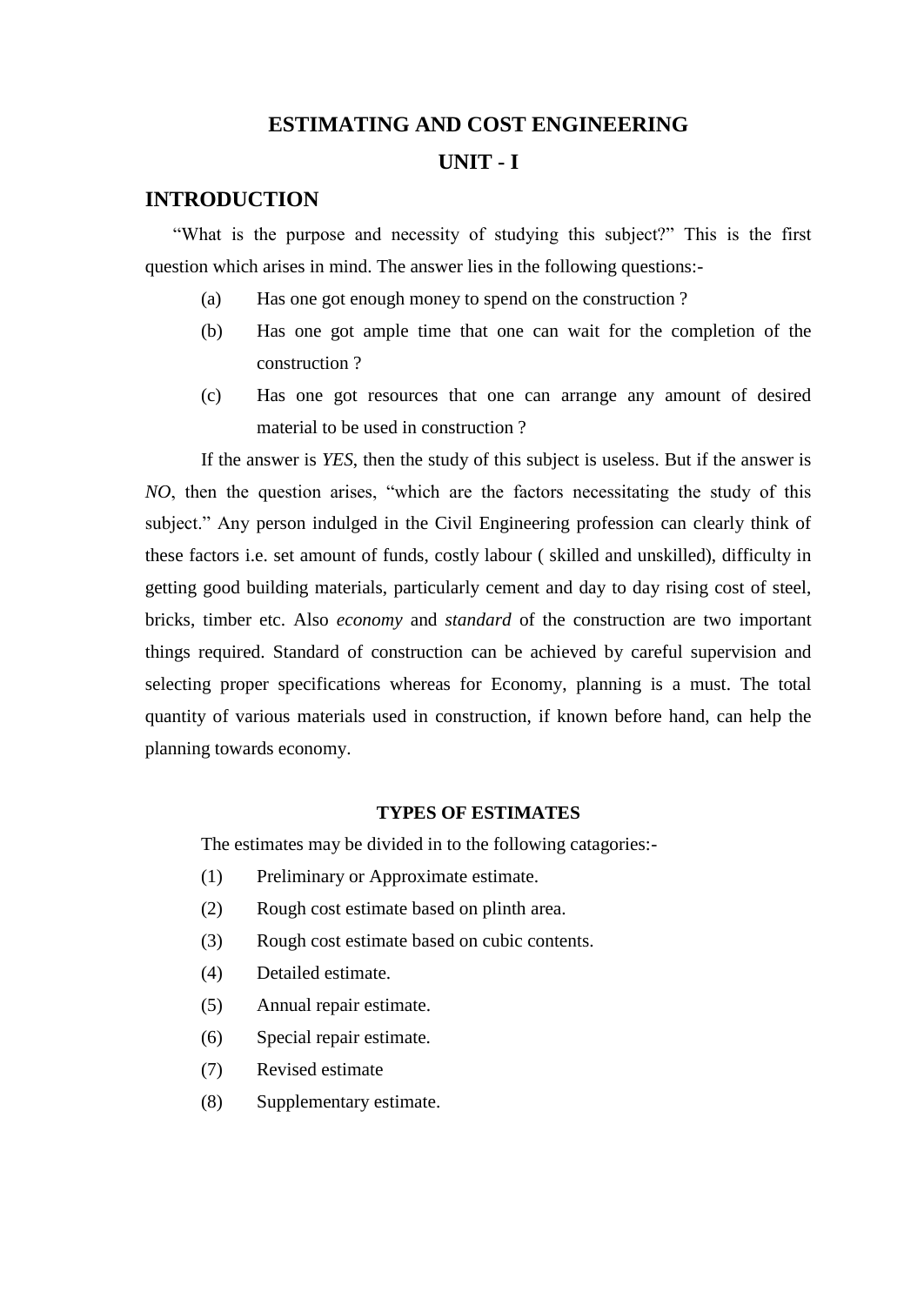#### **1. Preliminary or Approximate estimate**

This estimate is prepared to decide *financial aspect*, *policy* and to give idea of the cost of the proposal to the competent sanctioning authority. It should clearly show the necessity of the proposal and how the cost has been arrived at

The calculations for approximate estimate can be done with the following data. The data can be had from a similar construction already complete in the nearby area, excuted by the department.

For example: To calculate approximate estimate for a Hospital, per bed cost is calculated from the recent campleted hospital and is multiplied with the number of beds required. Similarly for a house, per square metre plinth area is calculated and is multiplied with the proposed covered area. The specifications should also be same. For a road, expenditure of per kilometer length is taken, width also plays the role.

The following documents should be attached with it.

- (a) Detailed report
- (b) Site plan of the proposal
- (c) It should also clearly mention about the acquisition of land, Provision of electric and water supply etc.

#### **2. Plinth area Estimate (Based on Rough Cost)**

Plinth area of a building means Length x Breadth ( roofed portion only ) excluding plinth offsets. The estimates are prepared on the basis of plinth areas of the various buildings proposed to be constructed. The **rates** are being arrived at the dividing the total cost of construction with its plinth area. For example if total cost of a building is Rs. 2 lac and its plinth area is 50 sq. m. then plinth area rate  $=2,00,000 =$ Rs.4000/- per 50

sq.m. Using this rate as basis of the next construction, approximate or rough cost of the proposal can be arrived at by multiplying the plinth area of the proposed building with this plinth area rate.

The following documents are attached with the estimate.

- (a) Line plan with brief specifications.
- (b) Cost of various services added i.e. electric and water supply etc.
- (c) North line should be shown clearly on line plan.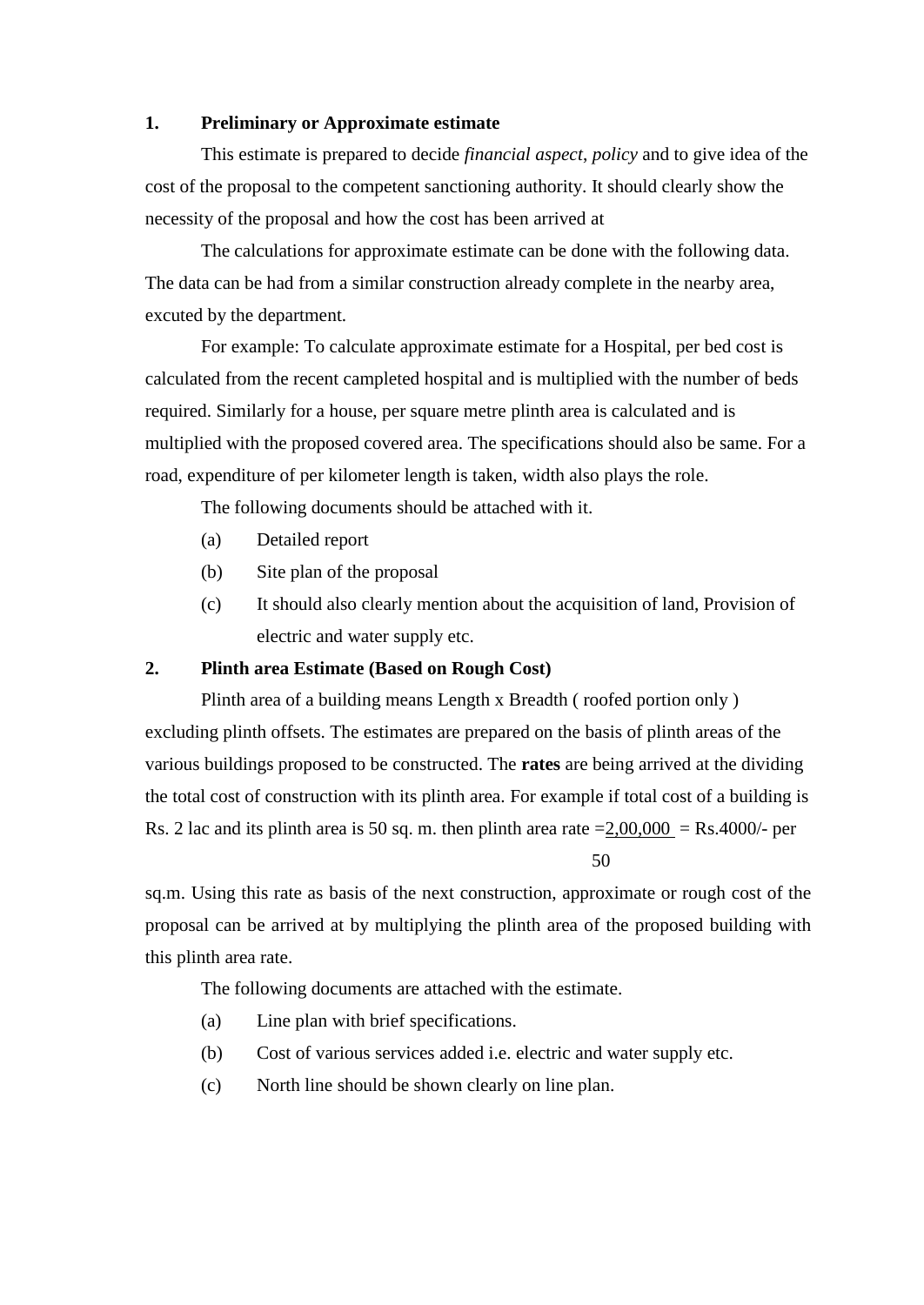#### **3. Cubic Contents Estimate (Based on Rough Cost)**

The cubic contents of a building means plinth area x height of the building. The height is taken from top of floor level to top of roof.

The cubic contents of the proposed building are multiplied with cubic rates arrived at for the similar construction i.e. total cost of construction divided by cubic contents = cost per cubic metre.

Documents attached are as in No. 2

(Administrative approval is granted on rough cost estimate)

#### **4. Detailed Estimate**

After getting Administrative approval on rough cost estimate, detailed estimates are prepared.

In this, the estimate is divided in to sub-heads and quantities of various items are calculated individually.

In the end of the detailed quantities, an *abstract* of *cost* giving quantities of each item and rate of every item according to the sanctioned schedule of rates shall be attached. In case of non-schedule rates i.e. rates which are not given in the sanctioned schedule of rates, proper analysis of rates shall be attached. If however the work proposed to be constructed is located in a remote place, the provision for the carriage of the material shall be added in the estimate to avoid any excess over the administratively approved estimate later on. Detailed specifications & report should also be attached with the estimate. Technical sanction is given on detailed estimate.

The detailed estimate shall also provide for the cost of approach road, water supply,

electric installations and acquisition of land etc, so as to call it a comprehensive estimate.

5. Annual repair estimate

In order to keep building and roads in perfect condition, annual repairs should be carried out as follow:-

(i) In case of a building-white washing, oiling and painting of doors and windows, cement plaster repairs (inside & outside), repairs of floors etc. In no case this annual repair amount should increase more that 11/2% to 2% of the capital cost of the building.

(ii) In case of a road-filling patches, maintenance of berms etc.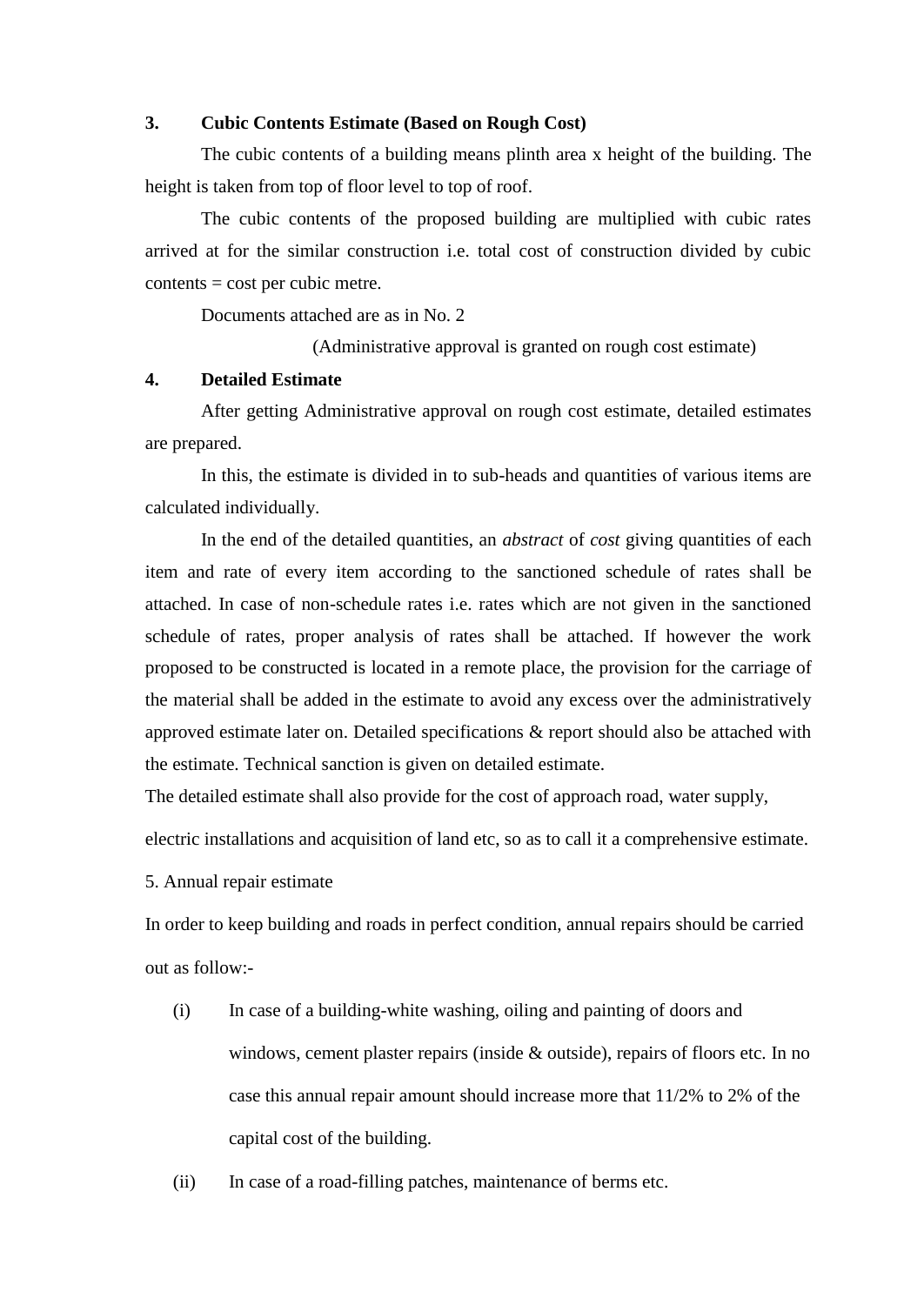#### 6. Special repair estimate

If the work cannot be carried out of the annual repair funds due to certain reasons resulting in the genuine increase in cost, then special repairs estimate is to be prepard. The reason of increase may be:-

- (i) In case of a building-opening of new doors, change of floors, replastering walls etc.
- (ii) In case of roads-if the whole surface is full of corrugation  $\&$  patches, then the total surface is to be scarified. The old metal is taken out, consolidation by adding more metal is done and top surface is repainted.

#### 7. Revised estimate

When the sanctioned estimate exceeds by 5% either due to the rate being found insufficient or due to some other reasons, a fresh estimate is prepared which is called a Revised Estimate. A comparative statement on the last page of the estimate is attached giving there in the reasons of the increase of cost in case of each item.

#### 8. Supplementary Estimate

This is fresh detailed estimate in addition to the original sanctioned estimate paepared when additional works are deemed necessary during the progress of a work to supplement the original works. The abstact of cost should show the amount of the original sanctioned estimate as well as the supplementary amount of the original sanctioned estimate as well as the supplementary amount for which sanction is required.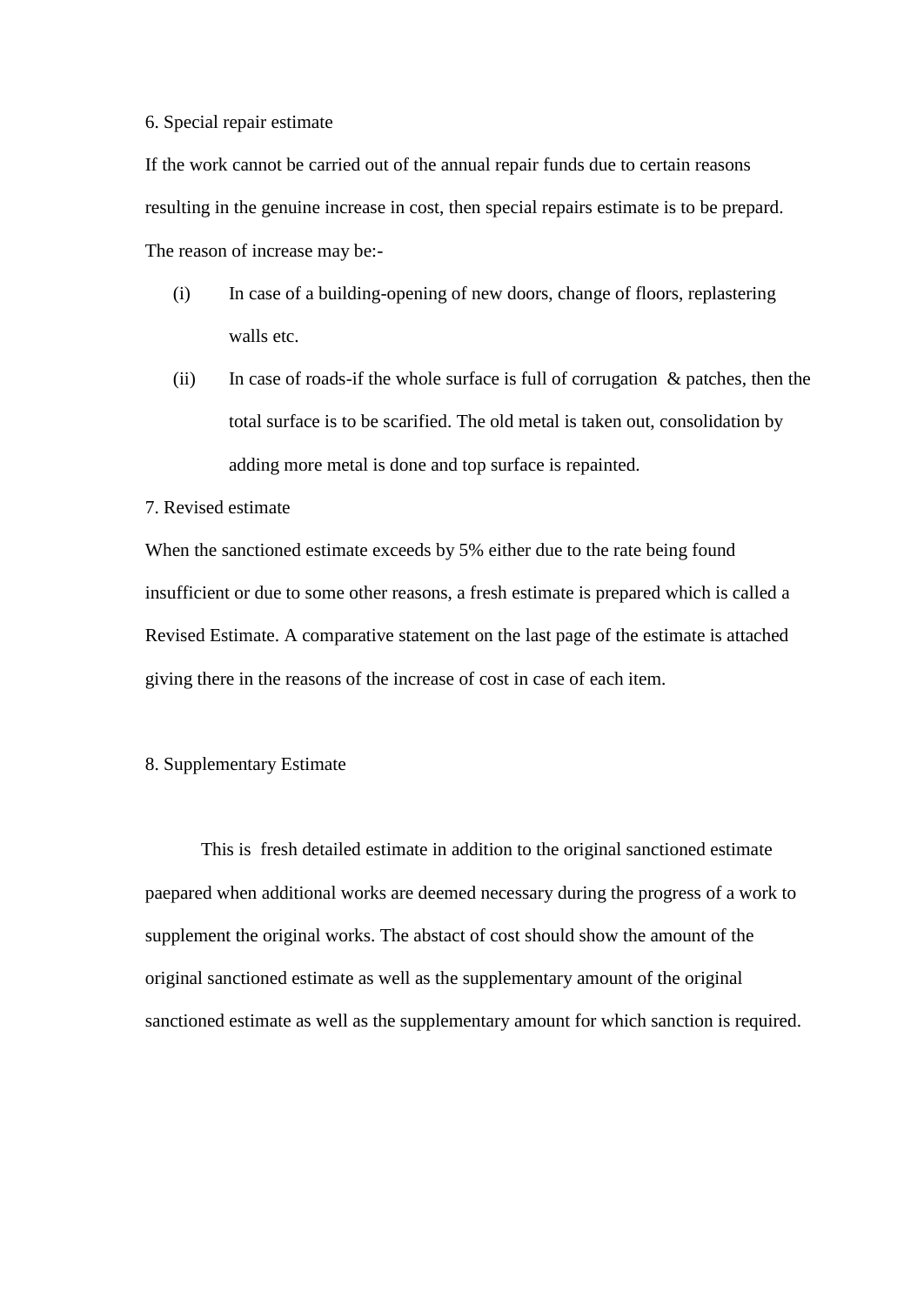#### **METHODS OF TAKING OUT ESTIMATES**

The calculations of quantities of materials can be done using various methods of estimates. The application of an individual method depends upon the design and shape of the building. The different methods are as under:

- 1. Centre line method.
- 2. Crossing method.
- 3. Out to out and in to in method.
- 4. Bay method.
- 5. Service unit method.
- 1. Centre line method

This method is suitable only if the offsets are symmetrical and the building is more or less rectangular in shape. The centre line of the building is determined carefully after doing deductions for repeated measurements (as explained in the next problem). This centre line acts as length for the complete calculations of the estimate. If the deduction is not cared for the results of estimates may be wrong. All the walls should have the same section.

2. Crossing Method

In this method, lengths and breadths of the masonry walls at plinth level are taken (internal dimension of the room + thickness of the walls) for calculating quantities. The symmetrical offsets are a must as in the case of centerline method.

3. Out to out & in to in Method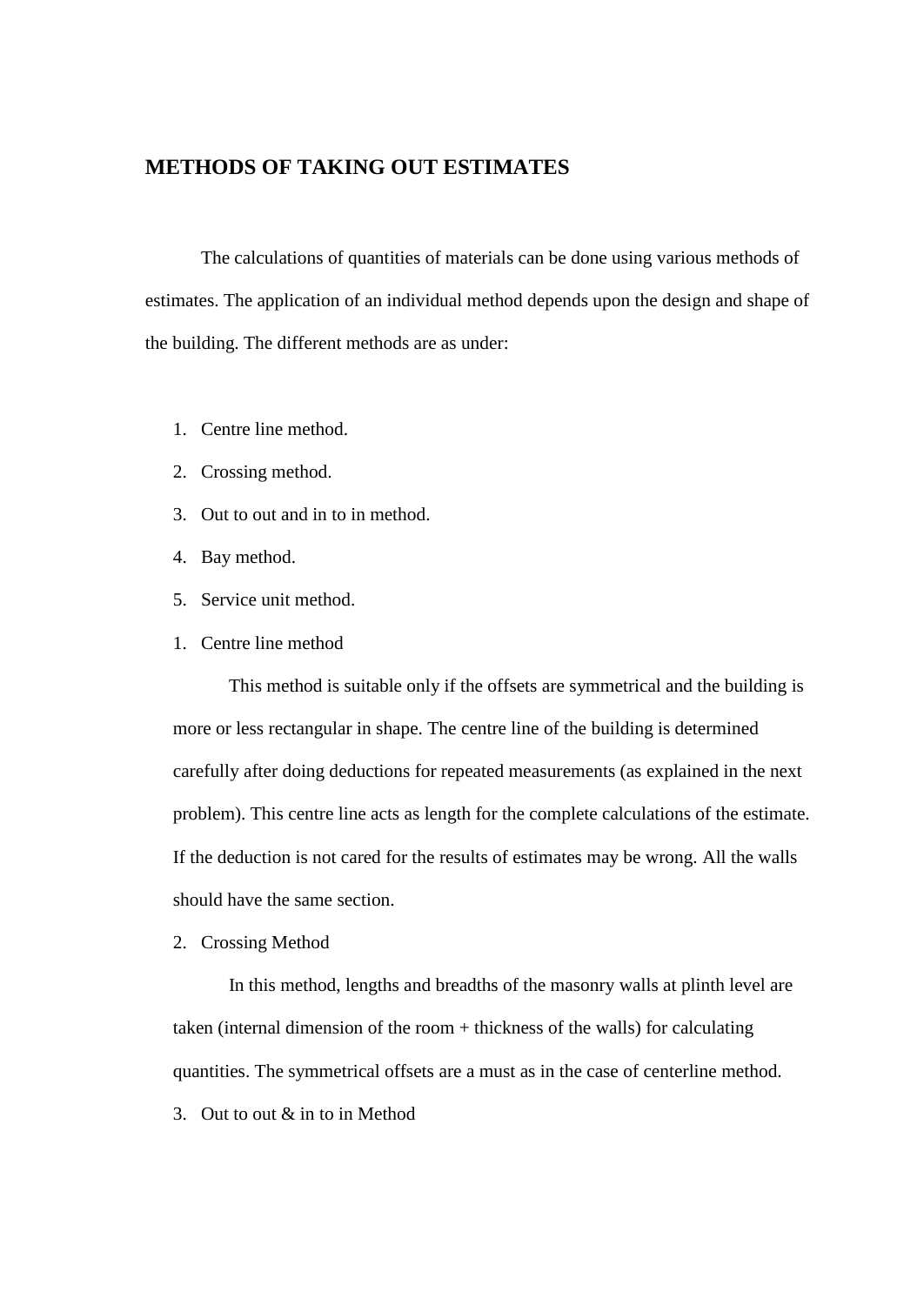This method is most practicable under all circumstances and is generally followed in the P.W.D. for computing the quantities of various items. The estimation in this book has been done using this method.

4. Bay Method

 This method is useful and is generally followed in case of building having several bays. The cost of the one class room is worked out and then multiplied by the number of bays in that building. The extra cost of the end walls and difference in framing. If there is any, should be made, so as to arrive at the correct cost.

5. Service Unit Method.

This method is followed in cases such as school building where there are so many class rooms. The cost of one class room us worked out and then multiplied by the number of class rooms to be constrused. In case of Hospitals, the service unit is a bed, in case of Water Tank, it is a litre and in case of Cinema Hall, the service unit is a seat.

#### **PROBLEM: I**

Calculate the quantities of the following items from the given figure, 3.12 upto G.L., using

- (a) Centre line method
- (b) Crossing method.
	- 1. Excavation for foundations.
	- 2. Cement Concrete in foundations.
	- 3. Brick work in cement mortar (1:4)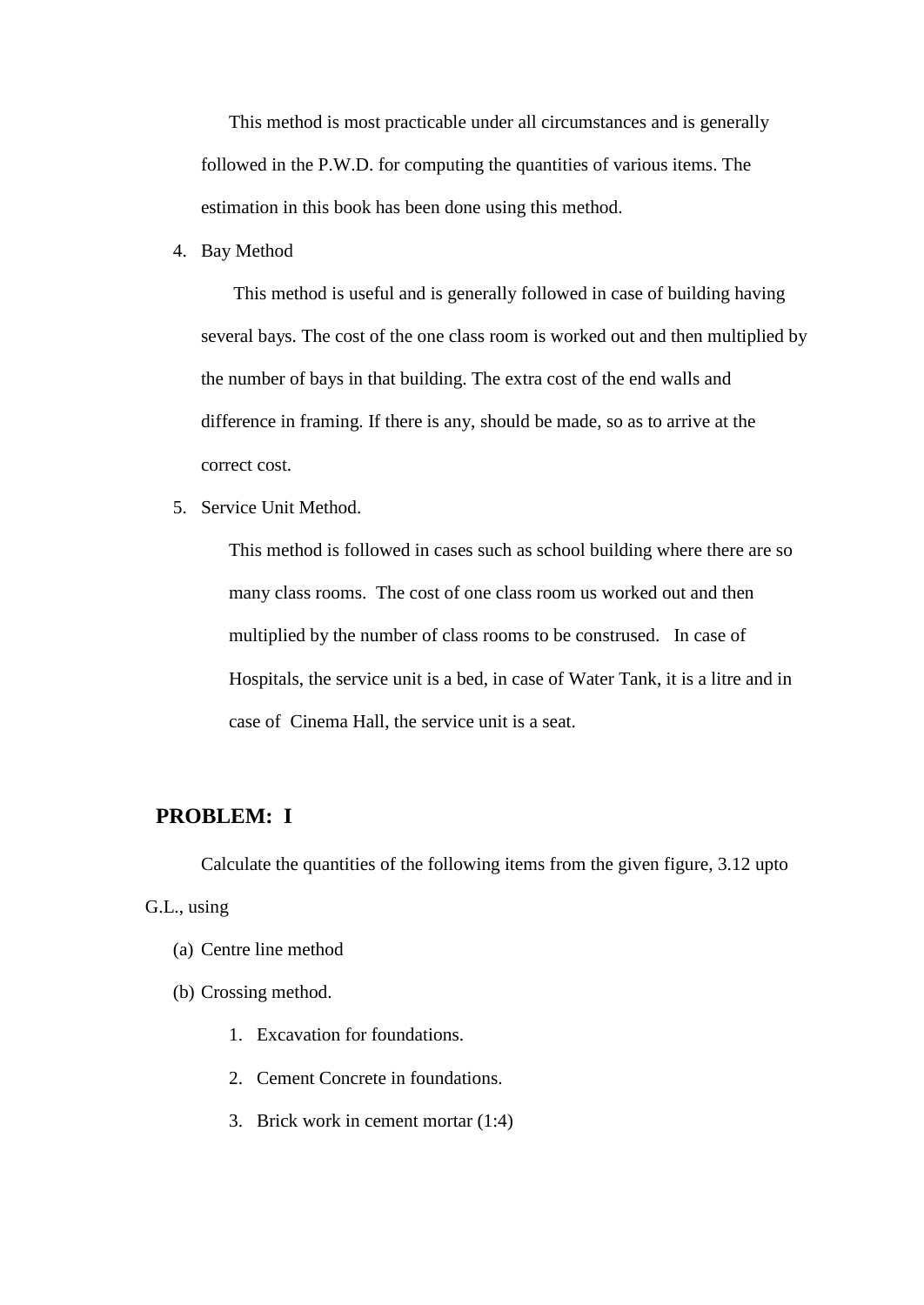

Solution:

# (a) BY CENTRE LINE METHOD

# ESTIMATES

| Detail of Work                                                         | No.                |              | Measurements              | Contents     |                        |
|------------------------------------------------------------------------|--------------------|--------------|---------------------------|--------------|------------------------|
|                                                                        |                    |              | B                         | H            |                        |
|                                                                        |                    |              | (a) BY CENTRE LINE METHOD |              |                        |
| 1. Excavation for foundations<br>Total<br>2. C. Concrete in foundation | cub. m.<br>cub. m. | 42.8<br>42.8 | 1.0<br>1.0                | 0.80<br>0.20 | 34.26<br>34.24<br>8.56 |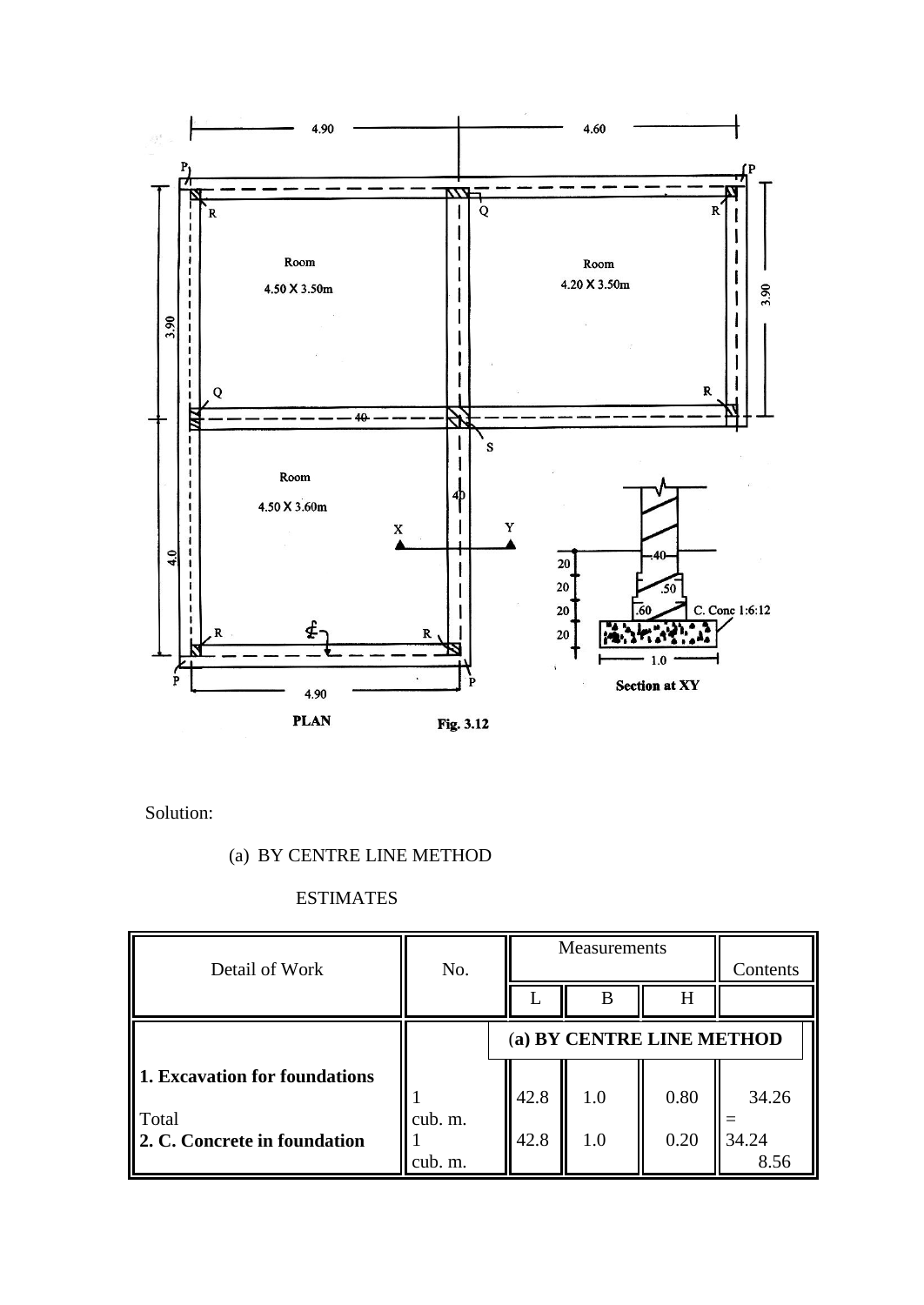| Total<br>3. B. Brick in Cement mortar (<br>1:4)<br>$1st$ . step<br>$2nd$ .step<br>3 <sup>rd</sup> .step | cub. m. | 42.8<br>42.8<br>42.8 | 0.60<br>0.50<br>0.40 | 0.20<br>0.20<br>0.20 | 8.56<br>5.13<br>4.28<br>3.42<br>12.83 |
|---------------------------------------------------------------------------------------------------------|---------|----------------------|----------------------|----------------------|---------------------------------------|
| Total                                                                                                   |         |                      |                      |                      | 12.83                                 |

by) BY CROSSING METHOD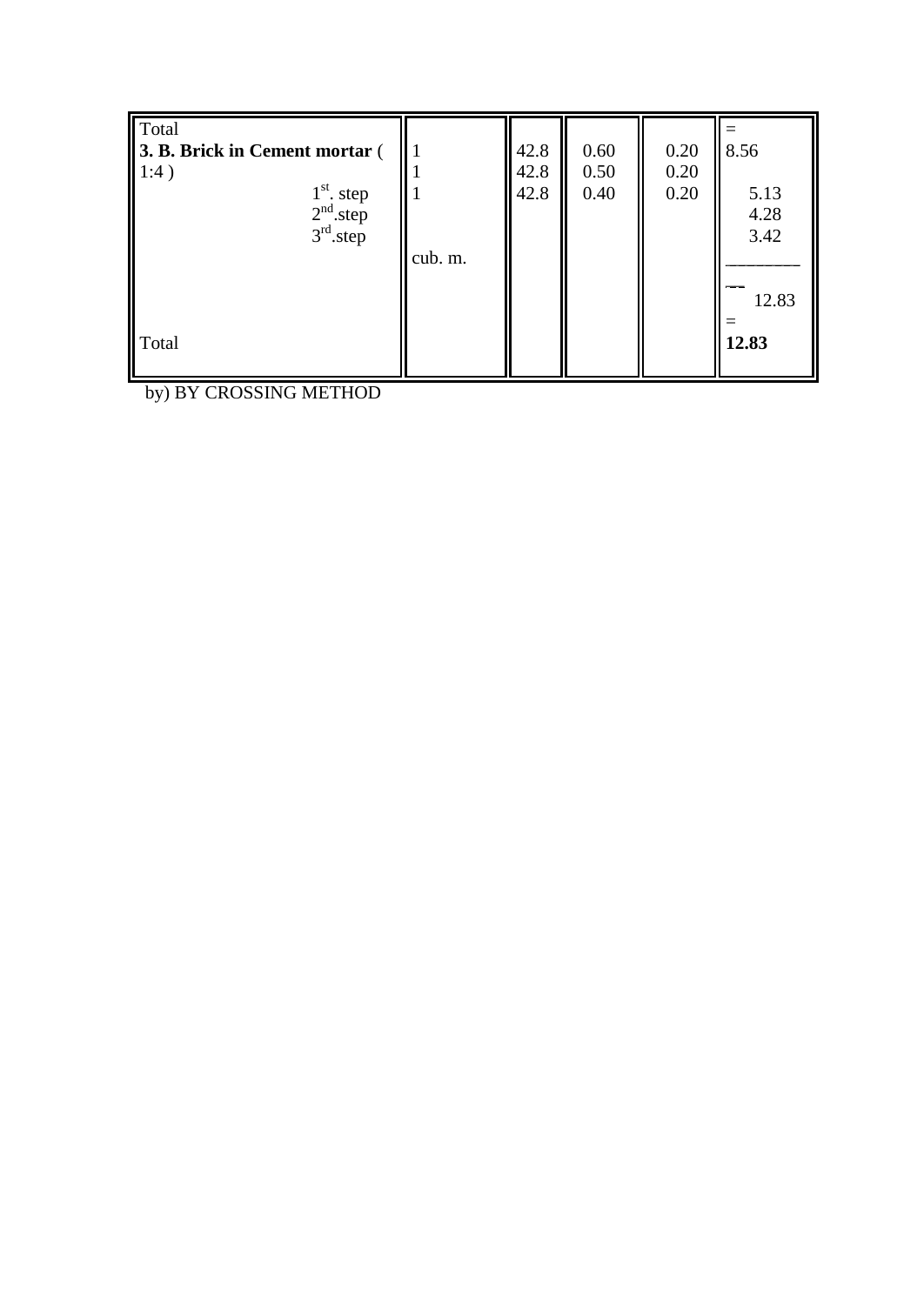| 1. | <b>Excavation for foundations</b><br>Long Walls<br><b>Top Rooms</b><br>$(.40 + 4.50 + .40 + 4.20 + .40) = 9.90$ | $\mathbf{2}$                     | 9.9        | 1.0        | 0.80         | 15.84        |
|----|-----------------------------------------------------------------------------------------------------------------|----------------------------------|------------|------------|--------------|--------------|
|    | Short walls<br>Long walls<br><b>Bottom Room</b><br>$(.40 + 4.50 + .40 = 5.30)$                                  | 3<br>$\mathbf{1}$                | 3.5<br>5.3 | 1.0<br>1.0 | 0.80<br>0.80 | 8.40<br>4.24 |
|    | Short walls                                                                                                     | $\overline{2}$                   | 3.6        | 1.0        | 0.80         | 5.76         |
|    |                                                                                                                 |                                  |            |            |              | 34.24        |
|    | Total                                                                                                           | cub.                             |            |            |              | 34.24        |
| 2. | C. Concrete in foundations                                                                                      | m.                               |            |            |              |              |
|    | Top Rooms<br>Long Walls                                                                                         |                                  | 9.9        | 1.0        | 0.20         | 3.96         |
|    | Short walls                                                                                                     | $\mathbf{2}$<br>$\overline{2}$   | 3.5        | 1.0        | 0.20         | 2.10         |
|    | <b>Bottom Room</b><br>Long walls                                                                                |                                  | 5.3        | 1.0        | 0.20         | 1.06         |
|    | Short walls                                                                                                     | $\mathbf{1}$<br>$\overline{2}$   | 3.6        | 1.0        | 0.20         | 7.44         |
|    |                                                                                                                 |                                  |            |            |              | 8.56         |
|    | Total                                                                                                           |                                  |            |            |              | 8.56         |
| 3. | B. Brick in cement mortar                                                                                       | cub.                             |            |            |              |              |
|    | <b>Top Rooms</b>                                                                                                | m.                               |            |            |              |              |
|    | $1st$ . step<br>Long Walls                                                                                      |                                  | 9.90       | 0.60       | 0.20         | 2.38         |
|    | $2nd$ .step                                                                                                     |                                  | 9.90       | 0.50       | 0.20         | 1.98         |
|    | $3rd$ .step                                                                                                     | $\overline{c}$<br>$\overline{2}$ | 9.90       | 0.40       | 0.20         | 1.58         |
|    | $1st$ , step<br>Short walls                                                                                     | $\overline{2}$                   | 3.50       | 0.60       | 0.20         | 1.26         |
|    | 2 <sup>nd</sup> .step                                                                                           |                                  | 3.50       | 0.50       | 0.20         | 1.05         |
|    | $3rd$ .step                                                                                                     | 3                                | 3.50       | 0.40       | 0.20         | 0.84         |
|    | <b>Bottom Room</b>                                                                                              | 3                                |            |            |              |              |
|    | $1st$ . step<br>Long walls                                                                                      | $\overline{3}$                   | 5.30       | 0.60       | 0.20         | 0.64         |
|    | 2 <sup>nd</sup> .step                                                                                           |                                  | 5.30       | 0.50       | 0.20         | 0.53         |
|    |                                                                                                                 | $\mathbf{1}$                     |            |            |              |              |
|    |                                                                                                                 | $\mathbf{1}$                     |            |            |              |              |
|    |                                                                                                                 |                                  |            |            |              |              |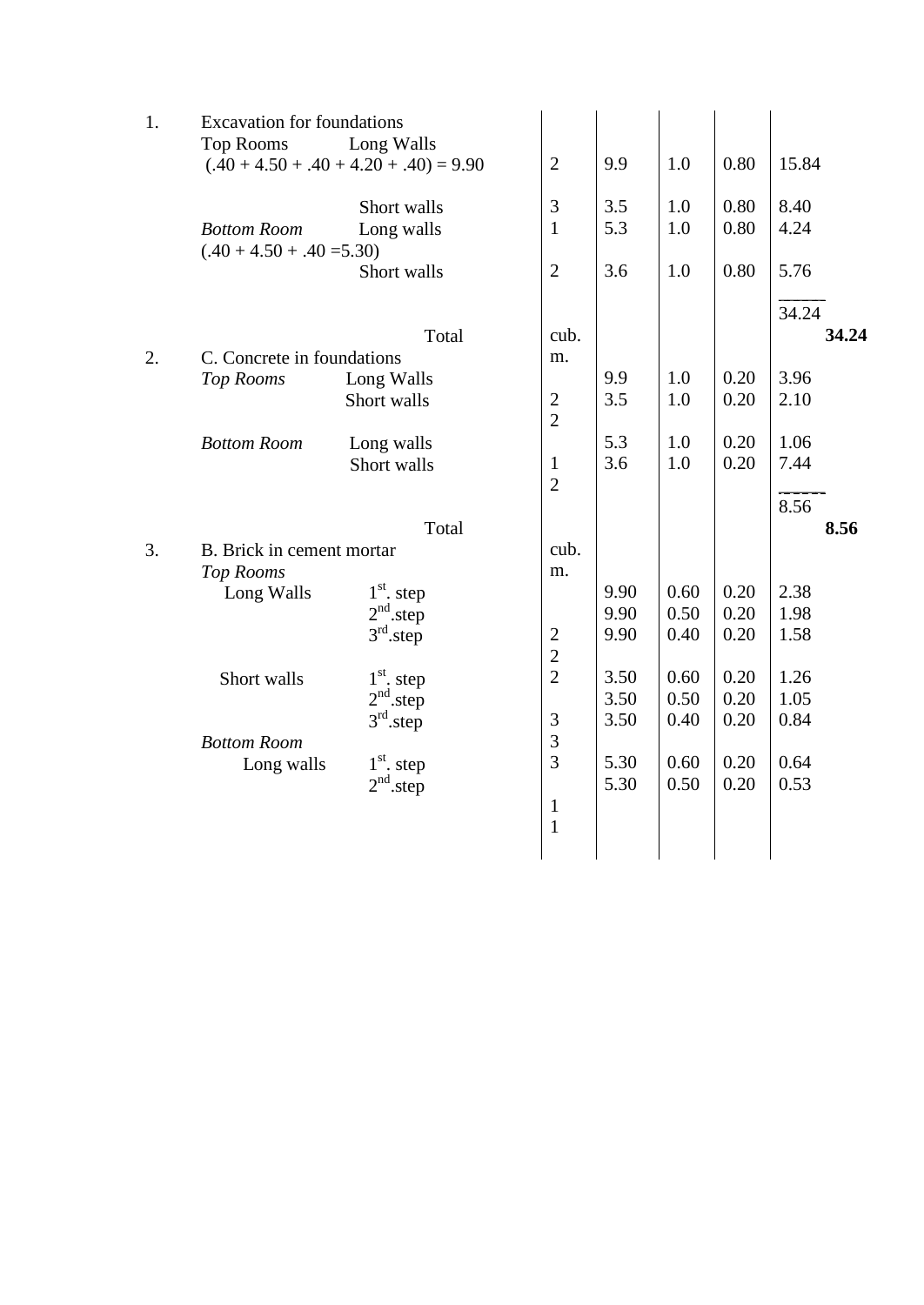#### ESTIMATES & COSTING

| Detail of Work     |                      | No.            |      | Measurements |      | Contents     |
|--------------------|----------------------|----------------|------|--------------|------|--------------|
|                    |                      |                |      | B            | H    |              |
|                    | 3 rd step            |                | 5.30 | 0.40         | 0.20 | $\vert$ 0.42 |
| <b>Short Walls</b> | 1 st step            | $\overline{2}$ | 3.60 | 0.60         | 0.20 | 0.86         |
|                    | 2 nd. Step           | $\overline{2}$ | 3.60 | 0.50         | 0.20 | 0.72         |
|                    | $3^{rd}$ . step    2 |                | 3.60 | 0.40         | 0.20 | 0.58         |
|                    |                      |                |      |              |      |              |
|                    |                      |                |      |              |      | 12.83        |
|                    | Total                | cub. m.        |      |              |      | 12.83        |

As already discussed, in this method, the length of centre line is fixed once for all and this is used or calculating quantities of various items. The only requirement for the uses for this method is that the section of walls should be symmetrical throughout.

How to Fix Centre Line.

The Centre line of the given plain marked and centre to centre distances of walls are added. Refer given figure 3.12, the total length of centre line, room-wise is as under from top right corner.

All horizontal  $-4.60 + 4.90 + 4.90 + 4.60 + 4.90 = 23.90$ 

All vertical  $-3.90 + 3.90 + 3.90 + 4.0 + 4.0 = 19.70$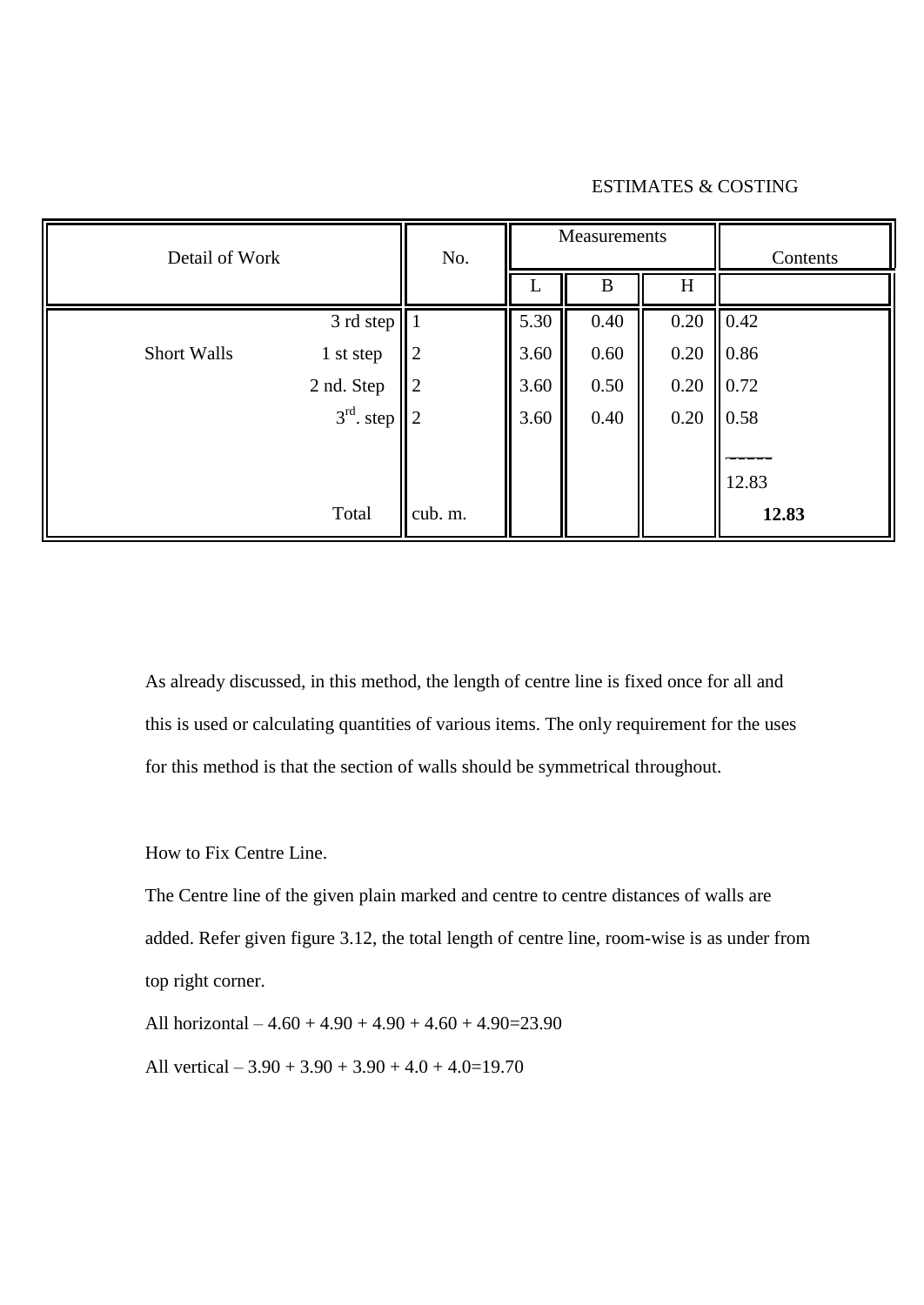But there are hatched rectangles showing that these portions have been added twice i.e. this portion is part of both the lines meeting at rt. Angle to each other. So this portion is to be added only once.

The deductions to be made are as under:-

1. At L-junction Walls

At L-junction, two squares P  $\&$  R are formed. The hatched portion R' comes twice, whereas portion "P" does not come even once. So "P" is compensated with "R" coming twice. Thus in the case of L-junction, no deduction is to be done from the total length of centre line.

#### 2. At L-junction Walls.

In this case, the hatched rectangular portion "Q" comes twice. So the deduction in this case is ½ of thickness of wall for each T-junction.

2. At Cross Walls.

In this case also, the hatched square portion "S" comes twice. So, for correct calculations, it is to be added only once. Thus for a cross wall, the deducaiton is thickness of wall.

Form above lines we have found out this conclusion that to get the correct length of the centre line, the following deductions are to be made:-

 $\frac{1}{2}$  \* thickness of the wall at T-junction \* No. of junctions

 $+ 1$  \* thickness of wall at cross-junction \* no. junctions

 $=1/2$  \*.40\*2+1\*.40\*1 =0.80m.

 $=43.60 - 0.80 = 42.80$ m.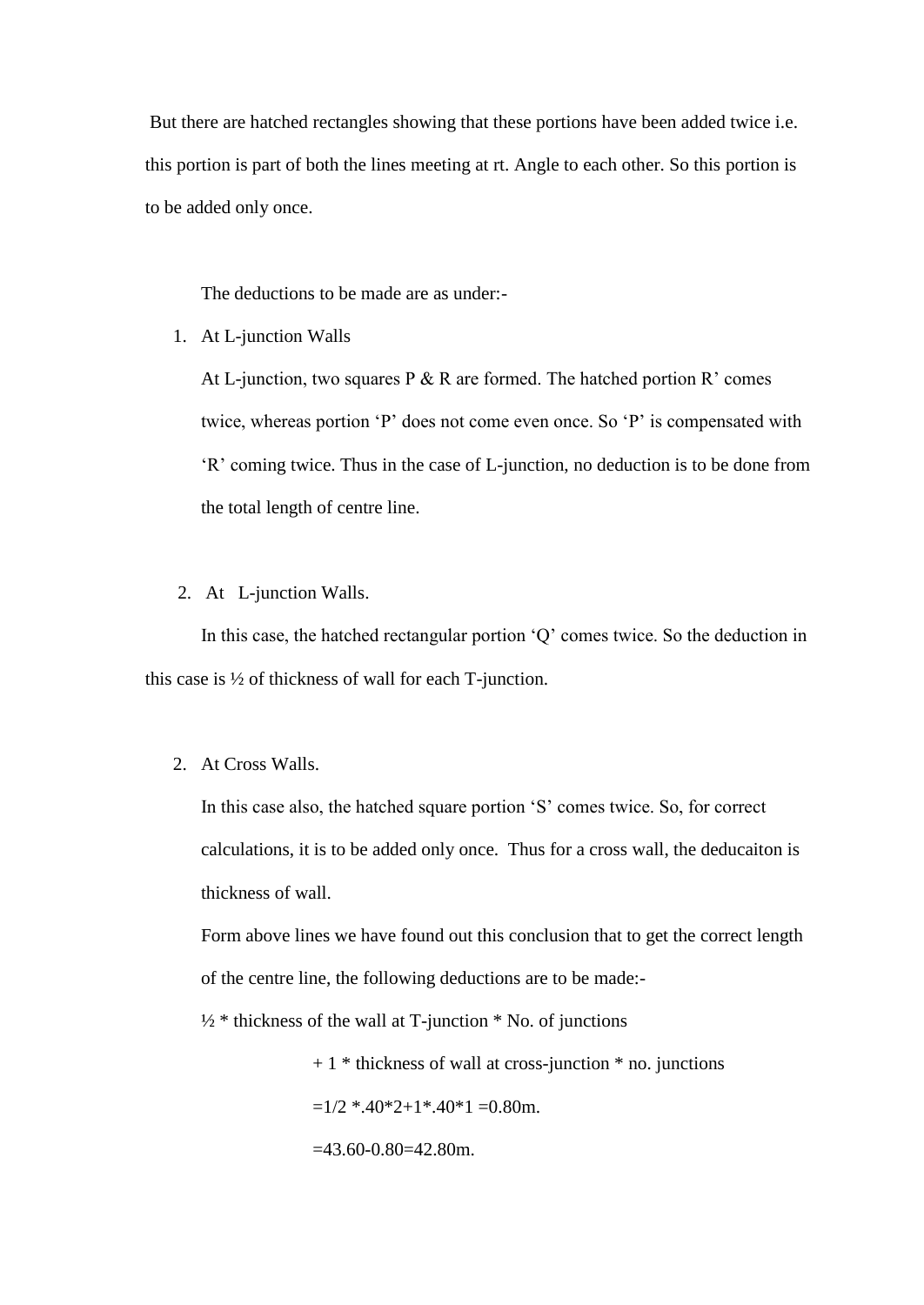All the quantities shall be calculated using 42.80m. as length of centre line.

# **DETAILED ESTIMATES WINDOW IN AN EXISTING WALL**

We have learnt from the previous chapter, the methods of calculating various quantities. In this chapter, estimates of buildings have dealt in details, complete with Report, Specifications, Abstract of cost and Material statement. The rates applied for calculating the abstract of cost are the approved ones, as are in schedule or rates of Punjab  $\&$ Haryana. The current premium above C.S.R. has also been incorporated in the rate. Before starting with Detailing, the few important points about estimating which should be known are as under: these points are common for any type of civil engineering structure.

#### IMPORTANT POINTS ABOUT ESTIMATING

- (a) Before starting any estimate of building, road and bridge, it should be seen that the plans are fully dimensioned , inner and outer dimensions should be checked before starting the estimate to avoid complications later on.
- (b) The estimate should be drawn sub-head-wise, to avoid omission of any item.
- (c) The nomenclature of every item should be according to the sanctioned schedule of rates to avoid claims of the contractors later on.
- (d) All items should be calculated in units, according to which the payment is to to be made (chapter on, units)
- (e) A detailed report according to the sub-heads should be attached. This should be self explanatory giving complete information.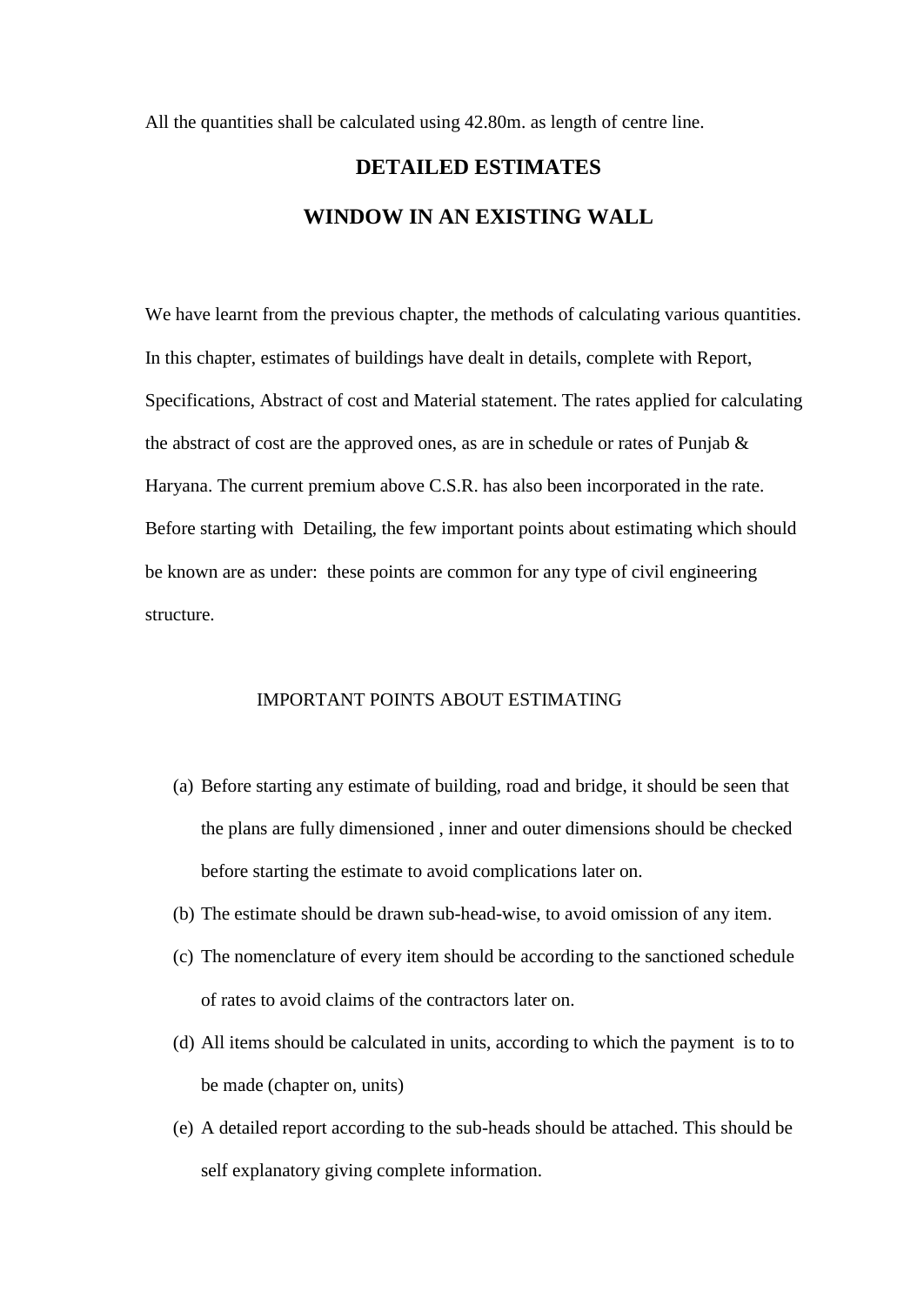- (f) Detailed drawings should be attached with every detailed estimate, with north line on the plan.
- (g) Detailed specifications of every item should be attached so that the work should be carried out accordingly  $\&$  the specifications should be according to the latest edition of the P.W.D. specifications.
- (h) In order to make the estimate a comprehensive one, provision of electric & water supply should be made.
- (i) In the end of estimate, an abstract of cost giving cost of every sub-head and total cost should be attached. A provision of contingencies  $\&$  petty establishment  $\&$ 5% should be added in the end of abstract of cost.
- (i) The rate per sq. metre should be worked out  $\&$  it should be given in the end of abstract of the building estimate. This helps in future reference.
- (k) In case of Road estimate, rate per Km. should also be worked out.
- (l) The road estimate should mention the special features of the alignment so followed & also whether the soling is of bricks or of stone, should be mentioned in the report of estimate.
- (m)In case of bridges & culverts, rate per metre (width) to be worked out.
- (n) Current applicable premium above C.S.R. should be added before finding out the unit rate i.e., plinth or per km rate.

#### DATA REQUIRED FOR PREPARATION OF AN ESTIAMTE

- 1. Complete and fully dimensioned plans & sections of the work of question.
- 2. Detailed specifications, giving the nature and class of work and material to be used.
- 3. Rates for calculating abstract of cost. These should be approved ones. Premium above C.S.R., as prevailing at the time of finding cost should also be added.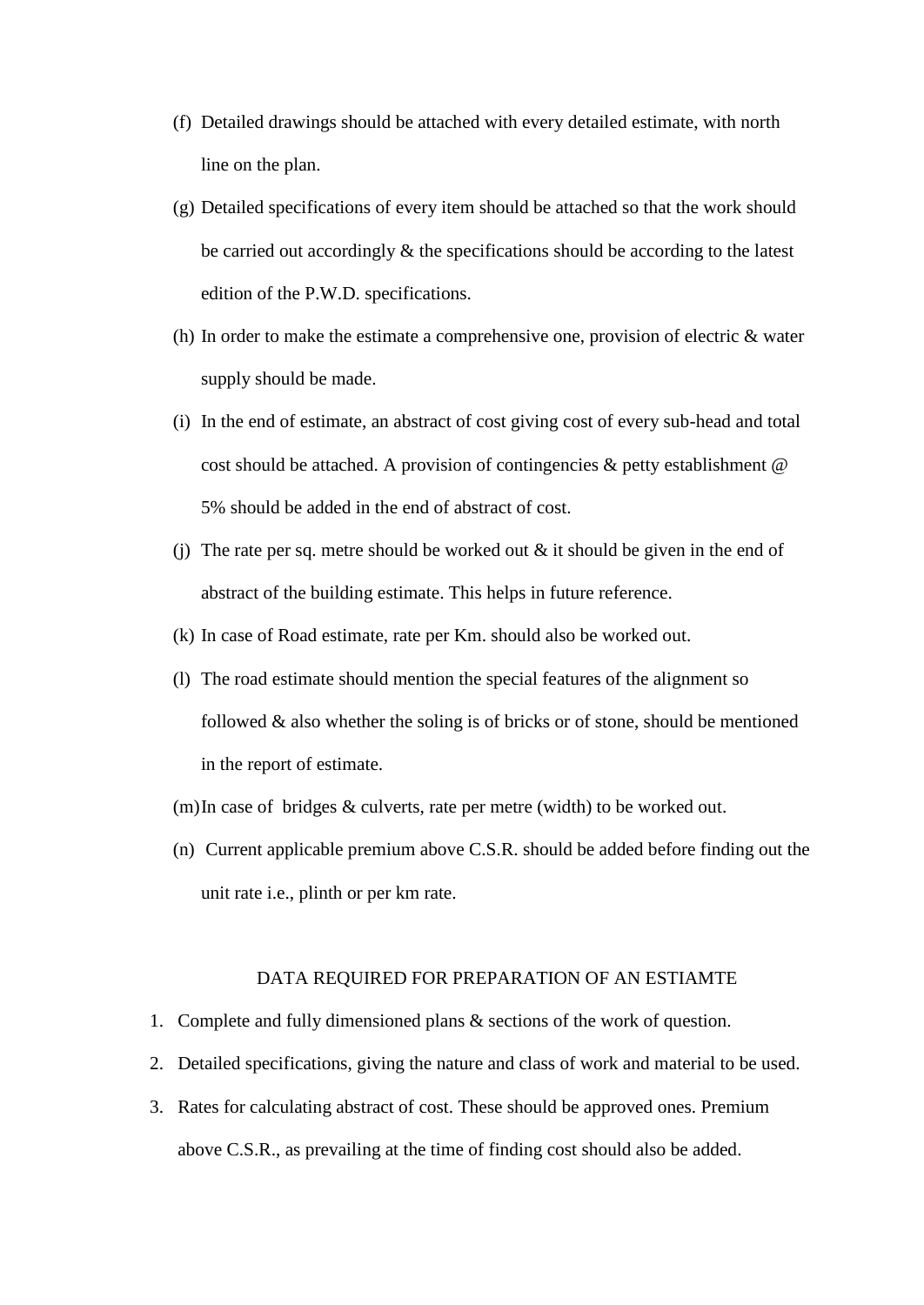Prob.

 Calculate the following items from the plan and section given in the fig.3.13 using centre line method:

(i) Excavation for foundations.

(ii)Cement Concrete (1:6:18) in foundations.

(iii) Brick Work in cement mortar (1:6) in foundations and plinth.

Sol: Total length of the wall along the centre line

 $5.20+4.40+4.40+4.40+2.12+2.12+2.12+2.20+2.20=20.44$  say 20.50m.

$$
4.80 \div 40 = 5.20 \qquad \qquad / (1.30 \div 20)^2 + (1.30 \div 20)^2
$$



| <b>ESTIMATES</b> |  |
|------------------|--|
|------------------|--|

| Detail of Work                                                              | No.     |       | Measurements |      | Contents       |
|-----------------------------------------------------------------------------|---------|-------|--------------|------|----------------|
|                                                                             |         |       | B            | H    |                |
| 1. Excavation for foundations<br>Total                                      | cub. m. | 20.50 | 1.10         | 1.10 | 24.80<br>24.80 |
| 2. Cement. Concrete in foundation<br>(1:6:18)                               |         | 20.50 | 1.10         | .30  | 6.80           |
| Total<br>3. Brick work in Cement mortar $(1:6)$<br>in foundation and plinth | cub. m. |       |              |      | 6.80           |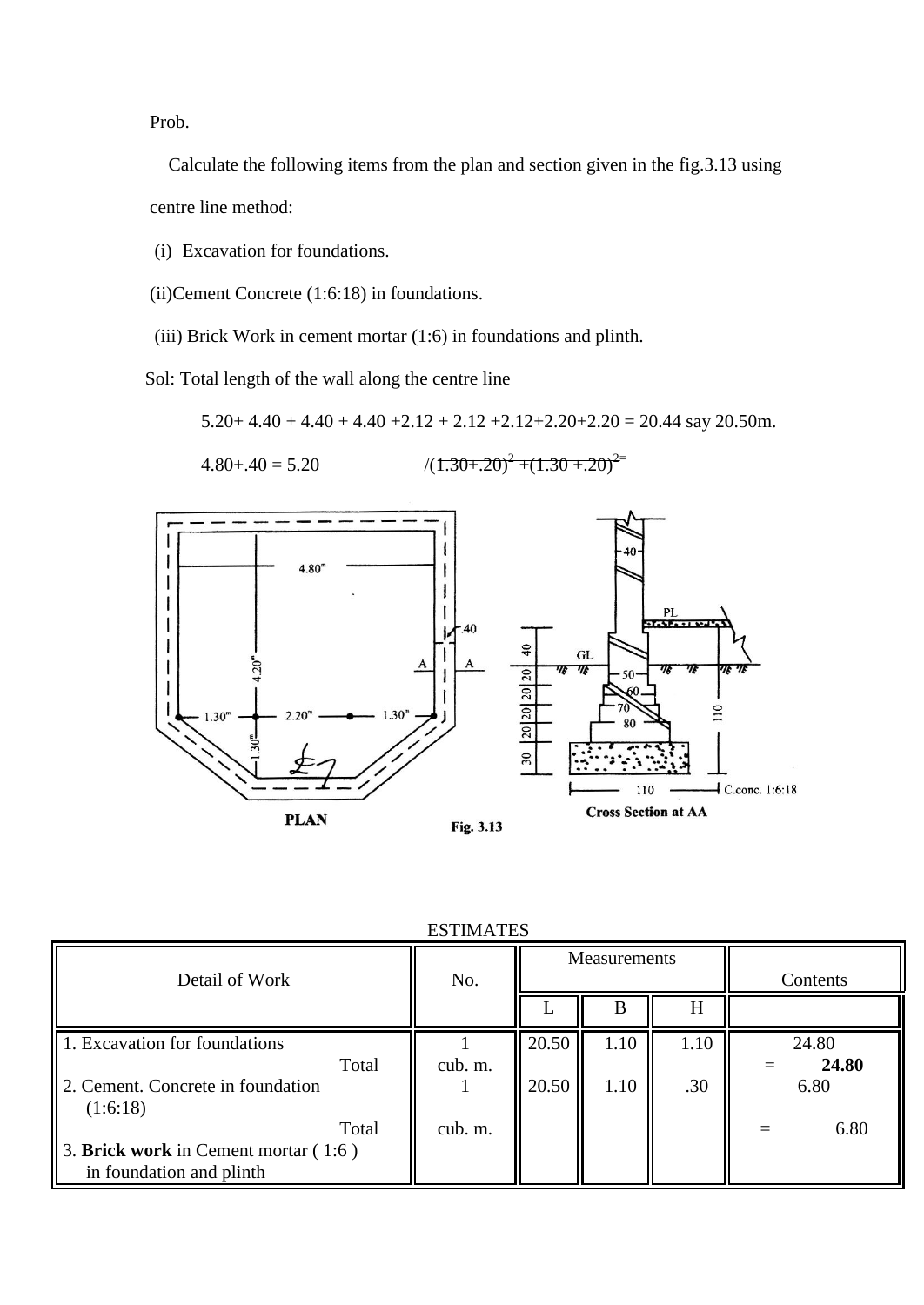| 1 st. step |         | 20.50 | .80 | 0.20 | 3.28  |
|------------|---------|-------|-----|------|-------|
| 2 nd.step  |         | 20.50 | .70 | 0.20 | 2.87  |
| 3 rd.step  |         | 20.50 | .60 | 0.20 | 2.46  |
| 4 th. step |         | 20.50 | .50 | 0.20 | 6.15  |
|            |         |       |     |      |       |
|            |         |       |     |      | 14.76 |
| Total      | cub. m. |       | SAY |      | 14.80 |

Prepare a detailed estimate of a shop shown in fig and calculate its cost with approved rates. Also find out the plinth area rate of the shop.

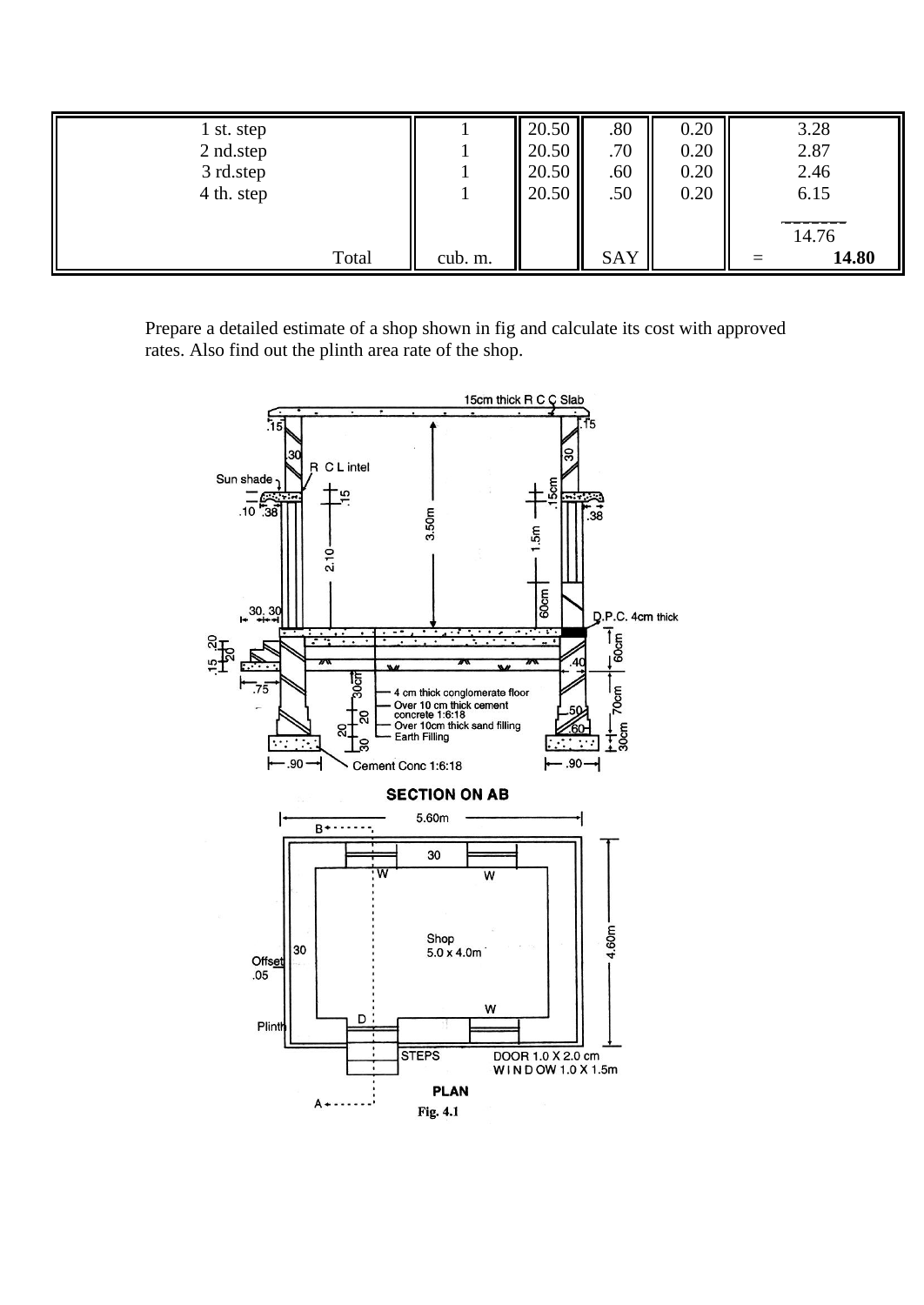| <b>SOLUTION</b>                                                                       |                     |              |              |              |                  |                                   |
|---------------------------------------------------------------------------------------|---------------------|--------------|--------------|--------------|------------------|-----------------------------------|
| Detail of Work                                                                        | No.                 |              | Measurements |              | Qty.             | Remarks                           |
|                                                                                       |                     | L            | $\bf{B}$     | $\, {\rm H}$ |                  |                                   |
| <b>Sub-Head I EARTH WORK</b>                                                          |                     |              |              |              |                  |                                   |
|                                                                                       |                     |              |              |              |                  | Refer Fig. 4.1                    |
| 1. Excavation for foundations                                                         |                     |              |              |              |                  |                                   |
| Long walls                                                                            | 2                   | 6.20         | .90          | 1.0          | 11.16            | $5.60 + .60 = 6.20$               |
| Short walls                                                                           | $\overline{2}$      | 3.40         | .90          | 1.0          | 6.12             | $4.0 - 60 = 3.40$                 |
| Steps in front of door                                                                |                     | 1.30         | .75          | .15          | .15              | $1+.30=1.30$                      |
|                                                                                       |                     |              |              |              | 17.43            |                                   |
| Total                                                                                 |                     | cub. m.      |              | say          |                  | $=17.50$                          |
| <b>Sub-Head II CONCRETE</b>                                                           |                     |              |              |              |                  |                                   |
| 2. Cement Concrete in foundations                                                     |                     |              |              |              |                  |                                   |
| (1:6:18)                                                                              |                     |              |              |              |                  |                                   |
| Long walls<br>Short walls                                                             | 2<br>$\overline{2}$ | 6.20<br>3.40 | .90<br>.90   | .30<br>.30   | 3.35<br>1.84     |                                   |
| <b>Steps</b>                                                                          |                     | 1.30         | .75          | .15          | .15              |                                   |
|                                                                                       |                     |              |              |              |                  |                                   |
|                                                                                       |                     |              |              |              | $\frac{1}{5.34}$ |                                   |
| Total                                                                                 |                     | cub. m.      |              |              |                  | $= 5.34$                          |
| 3. Reinforced Cement Concrete                                                         |                     |              |              |              |                  |                                   |
| (1:2:4)                                                                               |                     |              |              |              |                  |                                   |
| <b>Lintels</b><br>Door                                                                |                     | 1.30         | .30          | .15          | .06              |                                   |
| $(1.0 \text{ m. x } 2.10 \text{ m.})$<br>Windows $(1.0 \text{ m. x } 1.5 \text{ m.})$ | $\perp$<br>3        | 1.30         | .30          | .15          | .18              | $A = .24$ sq.m.<br>Bearing 15 cm. |
|                                                                                       |                     |              |              |              |                  |                                   |
| Sun-shades.                                                                           |                     |              |              |              |                  |                                   |
| Door                                                                                  | 1                   | 1.30         | .38          | .12          | .06              | $.15 + .10$                       |
|                                                                                       |                     |              |              |              |                  |                                   |
| $=.12$                                                                                | $\overline{3}$      |              |              |              |                  | $\overline{2}$                    |
| Window                                                                                |                     | 1.30         | .38          | .12          | .18              |                                   |
|                                                                                       |                     |              |              |              | .48              |                                   |
| <b>Roof Slab:</b><br>B.F.                                                             |                     |              | cub. m.      |              | 0.48             |                                   |
| Room                                                                                  | -1                  | 5.90         | 4.90         | .15          | 4.33             | $5.0 + .60 + .15 + .15$           |
|                                                                                       |                     |              |              |              |                  |                                   |
|                                                                                       |                     |              |              |              |                  | $= 5.90$                          |
| Total                                                                                 |                     | cub. m.      |              |              | 4.81             | $=4.81$                           |
|                                                                                       |                     |              |              |              |                  |                                   |
| 4. Damp proof course, 4 cm. thick of                                                  | $\overline{2}$      | 5.70         | .35          |              | 3.99             | $5.0 + .30 + .30 + .05 +$         |
| cement concrete (1:2:4) with 2                                                        |                     |              |              |              |                  | $.05 = 5.70$                      |
| coats of biumen.                                                                      | $\overline{2}$      | 4.00         | .35          |              | 2.80             |                                   |
| Long walls                                                                            |                     |              |              |              |                  |                                   |
|                                                                                       |                     |              |              |              | 6.79             | where .05=plinth                  |
| Short walls                                                                           |                     |              |              |              |                  | offset                            |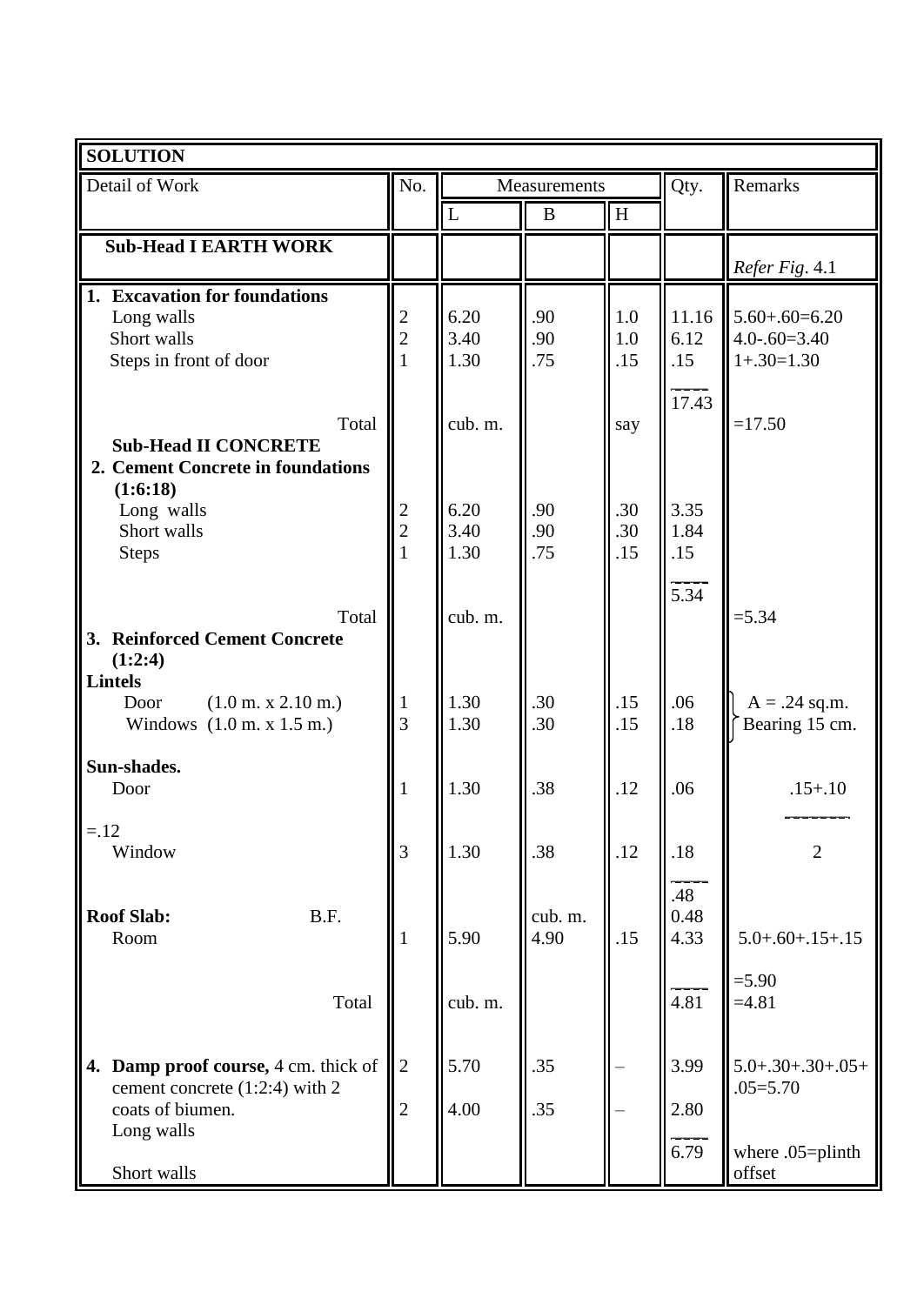| <b>Deduct</b><br>$(1.0 \text{ m. x } 2.10 \text{ m.})$<br>Door | $1.00\,$ | .35 | 0.35        |      |
|----------------------------------------------------------------|----------|-----|-------------|------|
| Total<br><b>Sub-Head IIICONCRETE</b>                           | sq. m.   |     | 6.44<br>say | 6.50 |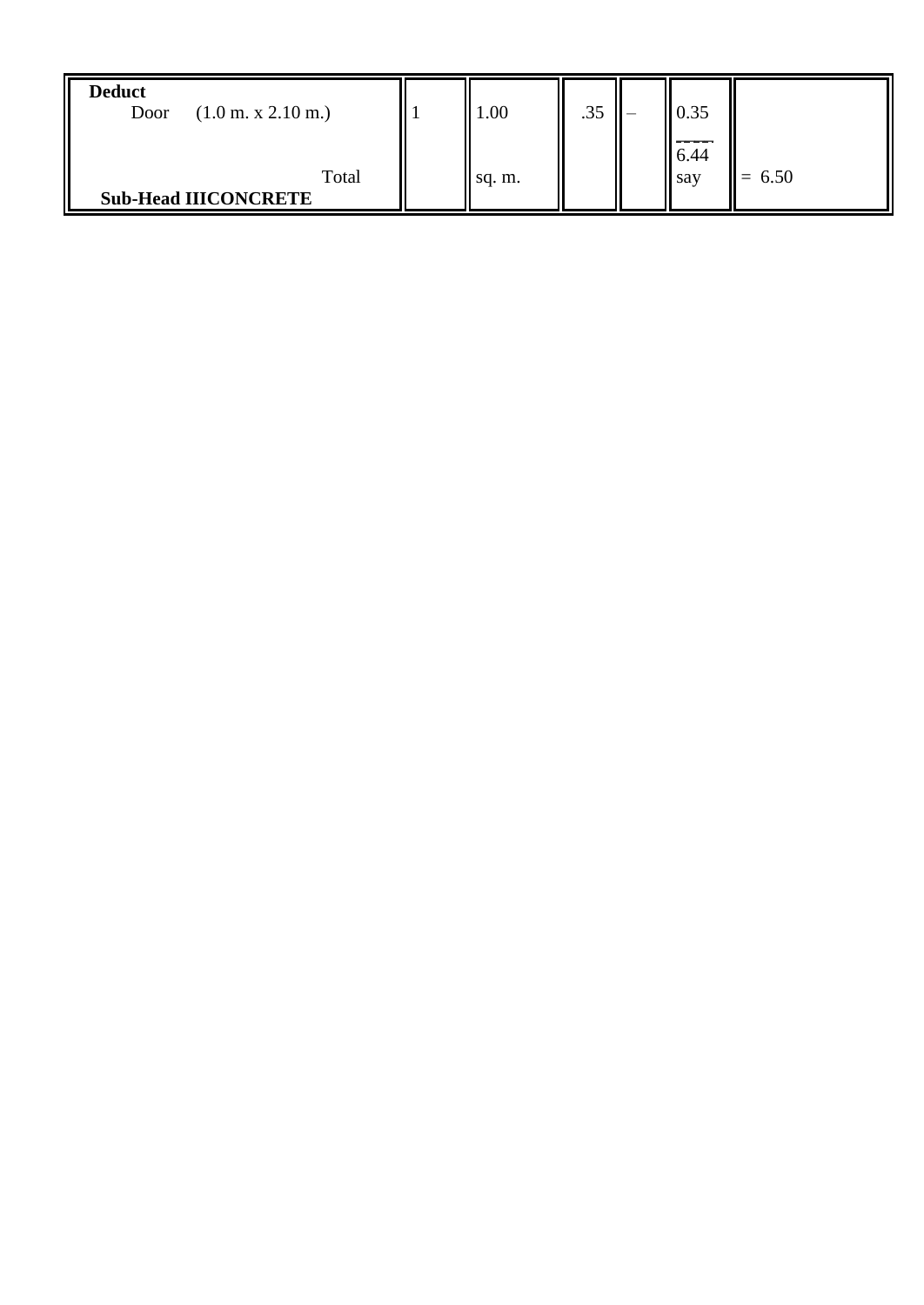| 5. B.B. in mud mortar in foundations     |           |                         |         |         |     |          |                      |
|------------------------------------------|-----------|-------------------------|---------|---------|-----|----------|----------------------|
| and plinth                               |           |                         |         |         |     |          |                      |
| Long walls                               | 1st. step | $\overline{\mathbf{c}}$ | 5.90    | .60     | .20 | 1.41     | $5.60 + .30 = 5.90$  |
|                                          | 2 nd.step | $\overline{c}$          | 5.80    | .50     | .20 | 1.16     | $5.60 + .20 = 5.80$  |
|                                          | 3 rd.step | $\overline{c}$          | 5.70    | .40     | .90 | 4.10     | $5.60 + 0.10 = 5.70$ |
| Short walls                              | 1st. step |                         | 3.70    | .60     | .20 | .89      |                      |
|                                          | 2 nd.step | $\frac{2}{2}$           | 3.80    | .50     | .20 | .76      |                      |
|                                          | 3 rd.step | $\overline{2}$          | 3.90    | .40     | .90 | 2.80     |                      |
| Steps in front of Door,                  | 1st. step |                         | 1.00    | .60     | .20 | .12      |                      |
|                                          | 2 nd.step | 1                       | 1.00    | .30     | .20 | .06      |                      |
|                                          |           |                         |         |         |     |          |                      |
|                                          |           |                         |         |         |     |          |                      |
|                                          |           |                         |         |         |     | 11.30    |                      |
| <b>Deduct</b>                            |           |                         |         |         |     |          |                      |
| D.P.C vide item 4 above                  |           |                         | 6.50    | x.04    |     | .26      |                      |
|                                          |           |                         |         |         |     |          |                      |
|                                          | Total     |                         | cub. m. |         |     |          | $=11.04$             |
| <b>B.B.</b> in mud mortar in<br>6.       |           |                         |         |         |     |          |                      |
| superstructure                           |           |                         |         |         |     |          |                      |
| Long walls                               |           | $\frac{2}{2}$           | 5.60    | .30     | 3.5 | 11.76    |                      |
| Short walls                              |           |                         | 4.00    | .30     | 3.5 | 8.40     |                      |
|                                          |           |                         |         |         |     |          |                      |
| <b>Deduct</b>                            |           |                         |         |         |     | 20.46    |                      |
| Door                                     |           |                         | 1.00    | .30     | 2.1 | .63      |                      |
| Windows                                  |           | $\overline{3}$          | 1.00    | .30     | 1.5 | 1.35     |                      |
| R.C.C. lintels marked A in items (3)     |           |                         |         |         |     | .24      |                      |
|                                          |           |                         |         |         |     |          |                      |
|                                          |           |                         |         |         |     | 2.22     |                      |
|                                          |           |                         |         |         |     | 17.24    |                      |
|                                          |           |                         |         |         |     |          |                      |
|                                          | Total     |                         | cub. m. | $*$ Say |     |          | $= 18.00$            |
| <b>SUB-HEAD IV FLOORING</b>              |           |                         |         |         |     |          |                      |
| 7. Conglomerate floor, 4 cm. thick over  |           |                         |         |         |     |          |                      |
|                                          |           |                         |         |         |     |          |                      |
| 10 cm. thick cement concrete over 10 cm. |           |                         |         |         |     |          |                      |
| thick sand.                              |           |                         |         |         |     |          |                      |
|                                          |           |                         |         |         |     |          |                      |
| Room                                     |           |                         | 5.0     | 4.0     |     | $20.0\,$ |                      |
|                                          | Total     | sq.m.                   |         |         |     |          | $= 20.00$            |
|                                          |           |                         |         |         |     |          |                      |
|                                          |           |                         |         |         |     |          |                      |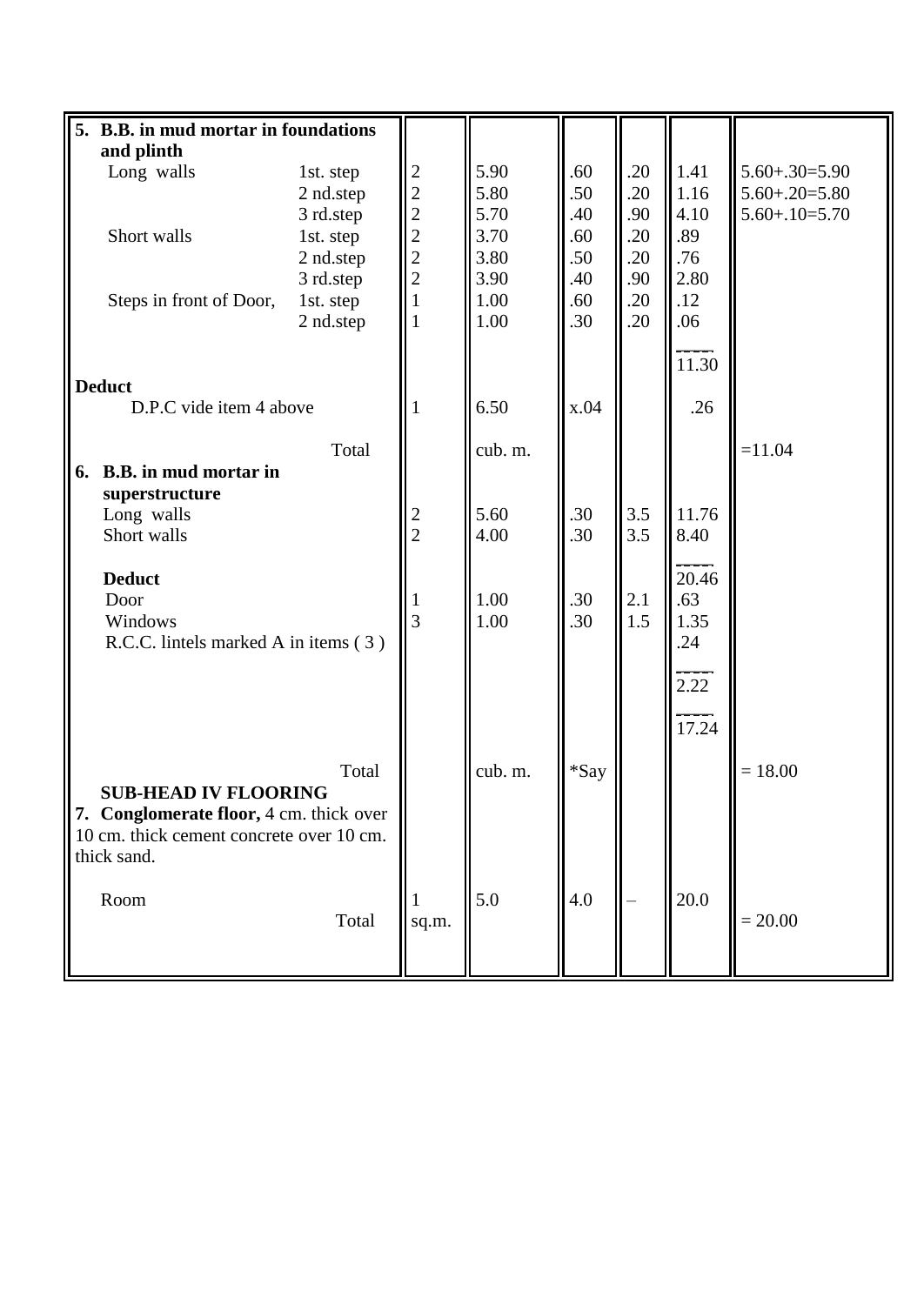\*At certain *places, the quantities coming in fraction are made round figures, keeping in mind the wastage due to handling. But not for steel and* R.C.C

|                                                                                                                                         |                   | Measurements   |          | Qty.                      | Remarks    |                                            |
|-----------------------------------------------------------------------------------------------------------------------------------------|-------------------|----------------|----------|---------------------------|------------|--------------------------------------------|
|                                                                                                                                         | No.               | $\overline{L}$ | $\bf{B}$ | $\boldsymbol{\mathrm{H}}$ |            |                                            |
| Detail of Work                                                                                                                          |                   |                |          |                           |            |                                            |
| 7. (a) Topping, 4 cm. thick of<br>concrete $(1:2:4)$<br>cement<br>Door                                                                  | 1                 | 1.00           | .35      |                           | 0.35       |                                            |
|                                                                                                                                         | sq.m.             |                |          |                           |            | $= 0.35$                                   |
| Total<br><b>SUB-HEAD V WOOD WORK</b><br>8. Deodar wood doors and windows<br>Door<br>Windows                                             | $\mathbf{1}$<br>3 | 1.00<br>1.00   |          | 2.1<br>1.5                | 2.1<br>4.5 |                                            |
|                                                                                                                                         | sq.m.             |                |          |                           | 6.6        | $= 6.6$                                    |
| Total<br><b>SUB-HEAD VI FINISHING</b>                                                                                                   | $\mathbf{1}$      | 18.00          |          | 3.5                       | 63.00      | $5+5+4+4=18.00$                            |
| 9. Cement plaster 1.25 cm. thick<br>(1:6)<br><b>Inside</b><br>Room                                                                      | $\mathbf{1}$      | 20.40          |          | 4.10                      | 83.64      | $5.60 + 5.60 + 4.60 + 4.6$<br>$0=20.40$ m. |
| Outside<br>Room                                                                                                                         |                   |                |          |                           | 146.64     |                                            |
| <b>Deduct</b><br>Door                                                                                                                   | $\mathbf{1}$<br>3 | 1.00<br>1.00   |          | 2.1<br>4.5                | 2.1<br>4.5 |                                            |
| Windows                                                                                                                                 |                   |                |          |                           | 6.60       |                                            |
|                                                                                                                                         |                   | sq.m.<br>sq.m. | Say      |                           | 140.04     | 140.00                                     |
| Total<br>Net Total<br><b>SUB-HEAD VII PAINTING</b><br>10. Chocolate painting to Doors and<br>windows<br>Twice the quantity of doors and |                   |                |          |                           |            |                                            |
| windows (item 8)<br>Total                                                                                                               |                   | 2x             | 6.6x     | $1.30=$                   |            | *Refer Page 23 of<br>Painting<br>$= 17.16$ |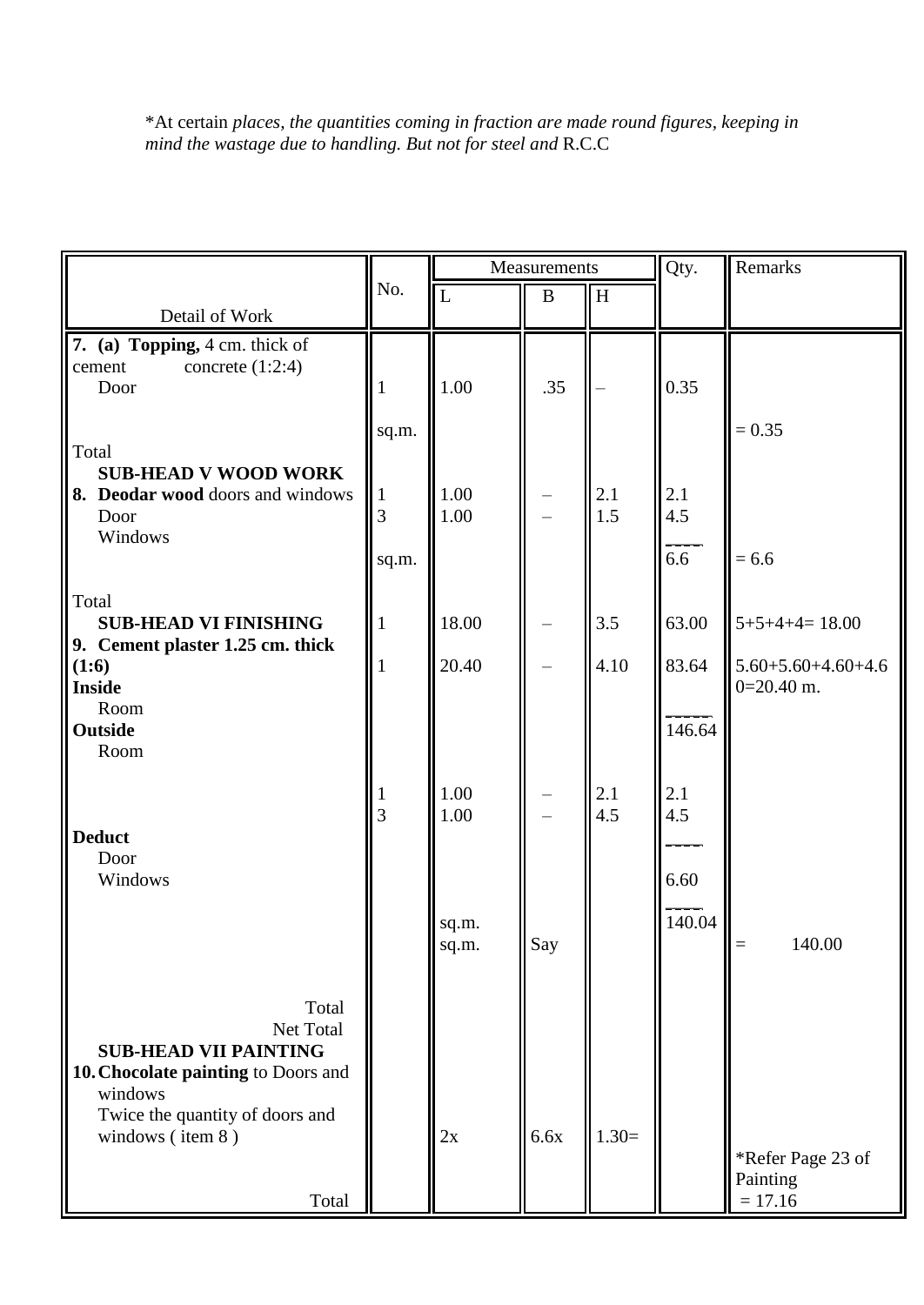|                |                                                                                                                                                          | <b>ABSTRACT OF COST</b> |                         |               |                                    |
|----------------|----------------------------------------------------------------------------------------------------------------------------------------------------------|-------------------------|-------------------------|---------------|------------------------------------|
|                | Sub-Heads of Work                                                                                                                                        |                         | Quantity   Unit payment | Rate          | Cost                               |
| 1              | <b>SUB-HEAD I EARTH WORK</b><br><b>Excavation for foundations</b>                                                                                        | 17.50<br>cub. m.        | % cub                   | 292.00        | Rs. P.<br>17.50                    |
| $\overline{2}$ | <b>SUB-HEAD II CONCRETE</b><br>Cement concrete in foundations<br>(1:6:18).                                                                               | 5.34<br>cub.m.          | cub.m.                  | 229.00        | 1222.86                            |
| 3              | Reinforced cement concrete<br>$(1:2:4)$ lintels, slabs including<br>reinforcement upto 90 kg/cub.m. of<br>concrete.                                      | 4.81<br>cub.m.          | cub.m.                  | 1301.00       | 6257.81                            |
| $\overline{4}$ | Damp proof course of cemnt<br>concrete $(1:2:4)$ , 4 cm. thick with 2<br>coats of bitumen, 20/30 penetration<br>at 1.65 kg/sq.m. laid hot and<br>sanded. | 6.50<br>sq.m.           | sq.m.                   | 28.00         | 182.00                             |
| 5              | <b>SUB-HEAD III BRICK WORK</b><br>B.B. in mud mortar in foundations<br>and plinth.                                                                       | 11.00<br>cub.m.         | cub.m.                  | 289.00        | 3179.00                            |
| 6              | B.B. in mud mortar in<br>superstructure.<br><b>SUB-HEAD IV FLOORING</b>                                                                                  | 18.00<br>cub.m.         | cub.m.                  | 302.00        | 5436.00                            |
| 7              | Conglomerate flooring, 4 cm. thick<br>over 10 cm. thick cement concrete<br>$(1:6:18)$ 10 cm. thick sand.                                                 | 20.00<br>sq.m.          | sq.m.                   | 51.00         | 1020.00                            |
|                | (a) Topping, 4 cm. thick of cement<br>$(1:2:4)$ .                                                                                                        | 0.35<br>sq.m.           | sq.m.                   | 24.00         | 8.40                               |
| 8              | <b>SUB-HEAD V WOOD WORK</b><br>Deodar wood doors and windows                                                                                             | 6.6<br>sq.m.            | sq.m.                   | 334.00        | 2204.40                            |
| $\overline{9}$ | <b>SUB-HEAD VI FINISHING</b><br>Cement plaster 1.25 cm. thick (1:6)                                                                                      | 140.00<br>sq.m.         | sq.m.                   | 10.00         | 1400.00<br>20927.97<br>20927.97    |
| 10             | <b>SUB-HEAD VII PAINTING</b><br>Chocolate painting to Doors and<br>windows of an approved quality.                                                       | 17.16<br>sq.m.          | sq.m.                   | 7.10<br>Total | 121.83<br>21049.80<br>$= 21049.80$ |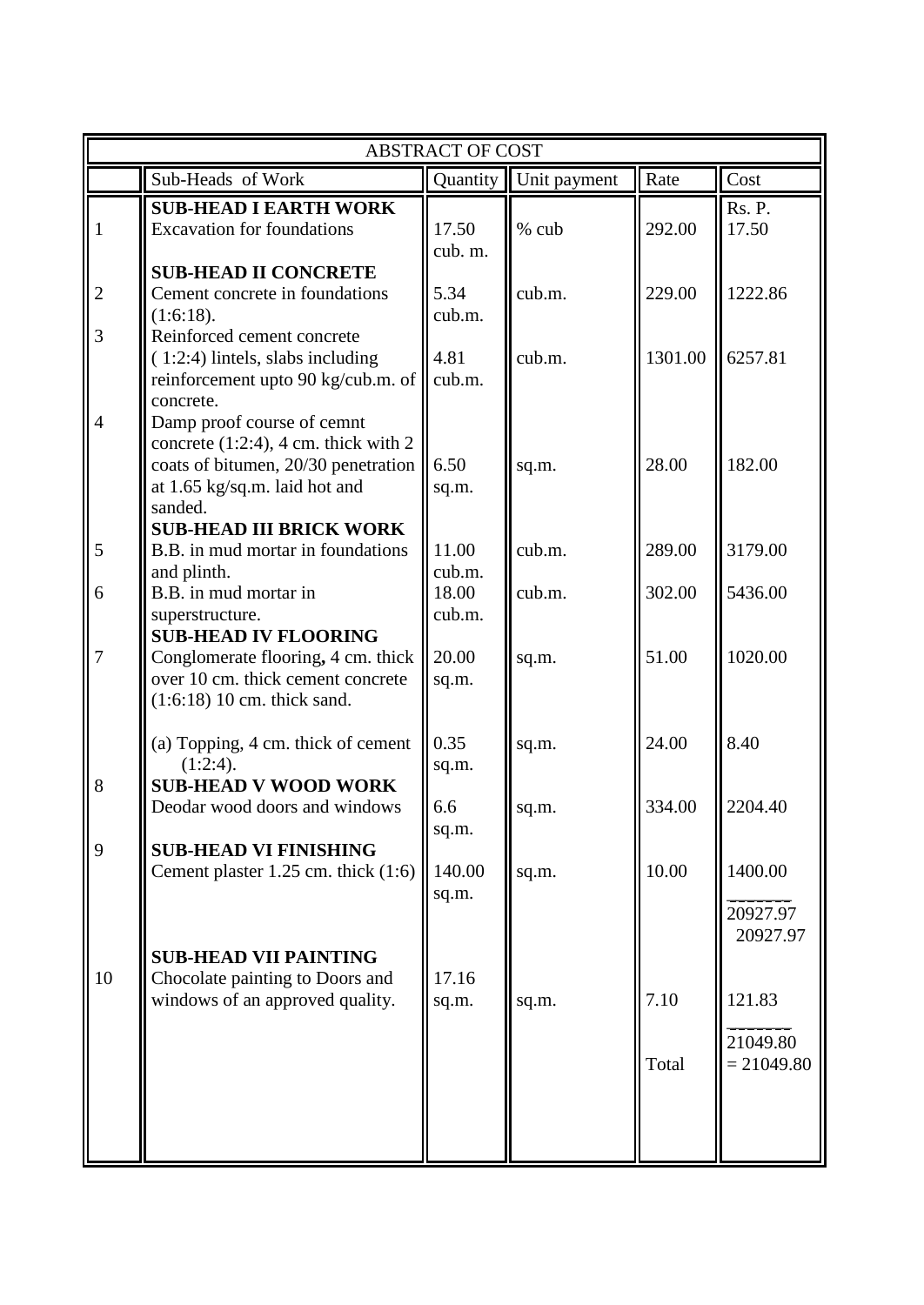#### UNIT – II

# **UNIT – II GENERAL SPECIFICATIONS**

General specifications give the idea and class of work in general terms and are generally attached with the rough cost and detailed estimates.

#### **1. GENERAL SPECIFICATIONS OF FIRST CLASS BUILDINGS**

**Foundation and Pliath** :- Shall be of first class burnt bricks in lime or cement mortar(1:6)over a bed of cement concrete. (1:6:12 or 1:8:16)

**Superstructure:-** Shall be of first class burnt brick work in lime or cement mortar (1:6)

**Damp Proof Course:**- Shall be of a cm thick cement concrete (1:2:4) with on-layer of bitumen laid hot or any other specified water proof material.

**Roofing:** Shall be of R.C.C. slabs (1:2:4) covered with two coats of bitumen lalid hot and a layer of lime or cement concrete 8 cm. thick over it with a tile flooring with cement flush with cement flush pointed on the top.

**Flooring:-** Shall be of TERRAZO in drawing, dining, bath and W.C., 4 cm thick plain conglomerate polished floors in bed rooms and in other rooms.

**Doors and Windows**:- Doors and windows shall be of teak wood, paneled or paneled and glazed with gauze shutters to outer doors and fixed wire gauze to windows and ventilators Fittings shall preferably of brass or good quality metal.

**Finishing:**- The inside and outside walls shall have 1.25 cm. thick cement plaster. Drawing, dining and bed rooms inside of walls shall have 2 coats of distemper and other rooms shall have three coats of white washing. The outside of the wall shall have two coats of colour washing over one coat of white washing.

**Painting:** Doors and windows shall be given three coats of white lead where exposed and white zinc or cream or grey silicate paint elsewhere.

#### **Miscellaneous:-**

First class buildings shall be provided with first class sanitary and water supply fittings and electrical installations. A plinth protection 1.50 m. wide of bricks sloped away from the building shall be provided all round the building. Plinth Area Rate

Rs. 4500.00 to Rs. 5,500 per sq. meter. (Rates variable)

#### **2. GENERAL SPECIFICATIONS OF SECOND CLASS BUILDINGS**

**Foundation and Plinth**:- All walls shall be built of first class burnt bricks laid in mud mortar over a bed of lime concrete or cement concrete. Top course of the plinth shall be laid in cement motar(1:6)

**Superstructure:** - All walls shall be built of first class burnt bricks laid in mud mortar.

The Following portions to be built in cement mortar (1:6.)

- (a) Shills of windows, C. windows and almirahs.
- (b) Back of almirahs.
- (c) Top course of parapet.
- (d) Jambs of doors, windows, C. windows and almirahs.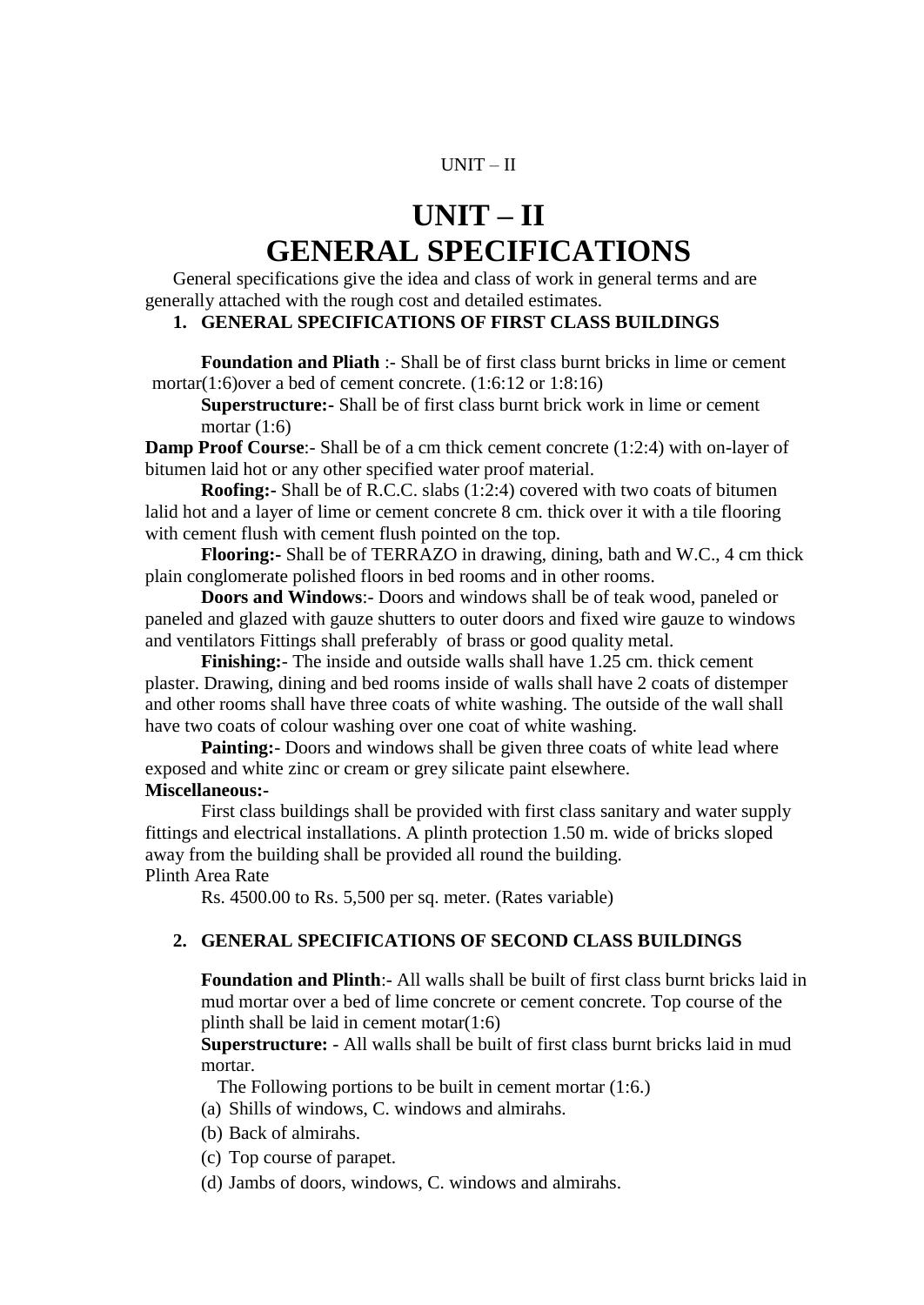(e) Drip course, cornice and weather course etc.

(f) Two courses below the R.C.C. slab and roof battens.

**Damp proof Course**: - Damp proof course 4 cm thick shall be of Portland cement concrete (1:2:4) with one coat of bitumen laid hot.

**Roofing:-** All main rooms shall have R.B. roof or R.C. roof and first class or second class mud roofs over other rooms.

**Floors:-** the main rooms shall have conglomerate floors and verandahs shall have flat or brick on edge floors over cement concrete and sand.

**Doors and Windows:-** Interior and exterior surface of wall shall be cement plastered 1.25 cm thick, covered with three coats of white washing.

**Painting:** - Doors and windows shall be painted with three coats of chocolate paint or any other approved paint.

**Miscellaneous:-** Roof drainage shall be carried by means of Gargolyes and khassi parnalas. Plinth protection1.50 m. wide of bricks shall be provided all round the building.

Plinth Area Rate: Rs. 2500 to Rs.3000 per sq.m

#### **3. GENERAL SPECIFICATION SOR THIRD CLASS BUILDINGS**

**Foundations and Plinth**: - All walls shall be built of second class burnt laid in mud mortar over bed on lime concrete.

**Superstructure: -** All walls shall be built of second"s class burnt bricks laid in mud mortar.

**Roofing:-** All rooms shall have second class mud roof and the verandahs shall have G.I. sheet roof.

**Floors:**- Floors everywhere shall be of brick over mid concrete and cement pointed.

**Doors and Windows: -** Doors and windows shall be of kail, Chir, Mango or any other soft wood, ledged, battened and braced type.

**Finishing: -** Interior surface of walls shall be mud plastered and covered with three coats of white washing. The outside surface shall be flush lime pointed.

**Painting:** - Doors and windows shall be give two coats of ordinary chocolate paint.

Plinth Area Rate: - Rs. 1500.00 to Rs. 1800.00 per sq.m.

#### **4. GENERAL SPECIFICTIONS OF FOURTH CLASS BUILDINGS**

**Foundation and Plinth**:- All walls shall be built of se3cond class brick work laid in mud mortar.

**Superstructure:** - All walls shall be built of sand molded sun dried bricks laid in mud mortar with the exception of the following which shall be built in second class brick work in mud.

- 1. Two courses underneath the roof battens.
- 2. Jambs of doors and windows.
- 3. Pillars under the roof beams.
- 4. Sills of windows, C. windows and almirahs.

**Roofing:**- Third class mud roof.

**Floors: -** Mud floors(2.5cm) mud plaster over the rammed earth and gobri leeped.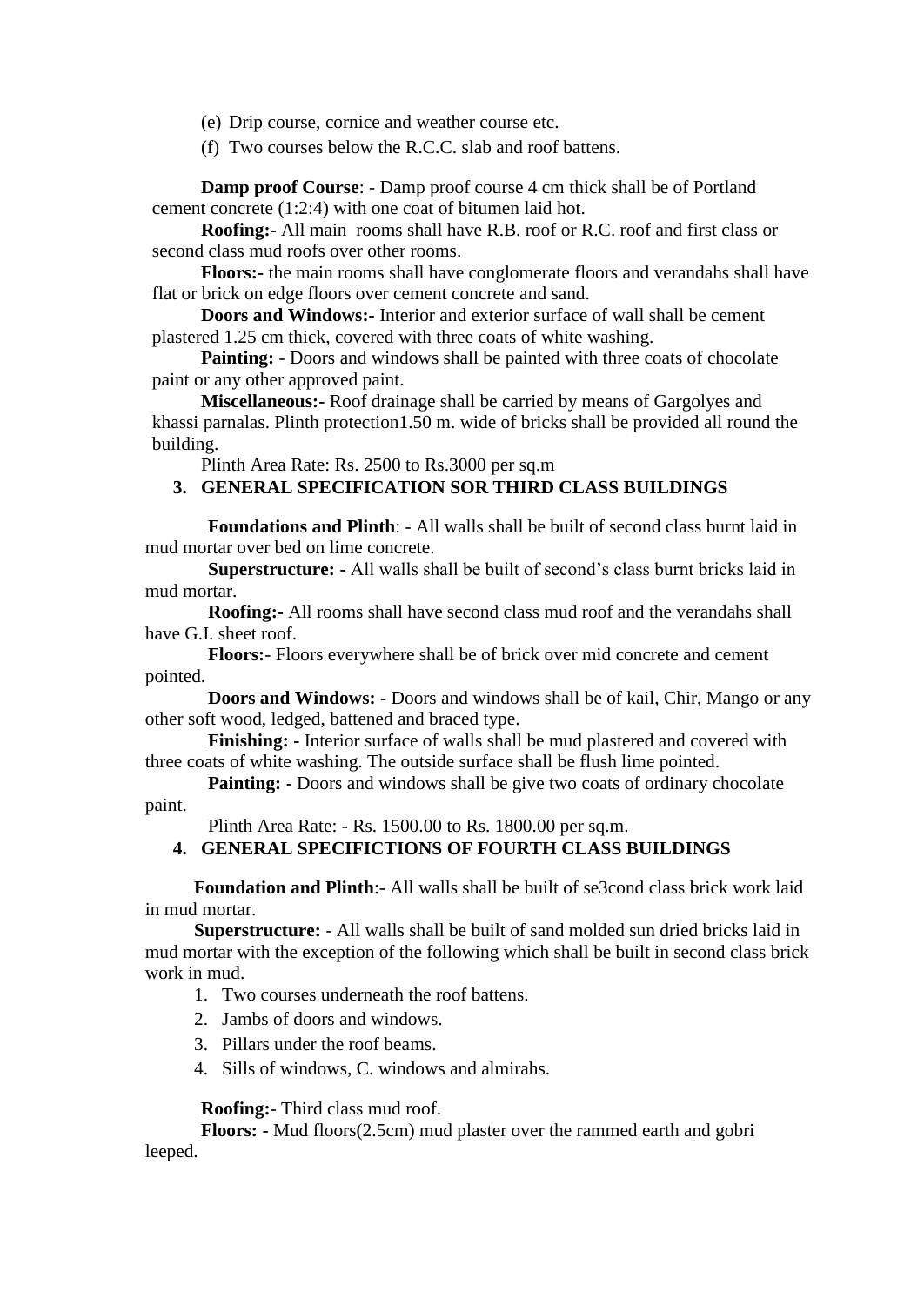**Doors and Windows**:- Doors and windows shall be of kail, chir or any other soft wood battend doors.

**Finishing:**- mud and mud plaster inside and outside. **Painting:** Two coats of ordinary paint. **Plint Area Rate**:- Rs. 800.00 to Rs. 1000.00 per sq.m.

#### **DETAILED SPECIFICATIONS**

Detailed specifications give the method of constructions and specify the nature of work.

#### *1.* **EXCAVATION OF FOUNDATIONS**

Equality of pressure should be aimed at in designing foundations. The foundation Trenches shall be taken down to the exact width of the widest part of the foundation. The trenches where possible shall always be taken down to a few cms into good hard soil. In order to ascertain the nature of the soil, it is essential to dig trial pits at each of the four corners of the proposed site of a building before starting the construction.

The bottoms of all trenches shall be well watered and rammed. The soft and defective place shall be filled with concrete or with any other hard material as directed by the Engineer-in-charge.

If, however, rocky surface is met, it shall be made as leveled as possible and any small in equalities shall be filed with concrete.

Foundation in bad soil

Where great depihs of bad soil are met with, such as black cotton soil, it may be necessary to resort to piles which may be of wood, steel or reinforced concrete. Where the depth of the bad soil is not excessive, the foundations may consist of beams or concrete arches of concrete pillars.

The pillars being taken down into good soil. In some cases the structure may be built on a raft of concrete reinforced with a grillage of R.s Beams.

#### **2. EARTH FILLING**

Earth used for filling shall be free from saltpeter and white ants and only foamy and clayey soil free from clods shall be used. It shall be laid in 15 cm layers and each layer shall be well watered and rammed with iron rammers. In case of high embankments, the layers shall not exceed 30 cm depth and the settlement allowances shall be made @ 10% of the height of uncomapacted fills.

#### **3. Concrete in foundations**

Lime concrete or cement concrete shall be used in foundations to be a base for the super structure.

#### **3.1. LIME CONCRETE**

Ingredients Lime, Surkhi, Sand, Brick ballast or stone ballast and water.

#### **3.1.1. Lime**

Lime is always used as putty lime of class "B" [semi – hydraulic or quick lime form] and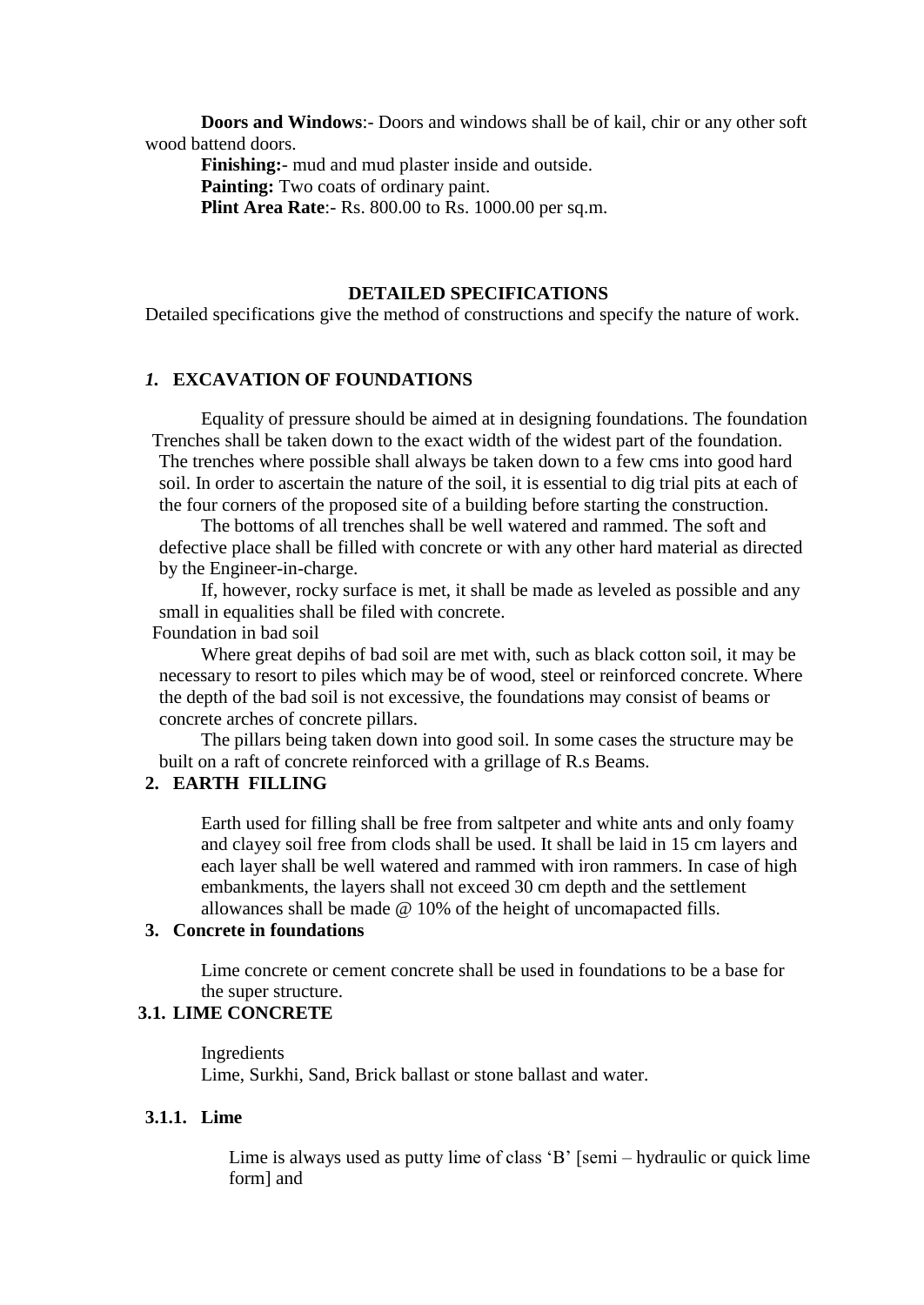Class "C" [Non- hydraulic in hydrated or quick lime form], shall be used as directed by the Executive Engineer.

 The hydrated lime used should be thoroughly mixed with water in suitable container. It shall then be stirred into thick consistency and left undistributed for not less than 36 hours. Extra water should be drained out and putty should be bused. Similarly quick lime should be converted into putty. The volume of lime putty shall be taken as equal to the volume of dry slaked lime.

#### 3.1.**2 surkhi**

Surkhi shall be obtained by pounding fully bricks or bats. It shall be free from admixture of claly, dust or foreign matter. No un burnt bricks or bats shall, be used for grinding in to surkhi.

#### **3.1.3 Aggregate**

The brick aggregate shall be broken from first class or second class bricks or their bats, or from dense over burnt bricks. The gauge of the ballast shall be 2 cm to 4 cm.

The stone aggregate shall consist of good hard tough broken stone, gravel or shingle of the gauge specified. It shall free from dirt, leaves or any other organic, or admixture of soft or decayed stone.

#### **3.1.4 Water**

Water used in construction shall be clean, free earthly, vegetable or organic impurities, like alkalis, salts etc. which cause efflorescence and affect setting time of mortar.

#### **4. Mixing And Laying**

The aggregate previously well soaked, shall be measured and laid on a clean platform of brickscyut 555 or wood. The platform shall be sufficient size to give ample room for mixing 23 to 28 cub.m. of concrete. Lime and surkhi shall be measured and laid on the aggregate. The whole dry and wet mix is then turned over three or four times so that it shall be thoroughly mixed concrete shall be laid slowly and gently in layer of 15 cm (not thrown from a height) and thoroughly consolidated with 5.5 kg. Rammers shall be used for consolidating the edges.

#### **5. Tests**

The consolidation of a concrete is said to be complete if (a) a stick end ways from a height of I m rebounds with ringing sound. (b) The second test is by digging a hole in the concrete and pouring water in the hole. If the consolidation in complete, the water shall not be absorbed in the.

#### **6. Curing**

The concrete shall be kept wet for a period of at least ten days no brick work masonry shall be laid on the concrete for at least seven days after laying.

| SOIL.                             | Lonnes per sq.m. |
|-----------------------------------|------------------|
| Ordinary earth                    | 5.46             |
|                                   | 5.46             |
| Make up ground, well consolidated | 5.46 to 10.93    |
|                                   | 8.20 to 16.40    |
| Soft clay                         | 16.40 to 21.86   |
|                                   | 21.86            |
| Loamy soils and sand mixed clay   | 32.80 to 43.70   |

#### **PERMISSIBLE SAFE LOADS OF FOUNDATIONS.**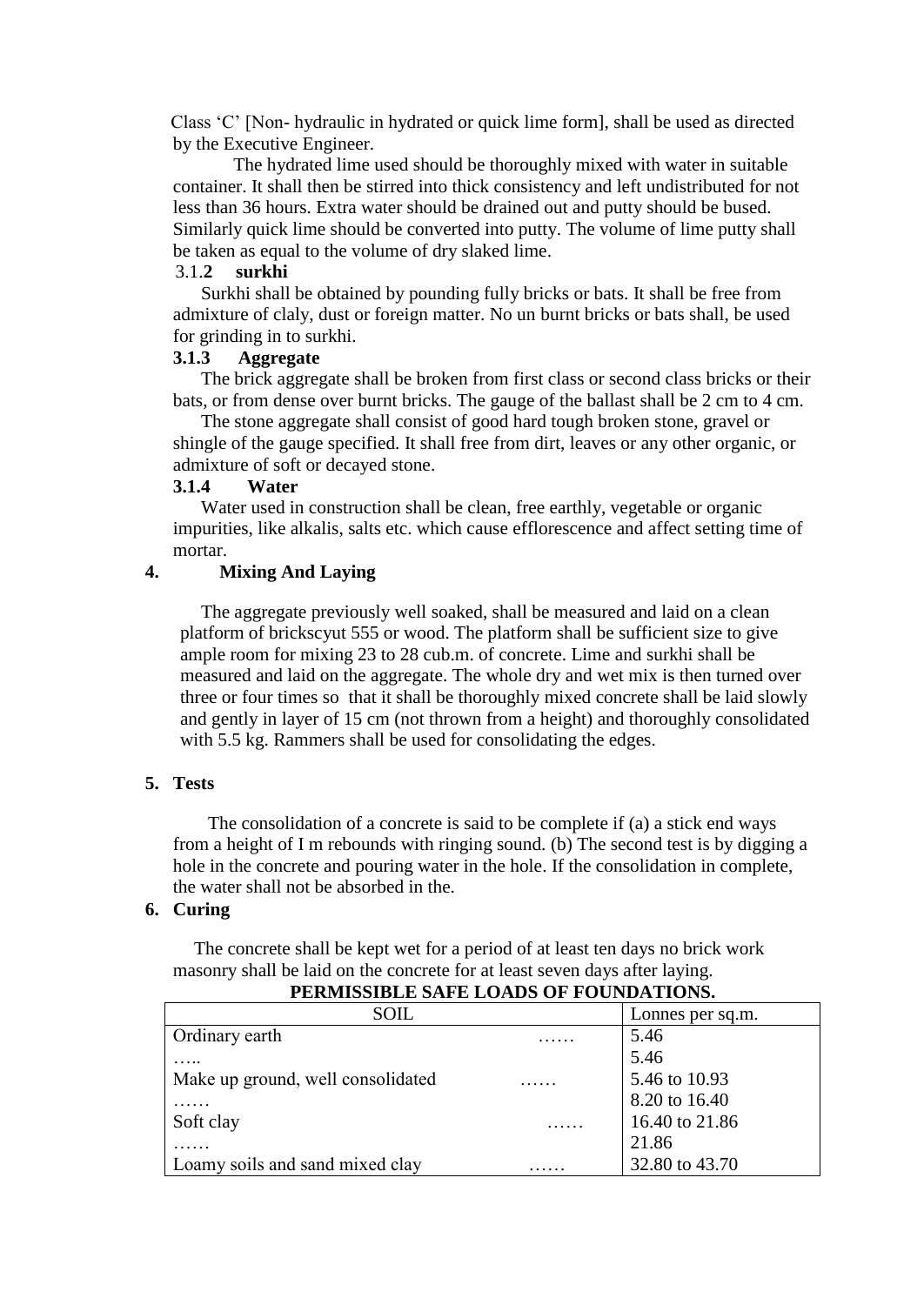| .<br>Ordinary clay  | . |  |
|---------------------|---|--|
| .<br>Solid clay     | . |  |
| .<br>Very hard clay | . |  |
| .                   |   |  |

#### **7. USE OF COARSE AAGAGREGATE FOR DIFFERENT TYPES OF CONCRETE**

(I) 65mm, Nominal size:

For unreinforced mass concrete word on ordinary work.

(ii) 40mm, Nominal size:

For unreinforced mass work of cement concrete on small jobs over 15 cm minimum dimensions. For reinforced works, it shall be used where the dimension of members exceed 45cm.

(iii) 20mm Nominal size:

Unless otherwise mentioned, if will be used as under-

- (a) Unreinforced cement concrete work between 5cm minimum size.
- (b) Conglomerate floor.
- (c) R.C.C. works exceeding 12cm but not exceeding 45cm in minimum dimension.

(iv) 15mm Nominal size.

Unless otherwise mentioned and specified, this aggregate shall be used in cement concrete works of the following description.

- (a) R.C.C. lintels and slabs under12cm and more than 5cm.
- (b) R.C.C. posts and battens less than 40cm sectional area.

#### **7. CEMENT CONCRETE**

8.1 Ingredients

Cement, sand, brick or stone aggregate, gravel or shingle and water

#### **8.1.1 Cement**

Cement shall be Portland cement of the Indian standard Specifications as perIS: 269. All cement shall be brought to the site of work in bags with the seals in tack. Fresh and from moisture. All cement shall be gauged by weight and shall be added at the mixture in whole 50kg.bags.

#### **8.1.2 Fine Aggregate (Sand)**

It shall consist of clean, hard, uncoated grains of natural sand or crushed stone sand rushed gravel sand or combination of any of these free clay, loam, silt, organic or other deleterious substances. The sand shall be washed before using Fig.8.1 shous the trough for washing sand.

#### **8.1.3. COURSE AGGREGATE**

Coarse aggregate (bajri or grit ) shall consist of good hard tough and clear water worn bajri obtained from natural streams. The girl shall be free from dirt, clay, leaves or other organic matter and soft or decayed

stone and shall be of the gauge specified according to the nature of the work.

### **8.1.4 WATER**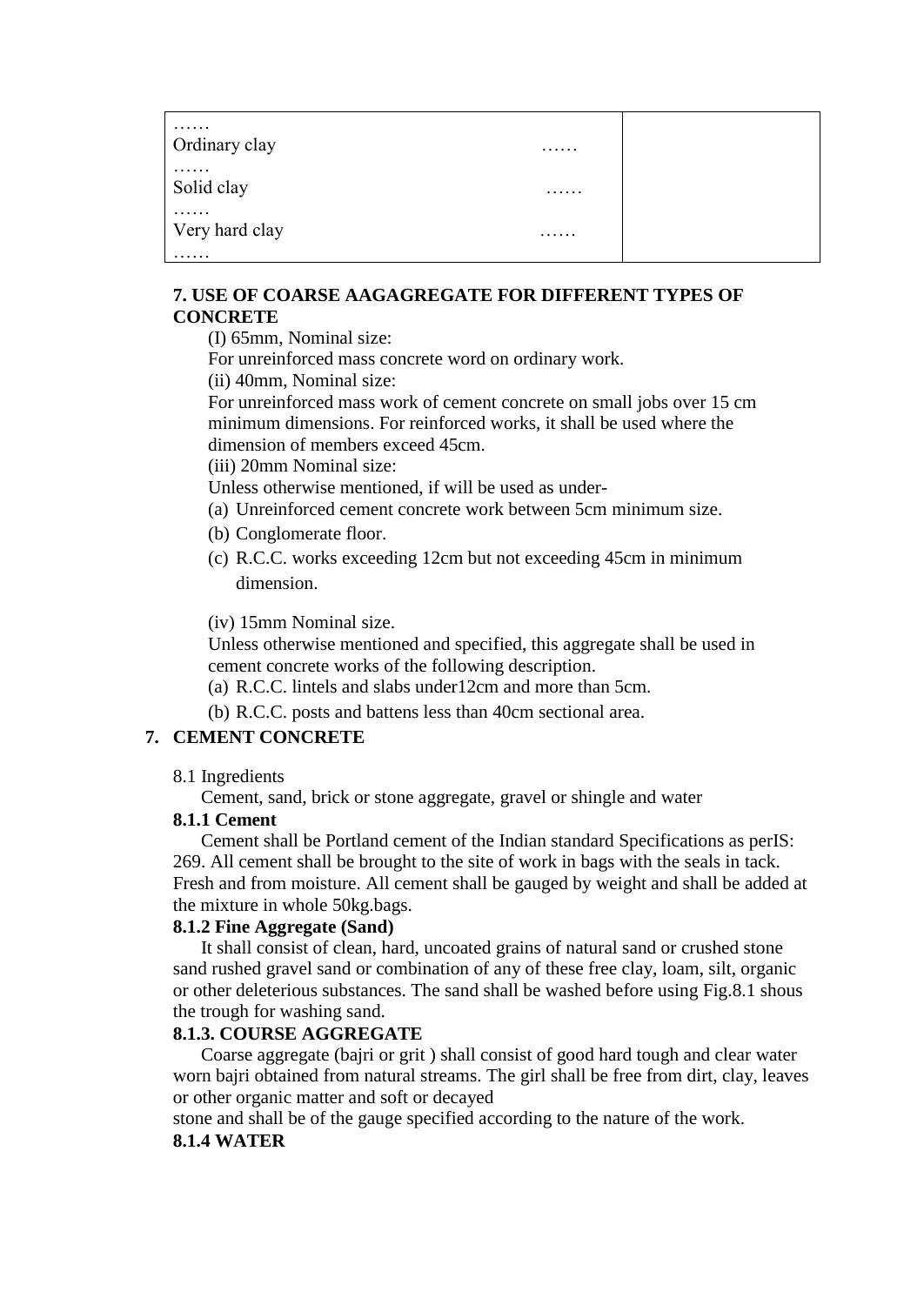Water used in construction shall be clean, free from earthly, vegetable or organic impurities: like alkalis, salts etc. which cause efflorescence and affect setting time of mortar.

#### **8. MIXING (CEMENT CONCRETE 1:6:12 ETC)**

In all proportions of cement concrete except 1:1  $\frac{1}{2}$ :3, 1:2:4 and 1:3:6, the measured quantity of cement is to be placed on top of the measured quantity of the aggregate (fine and coarse) and the whole mass mixed three or four times so that it shall be thoroughly incorporated. The required quantity of water (clean, rather drinking water) shall then be added and the entire wet mass shall be turned over unto the homogeneous mixture of the required consistency is obtained.

#### **9. LAYING AND CONNSOLIDATION OF CEMENT CONCRETE IN FOUNDATIONS**

Concrete shall be handed from the mixing platform to the place of final deposit as rapidly as possible. It shall be laid slowly and gently in layers of 15cm (not thrown from a height) and thoroughly consolidated with 5.5 kg. Rammers.

## **10. FARMA OR BATCH BOX**

The design of the farma (Fig. 8.2) is given below  $15"$  x  $15"$  x  $9$  x  $5"$ / $8 = 1.25$  cft. Or 38cm x 38 cm x  $25cm = 036m$ 

#### **11. REINFORCED CEMENT CONCRETE**

The standard mix for reinforced cement concrete is (1:2:4). In addition to this, round steel bars are embedded to make the structure strong to take up all the tensile stresses.

#### **12. MIXING**

The two ingredients i.e. cement and sand shall be hand mixed dry, three or more times until the mix comes to a uniform colour. The measured quantity of coarse aggregate shall then be added to the mixture and whole mixed dry thoroughly. The required quantity of water shall then be added with a

#### **13. Reinforcement**

Round steel bars as far as possible shall be used in preference to square bars. The bars shall be thoroughly cleaned of rust, scale and of coatings that might destroy or reduce bond. The ends of all bars shall be properly hooked and bends shall be made as per drawing and design supplied. In case of joints in reinforcement an overlay of not less than 40 diameters shall be given for tension member. Figs.8.3,8.4 and 8.5 show the method of bending and overlapping the steel bars.

#### **14. MIXING CEMENT CONCRETE (1:2:4 OR 1:3:6)**

The two ingredients i.e. cement and sand shall be mixed dry, three or more times until the mix comes to a uniform colour. The measured quantity of coarse aggregate shall than be added to the mixture and whole mixed dry thoroughly. The required quantity of water shall then be added with a rose.

#### **15. PLACING AND HANDLING THE CONCRETE**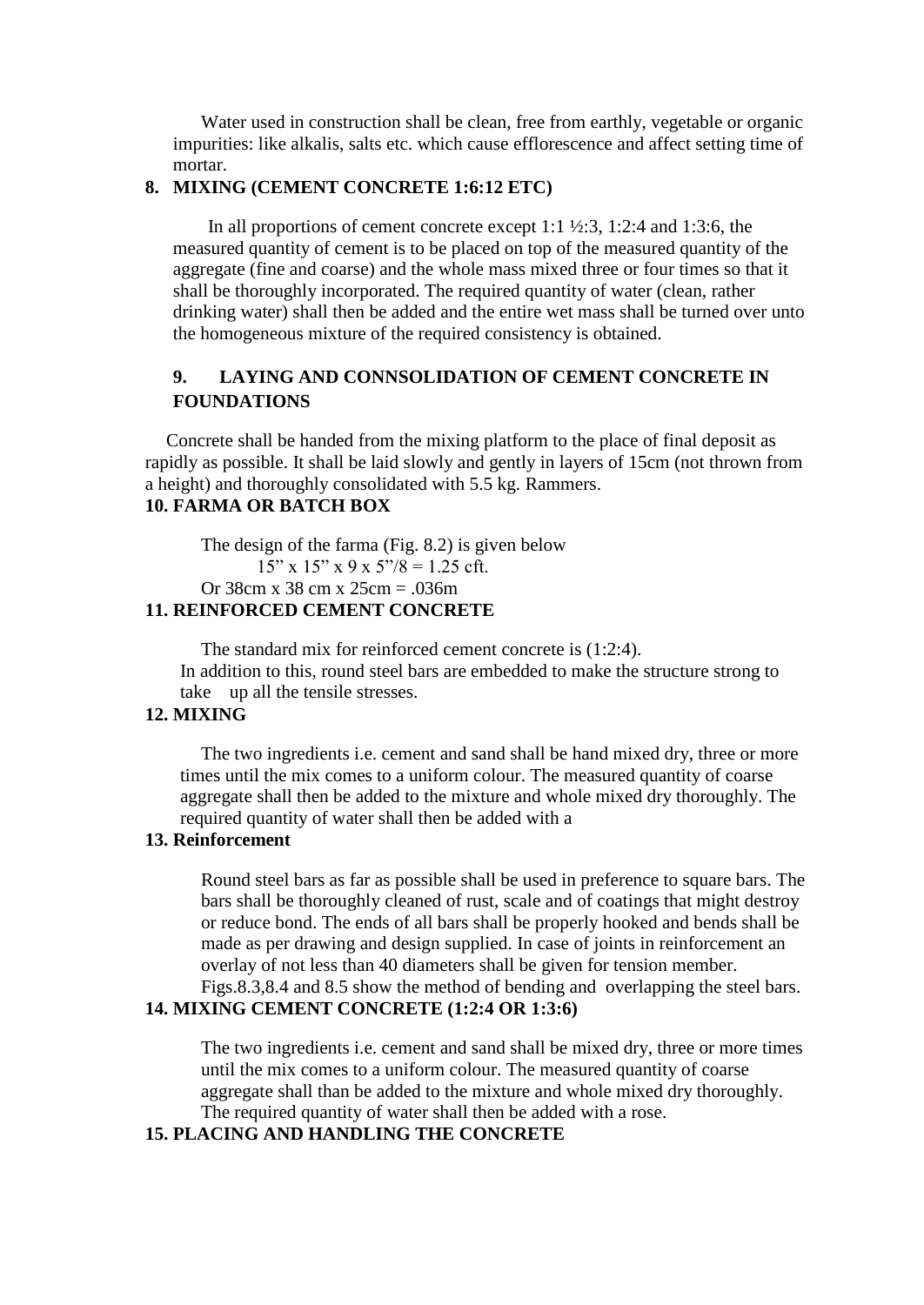Concrete shall be handled from the mixing platform to the final deposit as rapidly as possible. After depositing, the concrete is to be ridded, vibrated, tamped or worked to ensure that no hollow places are left.

#### **16. FORMS AND CENTRING**

Forms wherever required shall be sufficiently rigid and strong to withstand the weight placing and putting of concrete and the movement of labor, material and plant. Forms shall be sufficiently water right to prevent leakage of mortar. Forms shall be supported or fixed by wedges of the load being eased and the forms removed without sock to the work and without hammering.

#### **17. LAYING**

Before depositing the concrete, the reinforcement shall be correctly laid in position and secured against displacement by tying with soft iron wire. The bars shall remain in position 20 mm. above the surface of centering.

### **18. CURING**

The concrete when laid shall be carefully protected from the extremes of weather and temperature and from unequal or too repaid drying. It shall be thoroughly kept wet for at least 15 days.

### **19. EXPASION JOINTS**

In every long lengths of slab work, expansion joints shall be provided at intervals of about 9 m. to 12m.

#### **20. BEARING**

The bearing of slabs not be less than the thickness of the slab with a minimum of 12cm.

#### **21. DAMP PROOF COURSE**

In order to prevent water absorption form the soil and thus causing dampness in the walls, a continuous layer of an impervious material is provided. Such a material is known as a horizontal damp proof course. It consists of cement concrete 1:2:4, I part cement washed sand and 4 parts shingle (gauge 6mm to 20mm,) Unless and otherwise specified, the damp proof course shall consist of 4 cm, thickness of cement concrete with one coat of bitumen laid hot @ 1 kg. per square meter of Damp proof course and be sanded immediately.

The Damp proof course shall extend to the full width of the superstructure walls except in the case of outer walls where it shall not be carried across doorways and verandah openings and similar openings.

Vertical D.P.C. shall consist of 12mm or 18mm thick 1:3 cement plaster with two layer of bitumen laid hot. Bitumen shall be blown bitumen grade 85/25, having application temperature 177 to 204 c.

#### **BRICK WORK**

Brick work consists of first class bricks laid in the mortar specified. 22. **BRICK WORK IN MUD MORTAR**.

#### 23.**1 Bricks**

Shall be first class made from good brick free from saline deposits and shall be sand molded thoroughly burnt without being vitrified, of good colour, shall be regular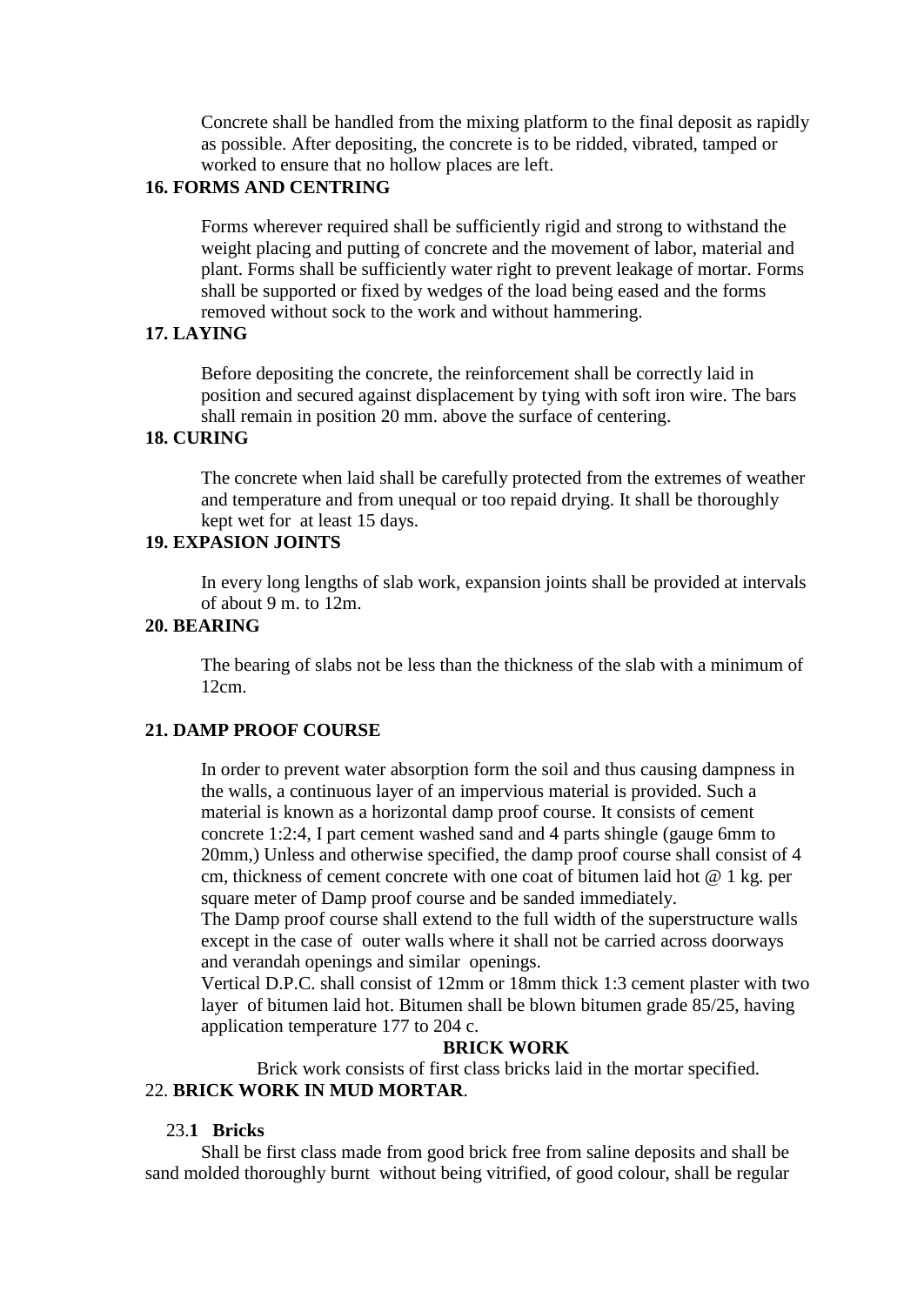and uniform in shape & size with sharp and square arises and parallel faces. Emits a clear ringing sound when struck, shall be free from flaws, cracks etc. should not absorb more than 20% of water by weight after being soaked in water for 24 hours.

#### 23.2 **Mud mortar**

Mud mortar shall be prepared from stiff clay, broken up into powder and free grass, stones, kankar, roots and other matter. The clay shall then be worked up with water by mens' feet and PHOWRATHS on a clean platform.

#### 23.3 **Joints**

The thickness of the joints shall be 6mm and in no case exceeds 10mm. All brick work shall be taken truly plumb, laid in English bond.

### **23. BRICK WORK IN LILME MORTAR**

#### 24.1 **Bricks**

Same specifications as per para 23.

#### 24.2 **Lime mortar**

Ingredients-Lime, Surkhi sand or cinder and water. The proportions upon the ingredients available at site.

General one part of lime and 2 parts of surkhi are suitable.

2.4.2.1 **Lime:** Same specification as perpara 3.1.1.

24.2.2 **Surkhi:** same specification as per para 3.1.2.

24.2.3. **Mixing:** the mortar shall be mixed by measure on a clean platform close to the mill. The measuring wooden boxes may be used. The ingredients shall be mixed twice dry and then ground with sufficiency of water in a mill continuously for three hours.

For big works a bullock mortar mill (see Fig.2.6) is used and shall be constructed of first class bricks in lime mortar. Class shall be taken that fresh mortar shall be made daily and used as fresh as

24.3 lying:- Bricks should be laid in proper bond.

24.4 Soaking:- All bricks shall be soaked in clean water before use for at least one hour.

24.5 joints:- Joints shall be of uniform thickness, not exceeding 6mm. 10mm and  $13$ mm for  $1<sup>st</sup>$  class brick work respectively. The vertical joints must be quite symmetrical and truly plump in case of Ist class brick work.

The joints in faces which are to be plastered or pointed shall be raked out while the mortar is green.

The brick work shall be kept moist for a period of ten days.

#### **24. BRICK WORK IN CEMENT MORTAR**

25.1 **Bricks:** (same specifications as per in Para 23)

25.2 **Cement mortar**:cement mortar shall consist of mixture of 1:3, 1:5,or1:6 according to the nature of work.

**25.3 Mixing**: cement and sand shall be thoroughly mixed dry and then water is added with a fine rose to make the mortar workable. Mortar to which the water has been added shall be used within 30 minutes of the addition of water.

#### **25.4 Joints**: (Same as per in item 24.5)

The thickness of joints shall be regulated so that height of 10 courses when laid with Horizontal joints shall measure one meter in height.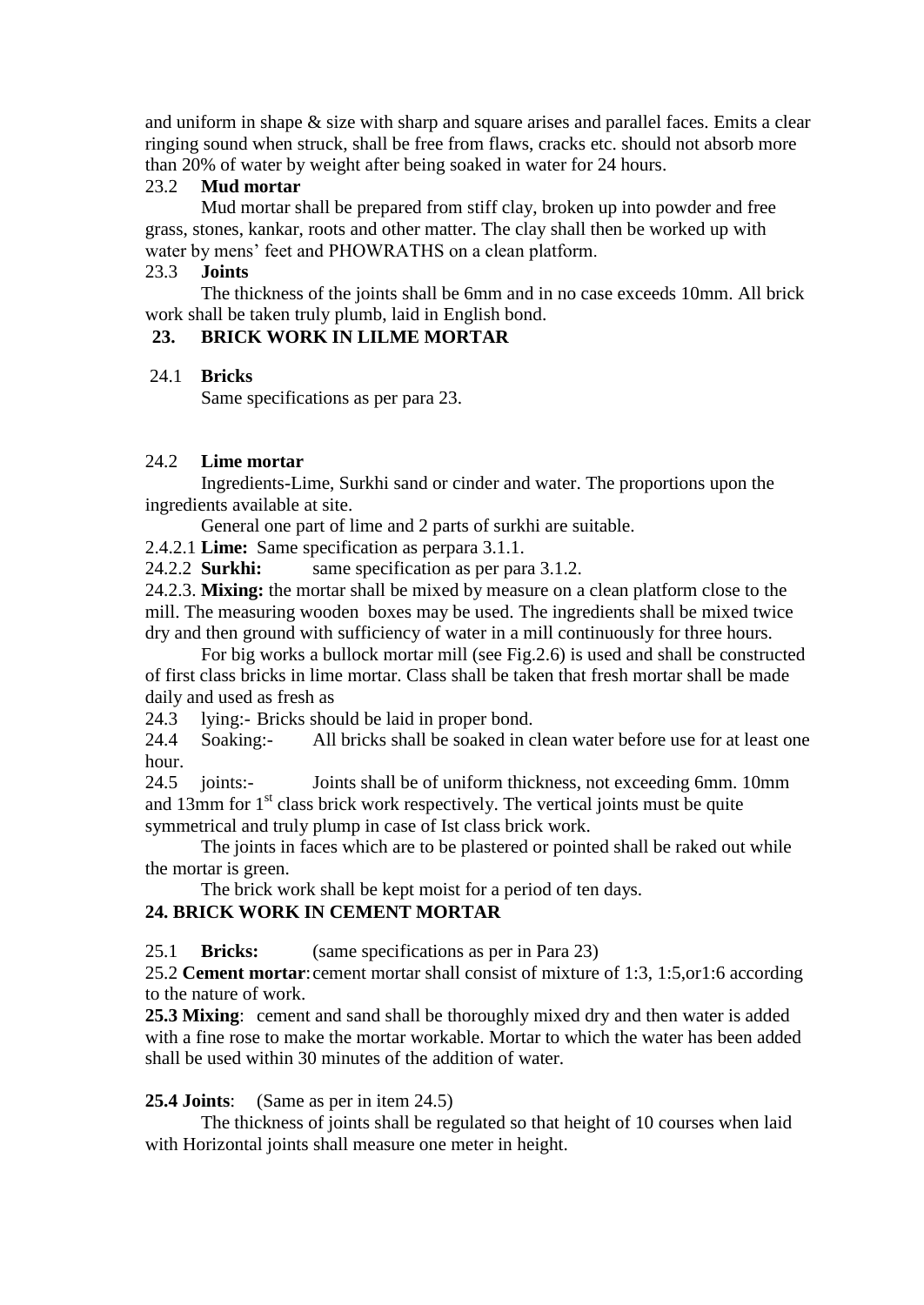The joints in faces which are to be plastered or pointed should be racked out while the mortar is green i.e not later than 24 hours after the work is done. **25.5 Watering**:- Walls as they progress shall be kept thoroughly well watered on their faces and tops.

#### **BRICK OR TILE FLOORING**

Consists of first class burnt bricks or tiles laid flat or on edge over a bed of 10cm, thick lime concrete or cement (1:6:18) and 10cm. thick sand.

**34.1 Laying**: All bricks or tiles or tiles shall be laid in lime or cement mortar with bed and vertical joints full of mortaar1:4 simple "lipping" at the edge shall not be permitted. The laying shall be in plain, diagonal, herring bone or other pattern as desired by the Engineer-in-charge. The work shall be protected from the effect of sun, frost and rain during construction.

**34.2 Soaking**: Before use, all bricks or tiles shall be soaked in clean water in tanks for at least one hour.

**34.3 Joints**: The joints shall not exceed 6mm in thickness. The mortar in the joints shall be struck off flush with s trowel. Care shall be taken that no mortar shall spreed over the edge of the bricks or tiles.

**34.4 Curing**: The floor must be kept wet for seven days after laying. If cement pointing is done, it shall be kept moist for at least 15days after the pointing has been done.

#### **35. TERRAZO FLOORING**

A rough foundation of ordinary cement concrete 1:2:4 to within 29mm below the required finish grade shall first be provide. The material of the terrazo consisting of 1 x ½ parts of very small marble chips machine crushed and free from marble dust and foreign matter, 6 to 13 mm, to one part cement shall then be laid and floated over the rough surface, so that flat sides of the chips lay evenly at the top if the marble chips do not show up sufficiently, the defective parts may be filled up by hand. After the terrazzo concrete has hardened enough to prevent dislodgement of aggregate, it shall be ground down with an approved type of grinding machine shod with free rapid cutting carborundum stones to expose the coarse aggregate. The floor to be kept wet during grinding process. After this the finish shall be scrubbed with warm water and soft soap and mopped dry.

#### **36. MARBLE FLOORS**

The marble flooring shall consists of marble tiles laid on 12mm thick mortar bed over the usual base courses of 10cm base concrete 1:8:16 and 10cm said or stone filling in case of ground floor or over R.C.C slabs. In case of upper floors the mortar bed shall be of 1:3 cement sand mortar.

The marble slabs should be of approved quality and thickness 20mm to 25mm with truly plane surface. The size of marble slab shall be slightly oversize to permit cutting to actual size of tiles at the site of work.

**36.1 Curing**: During the progress of work and for 10days after laying, each section of floor shall be kept flooded. Three clear days shall be allowed for setting before the pavement is walked over and no weight should be rested upon the surface, until 7days after laying is completed, Polishing is done, as in case of Terrzo flooring and no first cutting is usually needed.

#### **37. ROOFING**

First class mud roofing consists of two layers of tiles 30 x 15 x 4 cms. Resting on wooden or reinforced cement concrete battens spaced 30 cm centre to centre. The top of tiles shall have 13mm thick cement plaster (1:4) covered with two coats of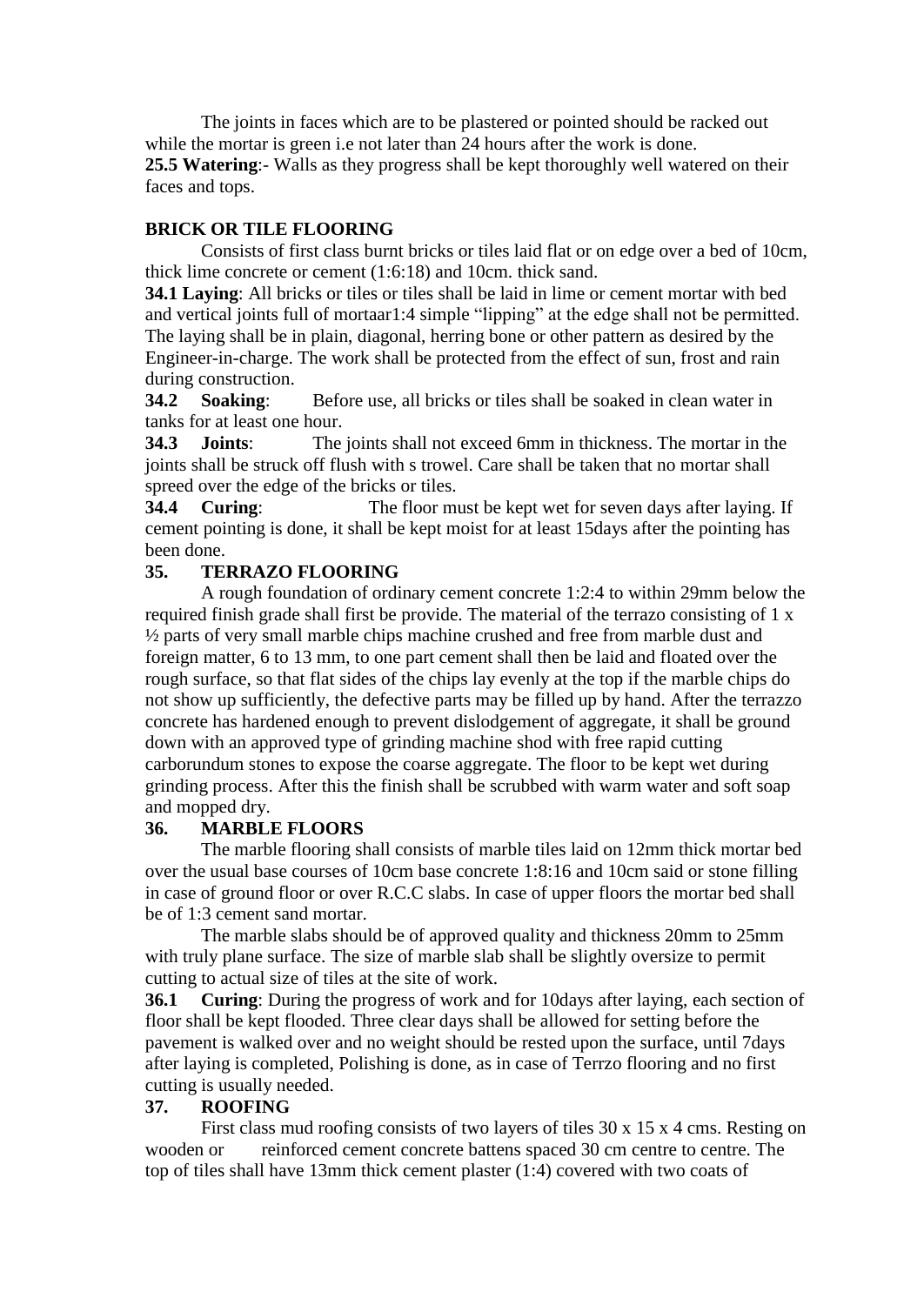bitumen laid hot and 10 cm. thick earth, another 2.5 cm. layer of mud plaster to be given and finished with gobri leeping. (45 tiles are required for one sq.m. of roof area).

#### **DOORS & WINDOWS**

Doors and windows may range from the humble ledged and braced doors and windows which are usually, fitted to out houses, to the multiple, paneled and paneled and fitted fitted with ornate molding and paneled, and which are usually associated with the entrances to important buildings.

In all cases the construction shall be such as to ensure that the door shall be satisfactory in service.

#### **46.1 Timber**

All doors, windows, clerestory windows and all almirahs with their chowkats shall be made of well seasoned deodar wood or any other food timber free from sapwood, large knots, shakes cracks and other serious defects.

#### **46.2 Panels**

In case of paneled doors, the panels shall not be less than 13 mm thick.

#### **46.3 Sash Bars**

In case of glazed doors, Sash Bars shall be of the full thickness of the leaf and 38 mm. in width and shall be molded and mitered on the outside and rebated from inside. The width of the rebate shall be 13 mm.

#### **47. WHITE WASHING**

The surface to be white washed must be clean and smooth and perfectly dry before applying white wash.

Each coat be allowed to dry before nest is applied. New plastered surface tone white washed, shall not be trowel led to a glaxed surface otherwise white wash will not adhere.

The white wash shall be made from pure fat lime, brought to the work in an unsa0laked condition and termed as class "C" lime. Water shall ne added to this lime in a tub, until the mixture is of a consistency of cream and allowed to rest for 24 to 48 hours. The mixture shall then be strained through coarse cloth, suitable quantity of gum shall be added, dissolved in hot water. This hot water shall be added at the rare of about 5 liters per kg. to produce kilky solution.

#### **47.1 Colour washing**

The colour wash shall be made from pure slaked fat lime and mixed with the necessary pigment to give the required shade. The pigment shall be such as to be unaffected by lime.

The surface to be colour washed shall be given one coat of white wash and then one or two coats of colour washing. Each coat of site or colour wash is to be allowed to dry and passed by the Engineer- in-Charge before the next is applied.

#### **48. PAINTING**

#### **48.1 Wood work (New)**

Before commencing any painting, the surface should be rubbed down with sand paper and make it smooth with grade 2 1/2 paper and then with 1 1/2 grade. The sand papering must be finished with the grain.

Before applying paint, all knouts must be killed or covered with two coats of patents knotting or with a preparation of red lead glued size, laid on hot. When the wood work is thoroughly dry, the priming coat shall be applied.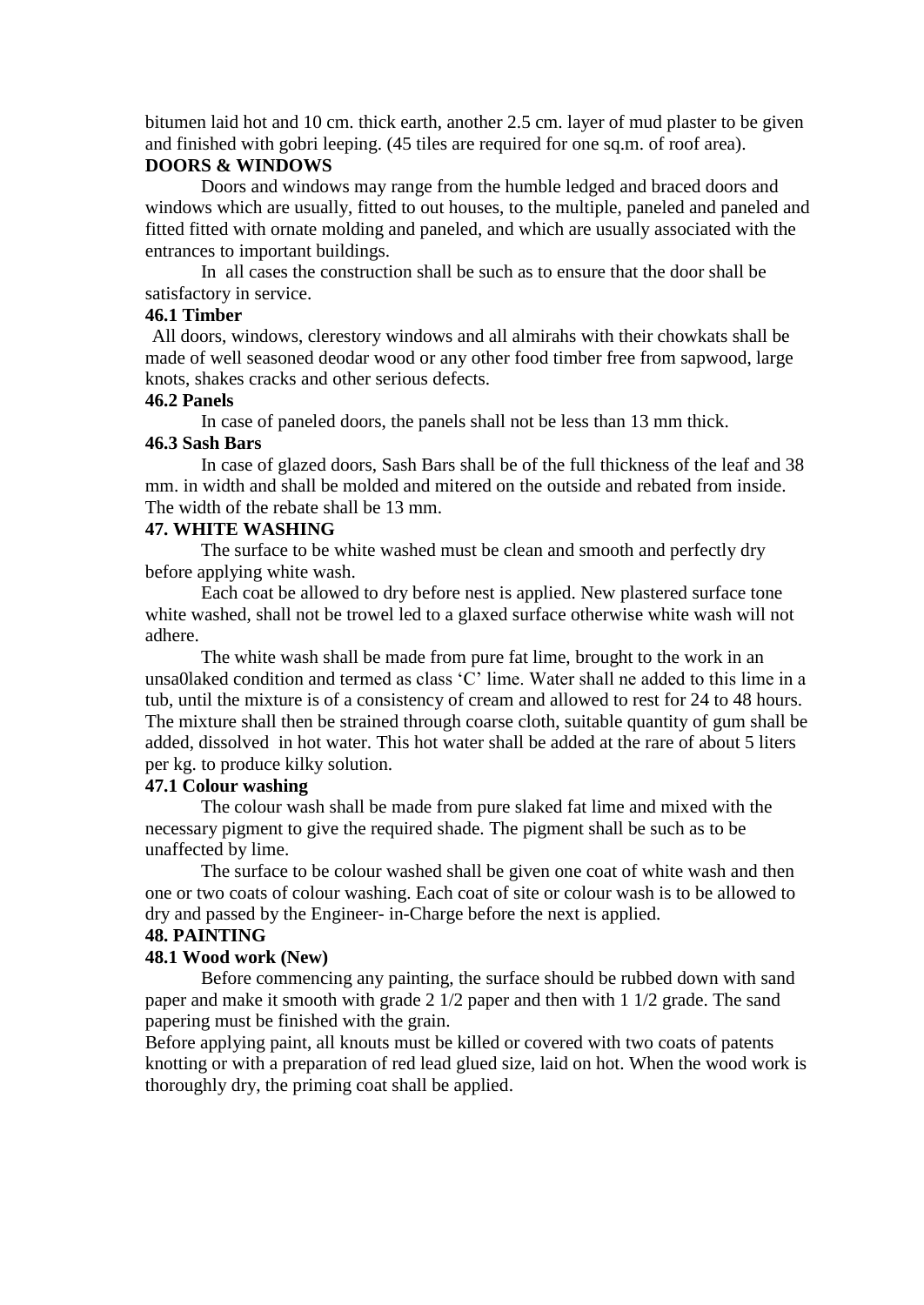#### **DETAILED SPECIFICATIONS OF ROADS 1. Earth filling (Embankment)**

1. Before any earth work is commenced, the ground be cleaned of all trees jungle and roots of every description. The embankment shall be made from borrow pits on either side of the road.

The earth work should be laid in layers of 15 cm. to 23 cm. and consolidated by rollers, preferably sheep"s foot rollers. The final compaction may be ordinary power roller.

All large clods should be broken as the work proceeds and allowance made for settlement which so equal to 10% of the height of the embankment. The side slopes of the formation should preferably be about 4 to 1 except in high embankments with goods soil where the slope be increased to 2 to 1.

#### **II.Soling coat**

- 2. Soling shall always be provided under the wearing coat except when the road is founded on a very hard natural surface such as on rock.
- **3. Width**

The width of the soling shall always be 30 cms. More than the proposed width of the carriage way. For instance, if the carriageway is 3.60 m., the width of soling shall be 3.90 m. In case where bricj on end edging is provided the width of soling shall be same as that of the width of carriageway.

#### **III. Collection of soling**

Where soling coat of bricks is to be provided, all bricks shall be fully burnt or over burnt. The bats which are less than half a brick in size shall not be used.

#### **4. Stacking**

The bricks or stones collected shall be stacked parallel to the centre line of the road and clear from the formation width. Gaps at least 1.5 m. wide must be left in every line of the bricks, for drainage etc.

#### **5. Stone**

The stone shall be hard, durable and tough in texture and be obtained from an approved quarry.

# **6. Kankar**

The kankar shall be tough and heavy, with a bluish fracture. After digging, it must be spread out for at least a month before being brought to the road side.

#### **7. Laying**

The soling shall be laid at a stretch, the depth of which be equal to the depth of soling. The trench shall be filled and the camber should be the same as that o the finished surface.

The soling shall be laid carefully, hand packed with interstices filled with smaller pieces of the same material. Before laying the soling coat the subgrade shall be thoroughly leveled and care shall be taken to see that the sub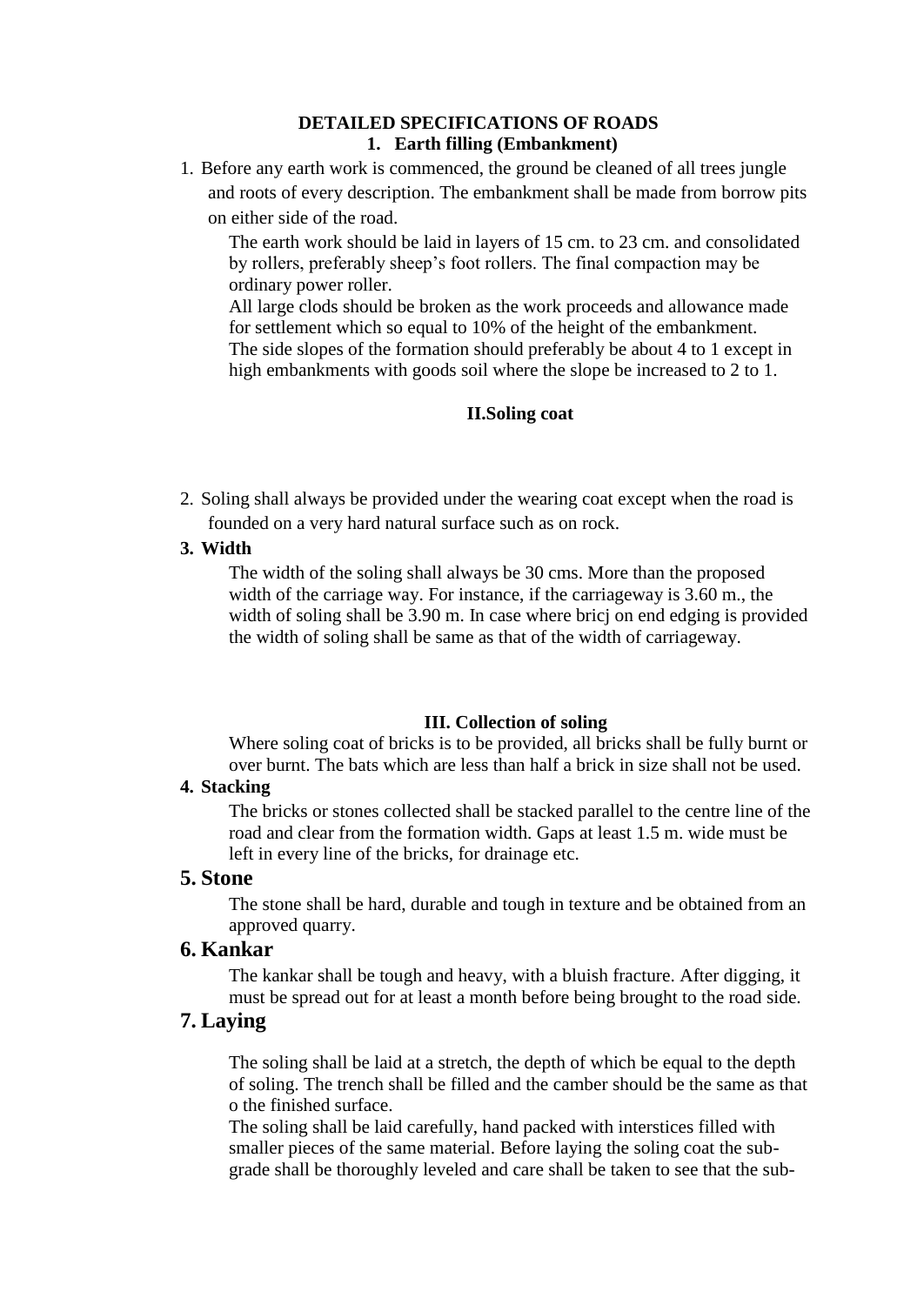grade is hard and well consolidated and there are no soft pots and depressions.

### **8. Kankar**

After lying the soling, earth or sand shall be spread over it to a thickness of 2.5 cm. so that joiners of the soling may be filled up by sand or earth.

#### **9. Measurement**

In case of soling of stone boulders, stacks shall be measured 35 cm. high but paid as 30cm. to allow for loose stacking, in case of kankar, the stacks shall be measured 32.5 cm. high but shall be paid as 30cm.

#### **V.wearing coat (consolidation**).

 10. The metal shall be broken from hard durable tough stone of uniform texture from an approved quarry. Where metal has been broken from water worn boulders, no individual boulder shall weigh less than 3.6 kg. a piece.

#### **11. Measurement**

In order to allow for loose stacking, shall be 32.5 cm. high but shall be paid

as 30 cm.

**Stacking** (Same as per item 4)

#### **VI. Wearing coat (consolidation)**

#### **12. Preparation of surface**

The surface of the soling shall be thoroughly cleaned of all dirt and brought to the camber that the finished road is to have. Two parallel bunds of clay puddle, 23 cm. wide and 15cm. deep shall be made along the other edges of the medaling.

The bunds shall be strong enough to prevent the new metal from spreading as well as to retain the water used in consolidation.

#### **13. Spreading of metal**

The stone metal shall then be spread over the surface true to the template Fig. 8.9. The metal shall be carefully packed, the bigger pieces being placed below and the smaller pieces on the interstices of the bigger pieces. The templates shall be used at a distance of approximately 7.5 m. from one another.

#### *14. Rolling and consolidation*

 The metal shall then be rolled with a road roller commencing at the edges and working towards the centre. The metal is to be rolled dry until well compacted and there is no appreciable wave in front of an advancing roller.

 The whole medaling shall then be thoroughly water and kept saturated rolling continued until the consolidation is finished to the satisfaction of the engineer-in charge.

#### **15. Bajri binding**

 After the consolidation is practically complete, the binding material such as fine bajri obtained from screening or from a quarry shall be spread and the rolling and watering continued to such an extent that the binding material is formed into slurry and is grouted into interstices.

#### **17. Camber**

 The camber of the template shall be 1 in 60 if the road is intended to be painted, 1 in 72 if a cement concrete surface is to be provided and 1 in 48 if it is to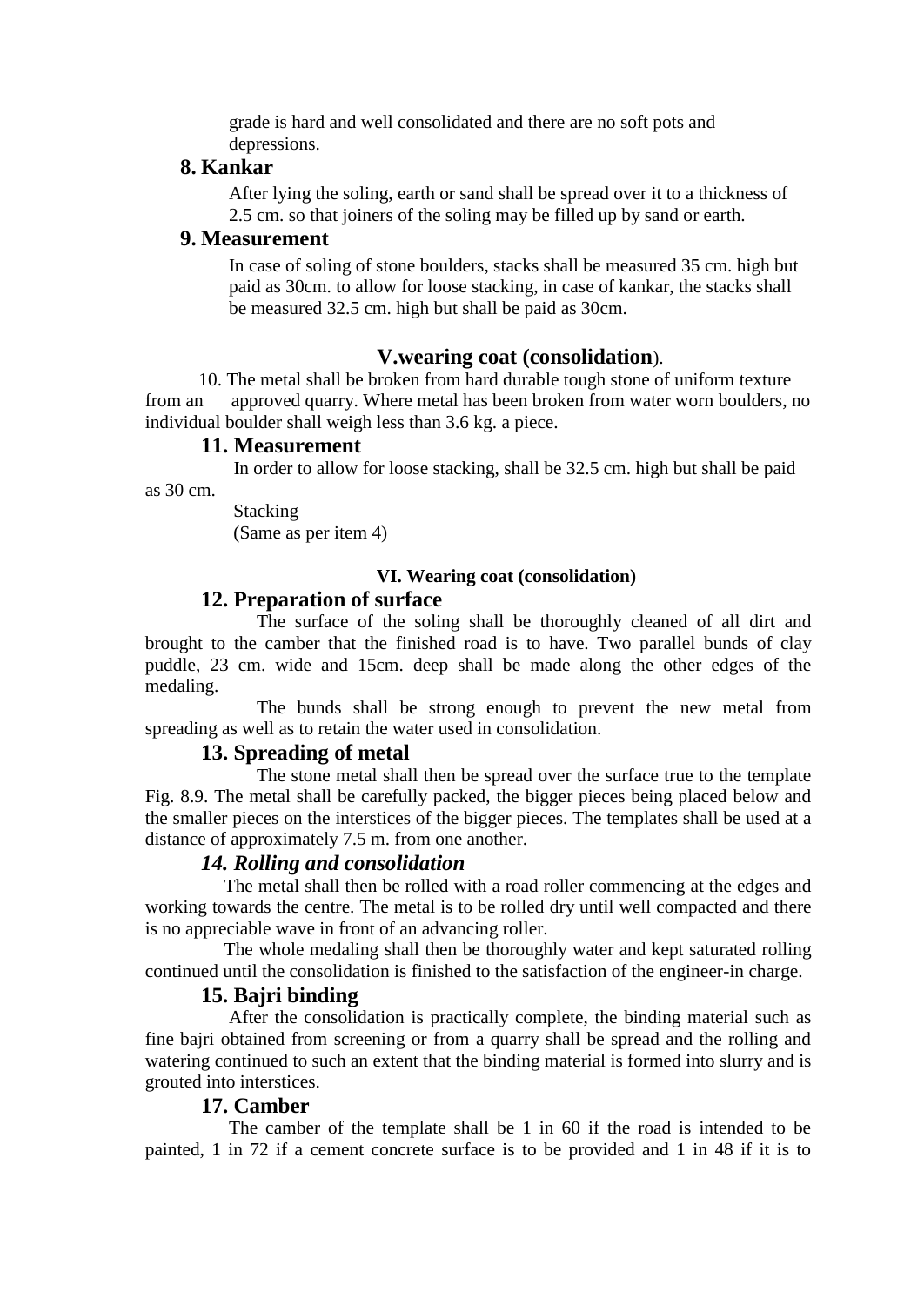remain water bound. For example in case of camber 1 in 72 the height at the centre above the outer edges shall be 1 cm. for each 1.44 meters of road width.

### **17. Progress**

 A power roller should be able to consolidate amount 34 cubic ketres of stone metal or 56 m2 of kankar in a day.

# **18. Test of good consolidation**

Rough tests are as below:

- (a) A loaded cart should not leave indentation when passing over the finished work.
- (b) A piece of metal about the size of a wall nut of put on the surface and a roller passed over it, it should be crushed or driven into surface.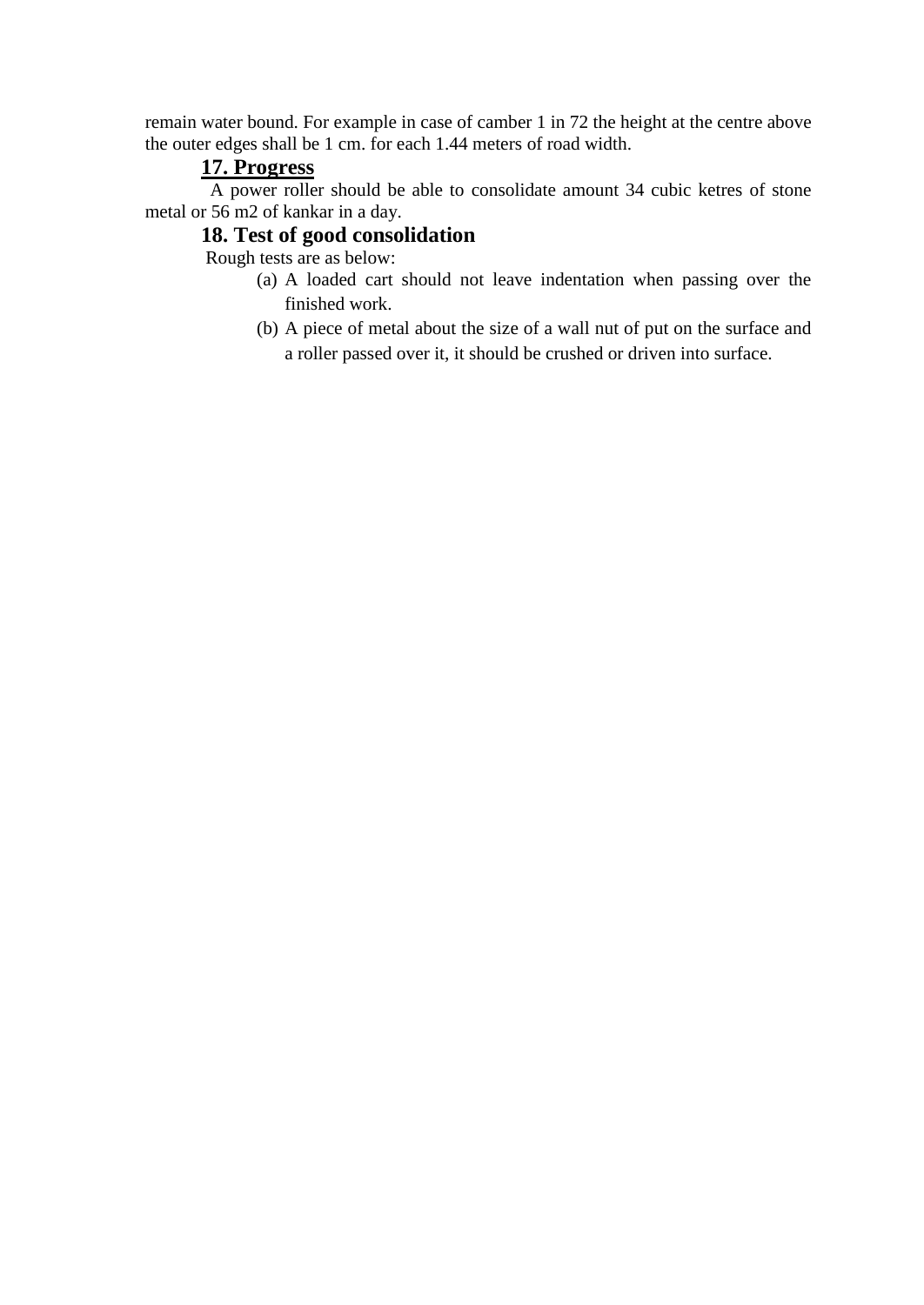# **UNIT - III Qualifications of contractor**

There are no fixed norms of qualifications of a contractor. There are some essentials which a contractor is expected to have. Such as: 1. He should be financially sound

- 
- 2. He should have sufficient knowledge to read the drawings
- 3. He should be well versed with the procedure or the department to carry out the work, submission of boils and experidhce
- 4. Good reputation and experience
- 5. Should have ability to handle labor and material efficiently and properly.
- 6. Should be capable of arranging men and material as per requirement.

# **Quotation**

The rates quoted by a contractor in response to tender call are called "quotations" ,

# **Tenders**

It is defined as an offer in writing to execute a specified work or supply. In this offer, some specific articles are required by the department mentioning approximate rate, under certain conditions of contract. An agreement between the contractor and the department is executed, fixation of is the main clause, for the completion of the job.

# **Earnest money**

It is a guarantee is the shape of money, gives by the contractor along with their tenders, confirming their willingness to work for the department. Mode of money to be is informed by the department 2% of the total estimate.

In case, if the tender of the contractor is not accepted. The money is refunded immediately.

# **Security money**

This is the money which the contractor has to deposit with the department when the contract is allotted to him. It is 10% of the total estimate. This money also includes earnest money already deposited by the contractor. This deposit is kept as a check so that the conditions of the contract agreed upon are fulfilled and the work is the progress and quality of the work is not satisfactory.

# **Classification of contracts**

The contracts can be classified as under:

- (a) Scheduled contract or item rate contract
- (b) Lump sum contract
- (c) Combination of both

# **Notice Inviting Tenders (N.I.T.)**

It is prepared by the administrative wing after all the above mentioned formalities are complete including administrative approval, technical sanction,funds,land acquisition etc. sealed tenders are invited by giving advertisement in leading newspapers, by sending letters to reputed contractors and displaying notice on notice board of the department.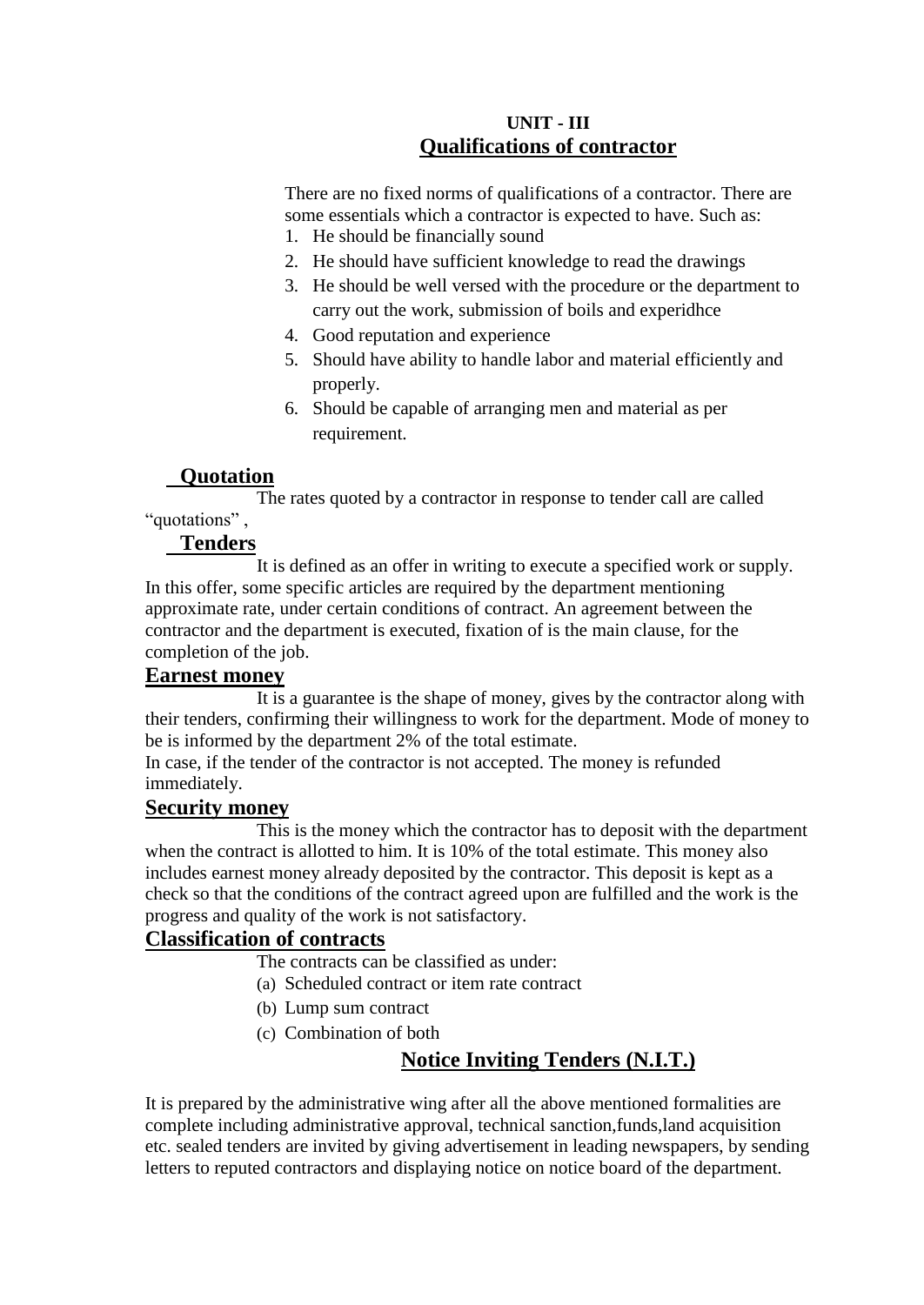The date of issue of the notice should 4 weeks before the receipt of tenders. Mode to send the earnest money should be mentioned clearly.

Time, date and place where the drawings can be seen, should also be mentioned in the advertisement. Cost of tender from and its availability should be mentioned. Incomplete tender forms are likely to be rejected as per conditions mentioned.

#### **Opening of tenders**

The tenders are opened at the place mentioned in the tender form i.e. in the office of executive engineer, on the due date and time mentioned. Executive engineer, divisional accountant and office superintendent represent the department on one side and contractors or their representatives are on the other side. The lock of the box in which sealed tenders are dropped by the contractors is opened in the presence of all. After checking the seals of the tender covers, these are opened and are signed by both the parties. Comparative statement is prepared item wise and the worm is allotted to the lowest bidder. The competent authority has powers to reject the tender of the lowest bidder, but he has to give reasons and confidential remarks, financial position and reputation of the contractor is also considered. Earnest money to the bidders of rejected tenders is retuned. Signature of each contractor is taken as a token of certificate that tenders were opened in their presence and the allotment has been done to the right bidder.

#### **Contract agreement**

It is a contact deed between the government and the contractor. Divisional engineer signs on behalf of government. He is responsible for correct preparation and execution of the agreement.

The condition of the different departments varies for the preparation of the contract agreement. Preferably these be between the framework of manual of order.

# **Copy of letter from S,E,to contractor**

|         | Office of superintending engineer<br>North circle, P.W.D. Patiala | date                   |        |              |                                     |
|---------|-------------------------------------------------------------------|------------------------|--------|--------------|-------------------------------------|
|         |                                                                   |                        |        |              |                                     |
| To      |                                                                   |                        |        |              |                                     |
|         | Sh.ABC                                                            |                        |        |              |                                     |
|         | Contractor                                                        |                        |        |              |                                     |
|         | Patiala                                                           |                        |        |              |                                     |
|         |                                                                   | Subject: reference No. |        | $\mathbf{r}$ | construction of panchayat bhawah at |
| Patiala |                                                                   |                        |        |              |                                     |
|         | Reference                                                         | your                   | tender | No.          | Dated                               |

#### Dear Sir,

On behalf of governor of Punjab, I am accepting your tender for the above mentioned work.

Please attend 'divisional' office (south) immediately, for instructions regarding taking over the site and commencement of the work.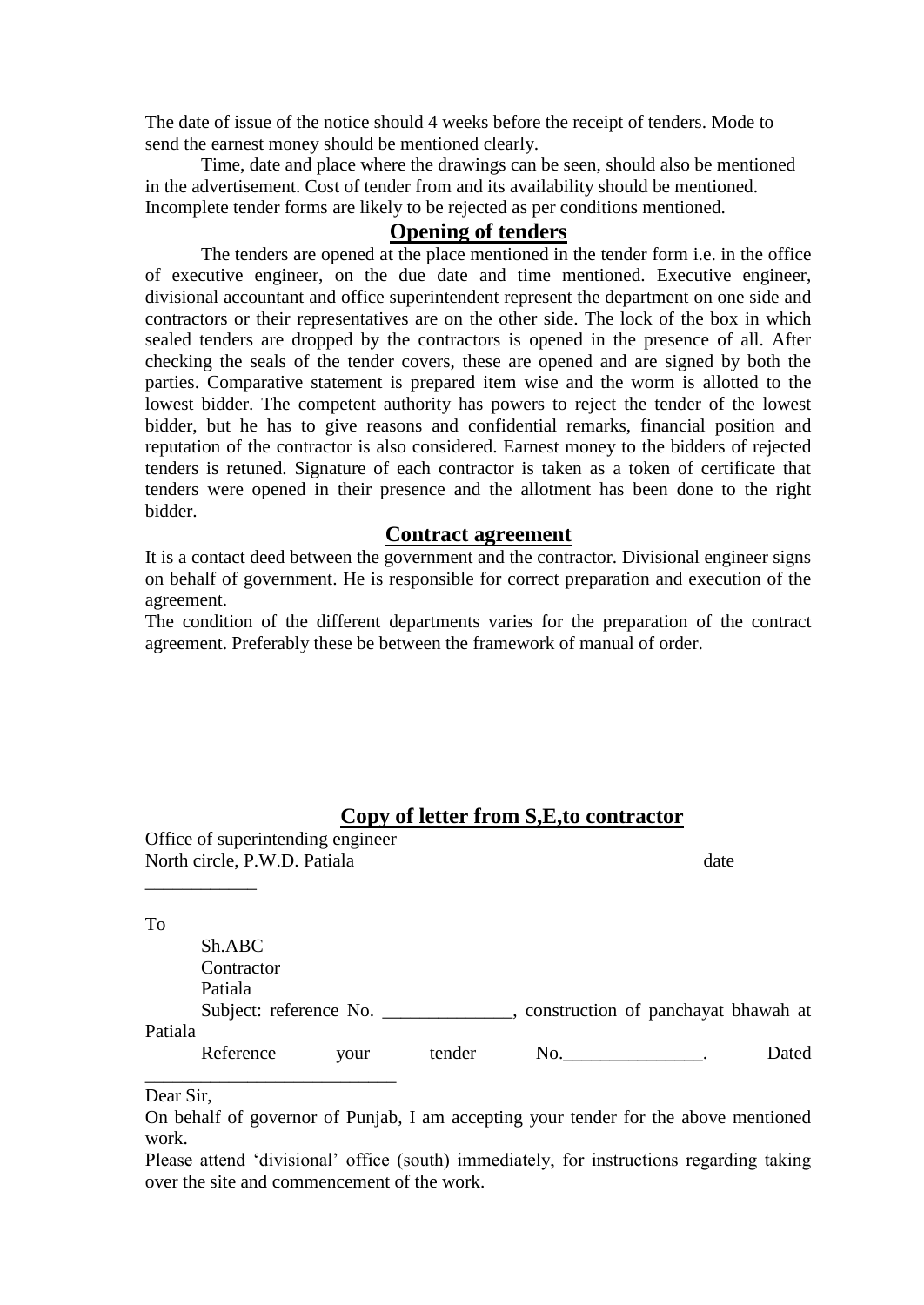Please attend this office on \_\_\_\_\_\_\_\_\_\_\_\_\_\_\_\_\_\_\_\_\_\_\_\_\_\_\_\_\_to complete your contract agreement

The number allotted to this contract is SE-N /PTA-4/2003. This number should be quoted for future correspondence.

A copy of each of the following is forwarded here with:

- (i) Schedule I and II
- (ii) Particular specifications
- (iii)Complete set of drawings (duly signed by both the parties)

You are requested to return the copy of this letter duly signed as a token of acceptance.

Yours faithfully,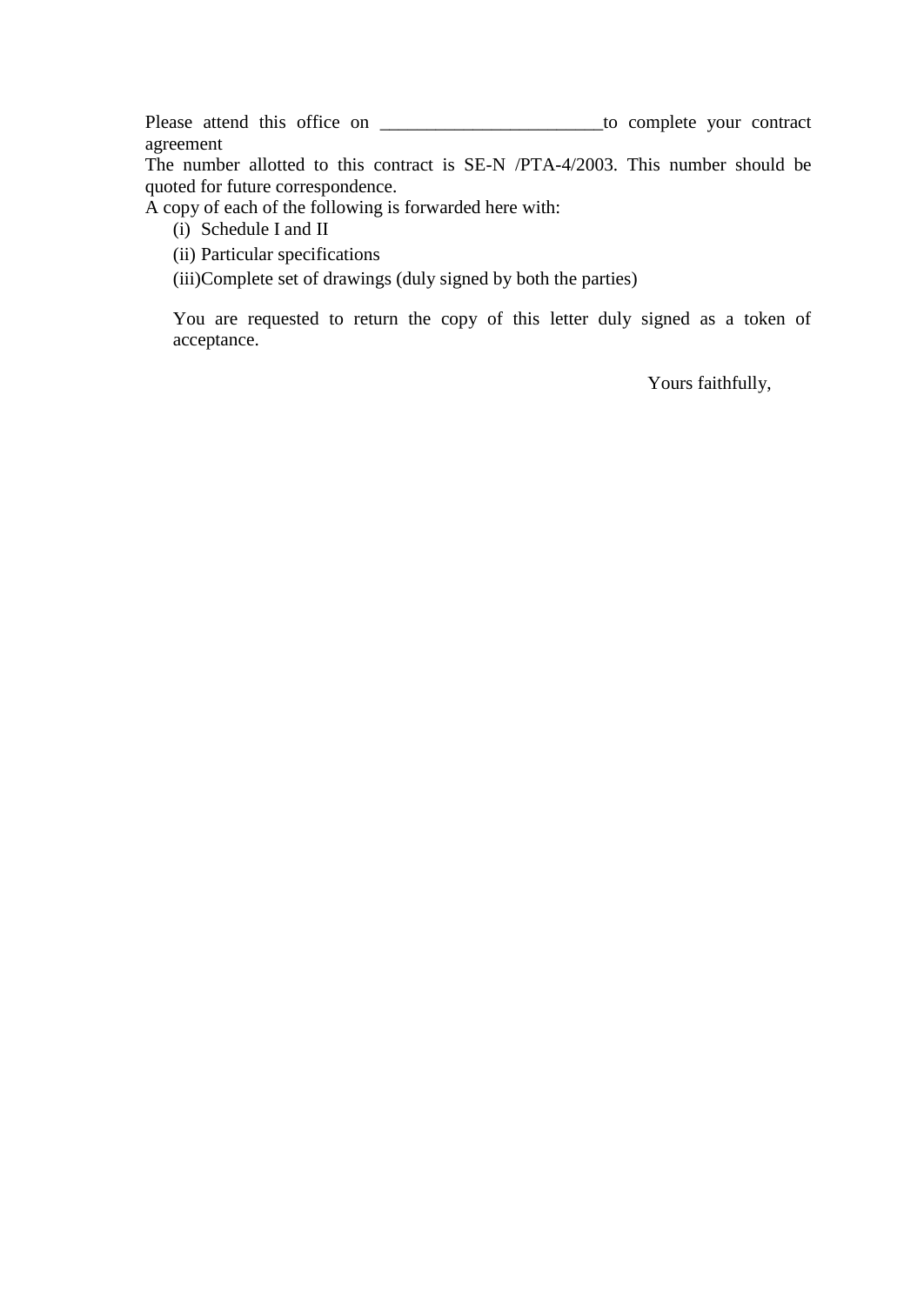#### **UNIT IV**

# **INTRODUCTION, NECESSITY OF VALUATION OF BUILDING, DEFINITION OF TERMS USED, VALUATION OF A BUILDING, CALCULATION OF STANDARD RENT, CONCEPT OF CAPITALIZED VALUE AND YEAR'S PURCHASE, TYPICAL PROBLEMS.**

Valuation means fixation of cost or return expected of a building, engineering structure project (Govt. or private), at present days rates. The value of a structure may be more or less depending upon the present utility of a structure. For example, a house having a number of rooms but smaller in size will fetch less value than a house, may be smaller in area but having well planned and proper sized of rooms.

#### **Necessity of Valuation**

The following reasons necessitates the valuation of property:-

- (i) Rent fixation. It is generally taken as 6% of the valuation of the property.
- (ii) For buying and selling.
- (iii) Acquisition of property by Govt.
- (iv) To be mortgaged with bank or any other society to raise loan.
- (v) For various taxes to be given and fixed, by the Municipal Committee.
- (vi) Insurance: For taking out on insurance policies.

#### **Roll of an Engineer**

The roll of an Engineer in valuation is felt when an Engineering structure is to be valued, if and when it is:-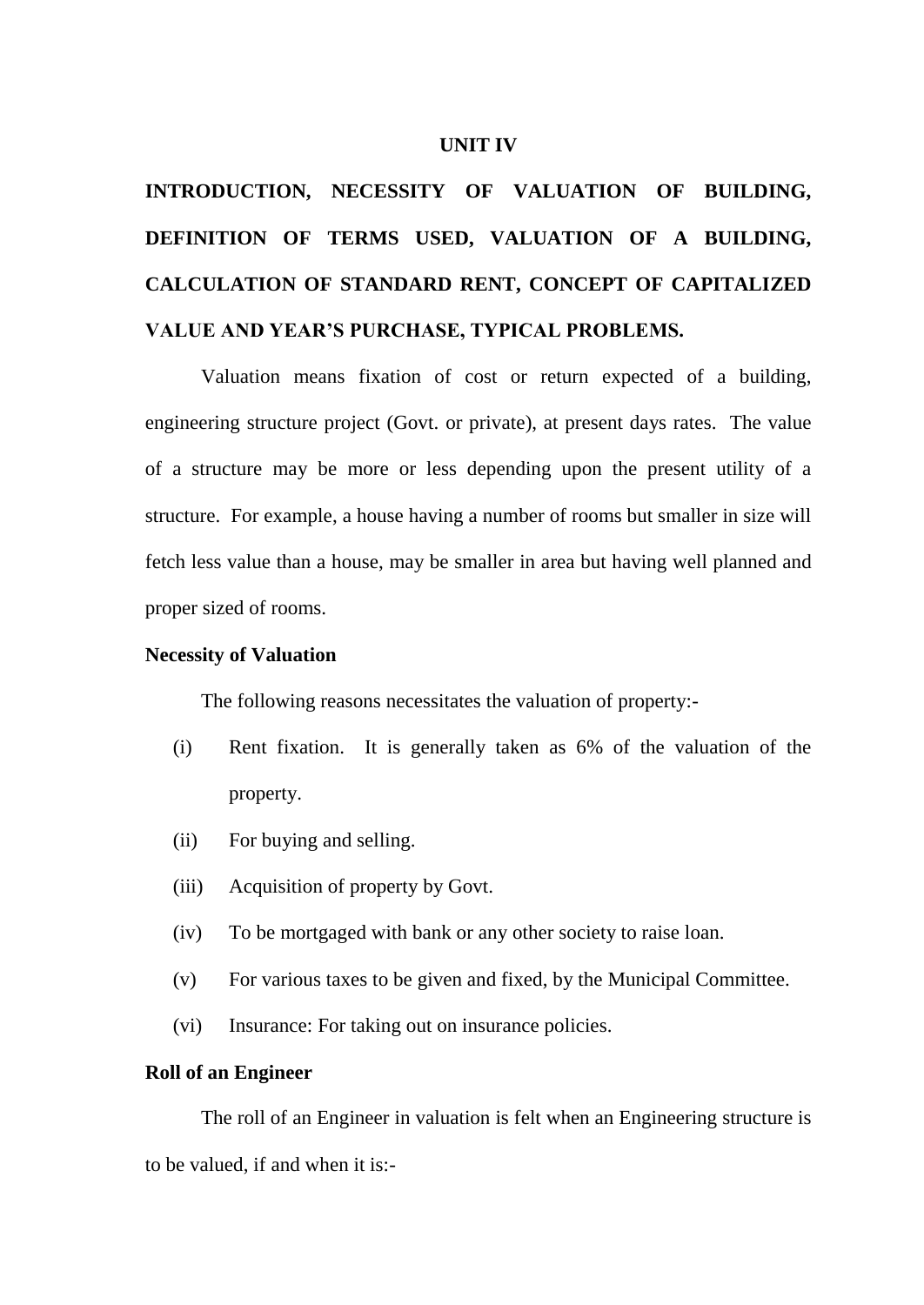(a) To e acquired

(b) To be divide

(c) To be allotted to a claim holder.

The following factors require consideration for valuation:-

#### (i) **Locality:-**

In case a building is located in such an area, where there is easy access to market, schools and is located on road side. The Orientation of the building is according to Engineering rules. It will fetch more cost than a building which is in a neglected condition and is locate at unhealthy site.

#### (ii) **Structure:-**

The structure of a building is also an important consideration while evaluating a building. Workmanship I attractive and the building is properly maintained, it will fetch more cost than the building in a neglected form with poor quality of material used.

According to specifications a building is divided in four classes:-

| <b>First Class</b>  |                                            |
|---------------------|--------------------------------------------|
| <b>Second Class</b> | For Details, see chapter on specifications |
| Third Class         |                                            |
| <b>Fourth Class</b> |                                            |

Value: Present day cost of a Engineering structure (Saleable value)

Cost: Original cost of construction. It is used to find out the loss of value of property due to various reasons.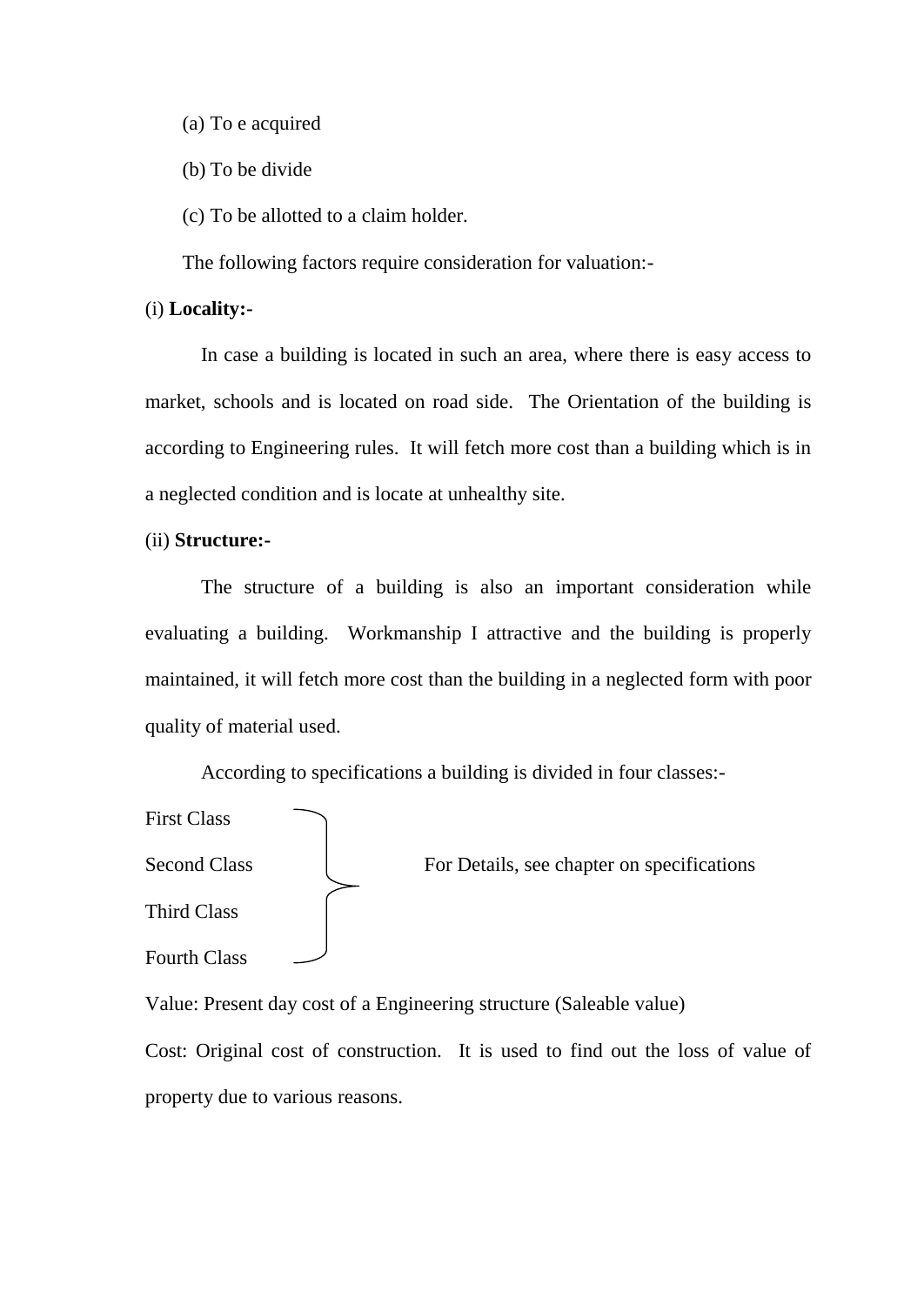**Net Income:** Total amount of the income received from a property during the year, without deducting outgoing.

**Gross Income :** Total amount of the income received form a property during the year, without deducting outgoing.

**Net income:** An amount left at the end of the year after deducting all usual outgoings.

**Out goings:** These are expenses which are incurred on a building so that it may give back revenue. The following are-various outgoings.

- (i) **Taxes:-** These are annual taxes paid by the owner, such as wealth tax, property tax and municipal taxes (varies from 10% to 25% of net income).
- (ii) **Management:-** Upto 10% of the gross revenue is kept aside for this expenses. This includes, chowkidar sweeper etc. this is applicable only for big buildings or apartments
- (iii) **Repairs:-** For this 1 ½ % of the total construction is set aside for annual repairs of the building. These repairs are must to maintain the building. It is also calculated as 10% of the gross income.
- (iv) **Sinking fund:-** This is also taken as outgoings (For details see definition)
- (v) **Miscellaneous:-** This is again suitable for big buildings. Lighting of common place, expenditure of liftman etc. are to be paid by the owner.
- (vi) **Loss of Rent:-** This is also an outgoing in case a building in not fully occupied by the tenants. This has to be deducted from gross income.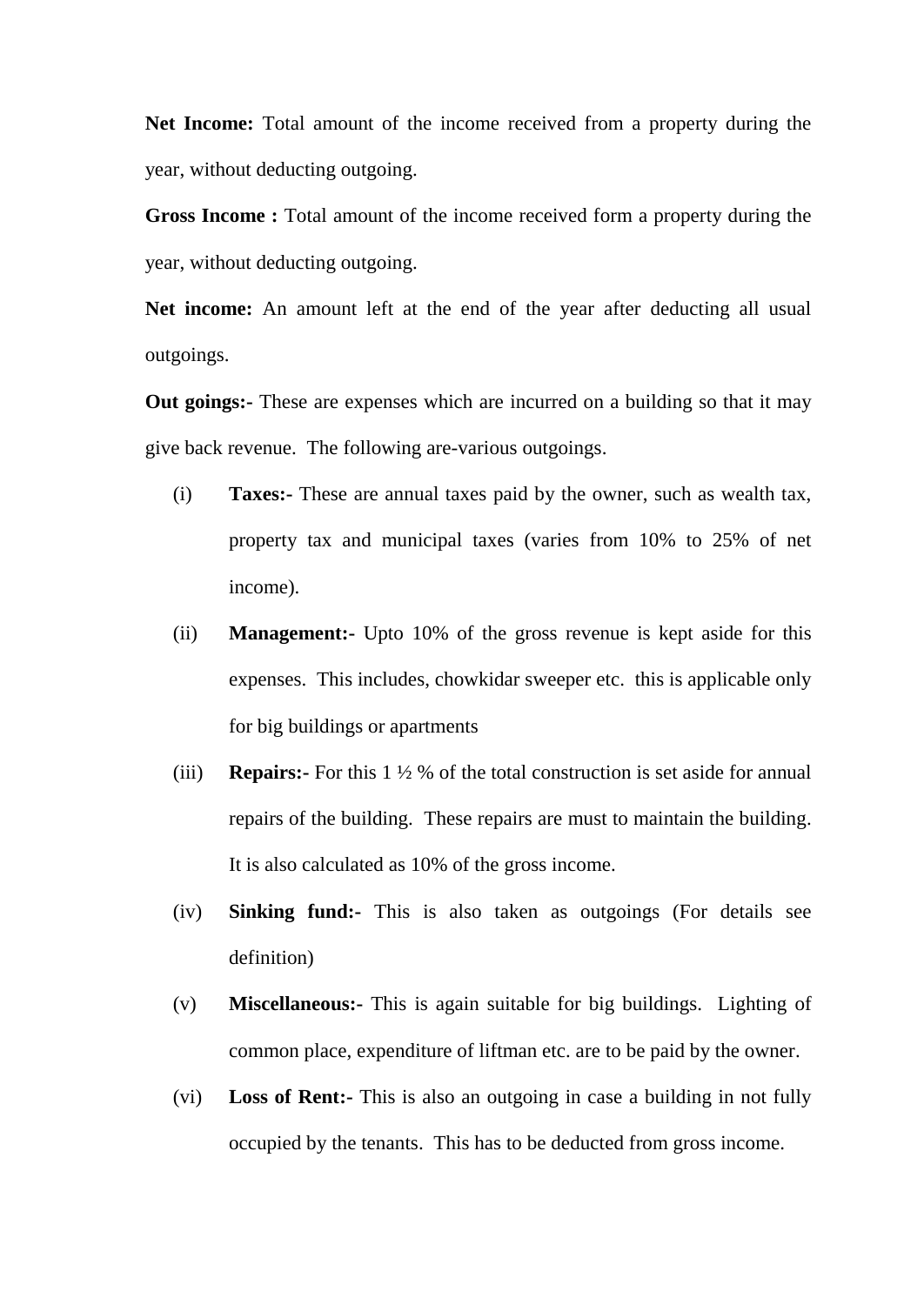(vii) **Insurance:-** Premium given against fire or for theft policy.

**Obsolescence:**- The value of property decreases if its style and design are outdated i.e. rooms not properly set, thick walls, poor ventilation etc. the reasons of this is fast changing techniques of construction, design, ideas leading to more comfort etc.

**Free hold Property:-** Any property which is in complete possession f the owner is known as free hold property. The owner can use the property in an way he likes. But he will have to follow constraints fixed by town planners or Municipality before doing any construction.

Lease hold:- If a property is given to some person on yearly payment basis by the free holder, then the property is called "lease hold property" and the person who take s the property is called Lease-holder. In case of building, the lease is for 99 years to 9 years.

**Easement:-** An owner getting over the property of another person, the following faculties is known as easements.

- (i) Facility of running water and sewer pipes through other"s land.
- (ii) Facility of air and light.
- (iii) Facility of drainage of rain water.
- (iv) Facility of access.

The owner who gives facilities is known as Servant owner and who enjoys facilities is called

#### **Dominant owner.**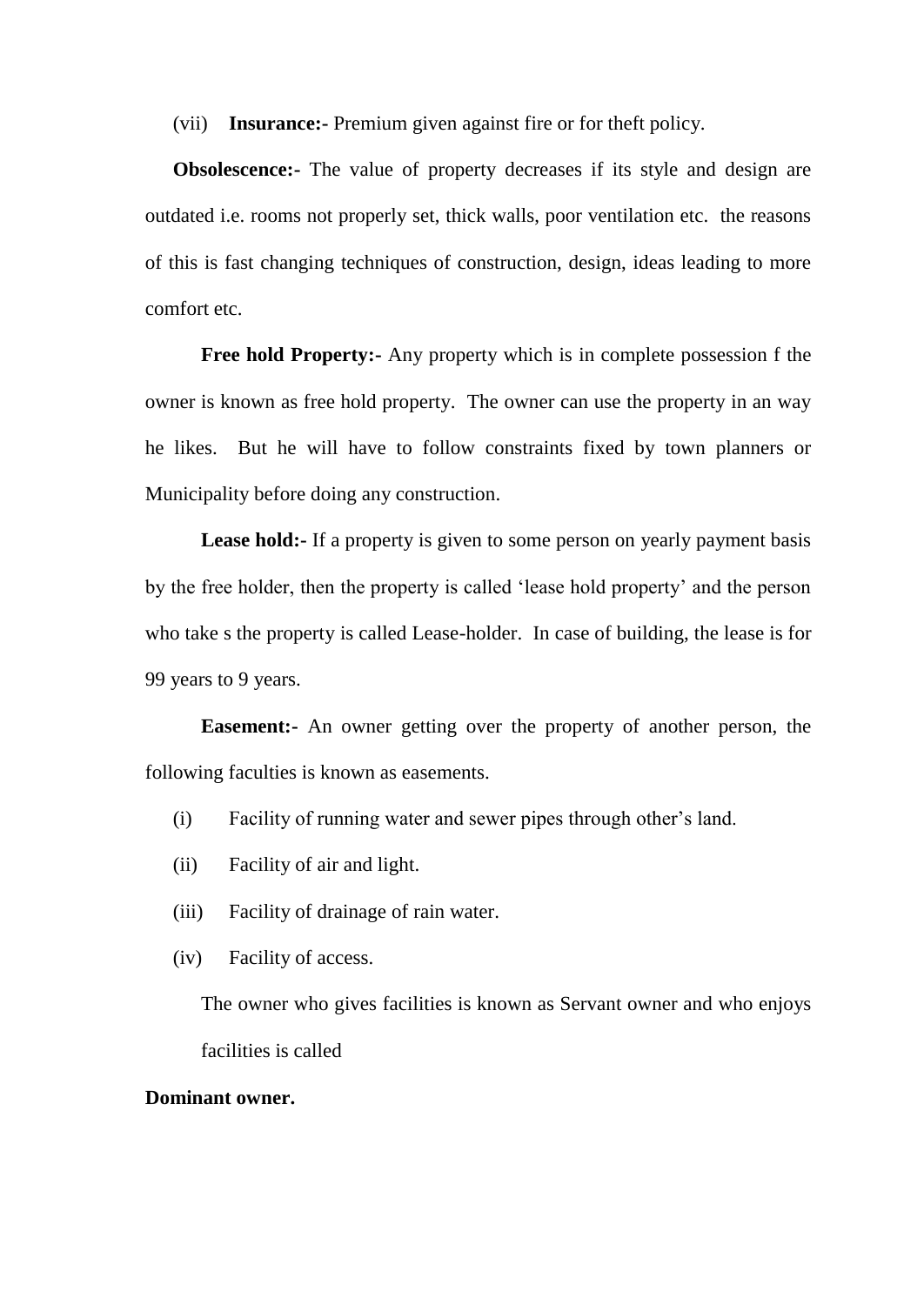**Scrap Value:-** If a building is to be dismantled after the period of its utility is over, some amount can be fetched from the sale of old materials. The amount is known as Scrap Value of a building. If varies from 8% to 10% of the cost of construction according to the availability of the material.

In case where Wood & Steel are available, the scrap value is more than as R.C.C structure, as in the latter case, the material has less reuse value.

Salvage Value:- If property after being discarded at the end of the utility period is sold without being broken into pieces, the amount thus realized by sale is known as its Salvage Value.

For example, railway sleepers can be re-used as posts and even old iron rails taken out can be used as beams in a roof or sheds of a building.

#### **Building Cost Index:**

A building cost index indicates the increase and decrease of the cost above the cost above the cost at a certain base year and is expressed by a percentage rise & fall. For instance taking 1960 as abase year, the present 1980 as Building Cost Index may be taken 1.25% to 150% above the cost during the year 1960

This index depends upon cost of material, labour, transport etc.

Capitalized value:- It is defined as the amount of money whose annual interest at the highest prevailing rate will be equal to the net income received from the property. To calculate the capitalized value, it is necessary to know highest rate of interest prevailing on such properties and net income form the property.

Sinking Fund:- A fund which is gradually accumulated and aside to reconstruct the property after the expiry of the period of utility is known as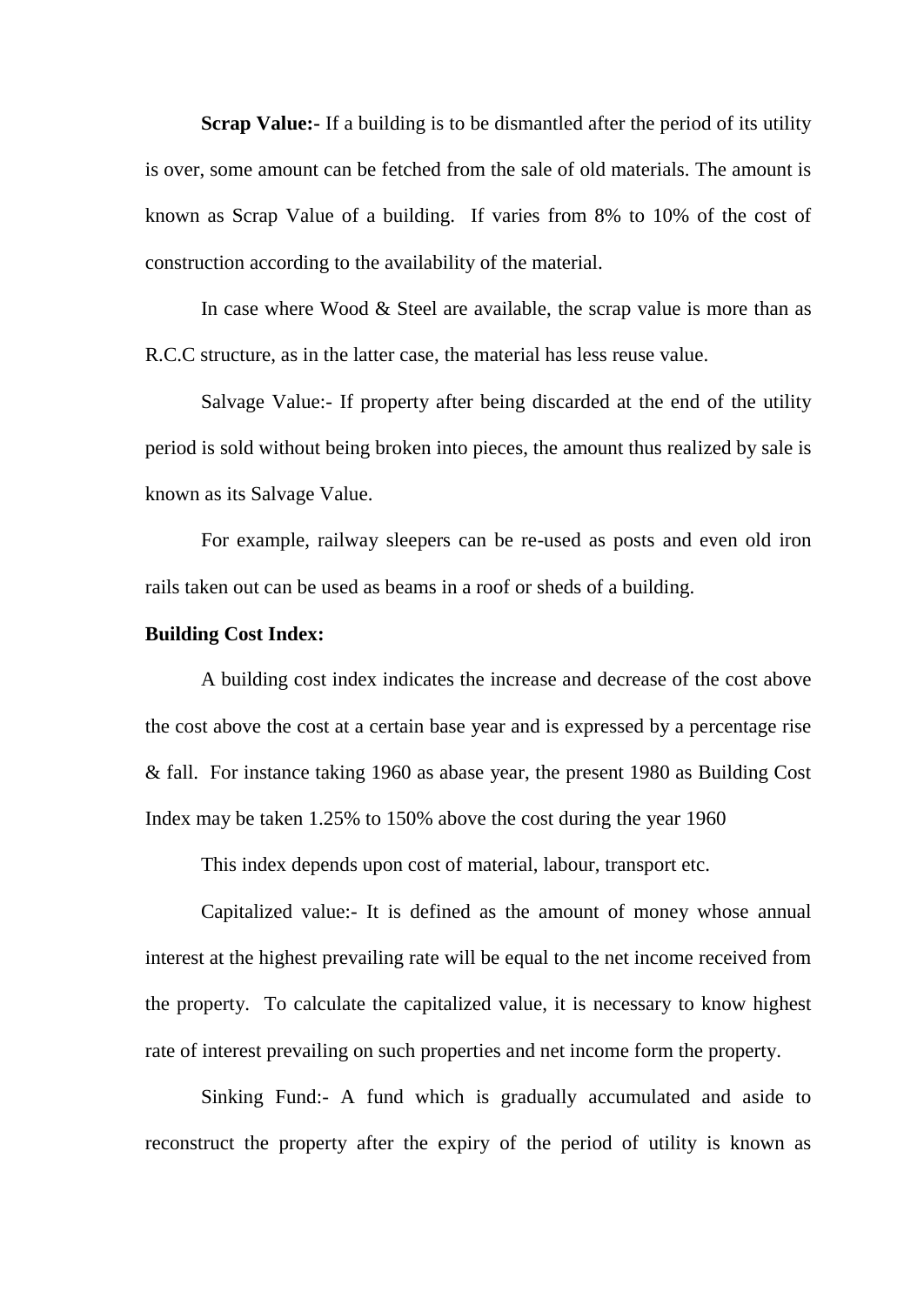sinking Fund. The sinking funds may be found out by taking a sinking fund policy with any insurance company or depositing some amount in the bank. Generally while calculating the sinking fund, life of the building is considered. 90% of cost of construction is used for calculations & 10% is left out as scrap value.

The formula used to find out the annual sin king fund is 
$$
I \frac{Si}{(1+i)^n - 1}
$$

Where

 $I =$  Annual instalment required

 $N =$  Number of years required to creat sinking fund.

 $I =$ Rate of interest expressed in decimal i.e.5% as.05.

 $S =$  Amount of sinking fund.

**Example:**

**A printing machine is to be installed at a cost of 30000/- in a press. Assuming the life of the machine as 20 years. Calculate the amount of annual instalment of sinking fund to be deposited to accumulate the whole amount of 5% compound interest.** 

The annual sinking fund

$$
I = \frac{Si}{(1+i)^n - 1} = \frac{30000x.05}{(1+.05)^{20} - 1} = Rs.906.30
$$

100 100  $D = P\left(\frac{100 - rd}{100}\right)^n$  $= P\left(\frac{100/7a}{100}\right)$ 

The owner will have to deposit Rs. 906.30 per year in 5% compound interest for 20 years to accumulate Rs. 30,000/-.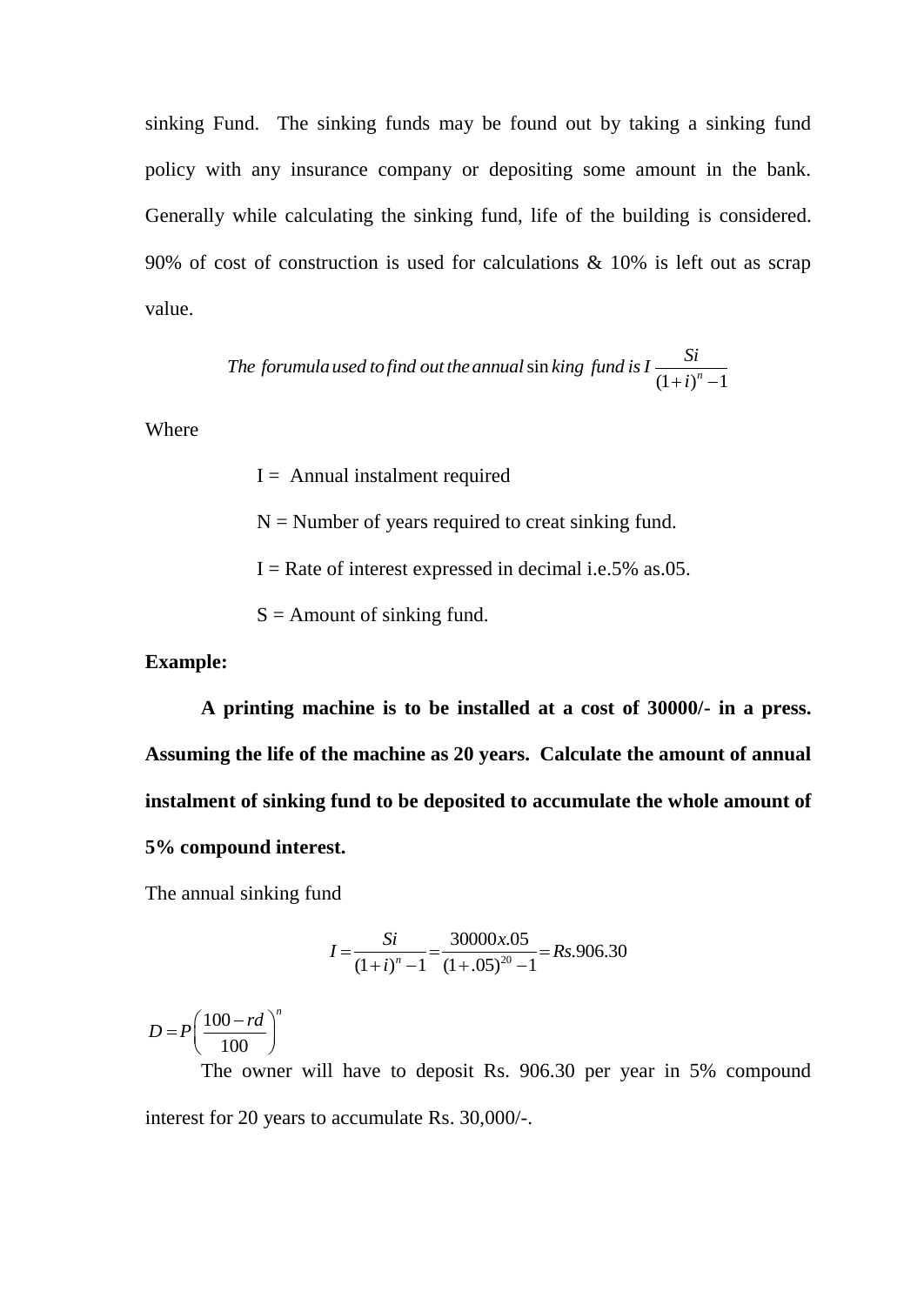Note: In certain cases, old buildings are purchased and in that case scrap value into be deducted from the amount spent so as to calculate the amount of Sinking fund.

Example: **An old shop in the main market has been purchased by a person as a cost of Rs. 20000/-. Work out the amount of annual sinking fund at 3% interest assuming future life of the building as 15 years and scrap value of the building as 10% of the cost of purchase.** 

**Solution:**

Cost of the shop = Rs. 20000/  
Less crape value = Rs. 2000/
$$
\sqrt{\frac{1.88 \times 18000}{1.5 \times 18000}}
$$

Amount of sinking found to be accumulated after 15 years = Rs. 18000/- Annual instalment of sinking fund.

$$
I = \frac{Si}{(1+i)^n - 1}
$$

$$
= \frac{18000x.03}{(1+.03)^{15} - 1} = Rs.971.20
$$

#### **IMPORTANT TABLE**

#### **How to prepare Table I**

#### **Example:**

Find the amount of Annual Sinking found @ 3% to give Re1/- at the end of

10 years.

Solution:

$$
Annual\,\,, find = \frac{i}{(1+i)^n - 1}
$$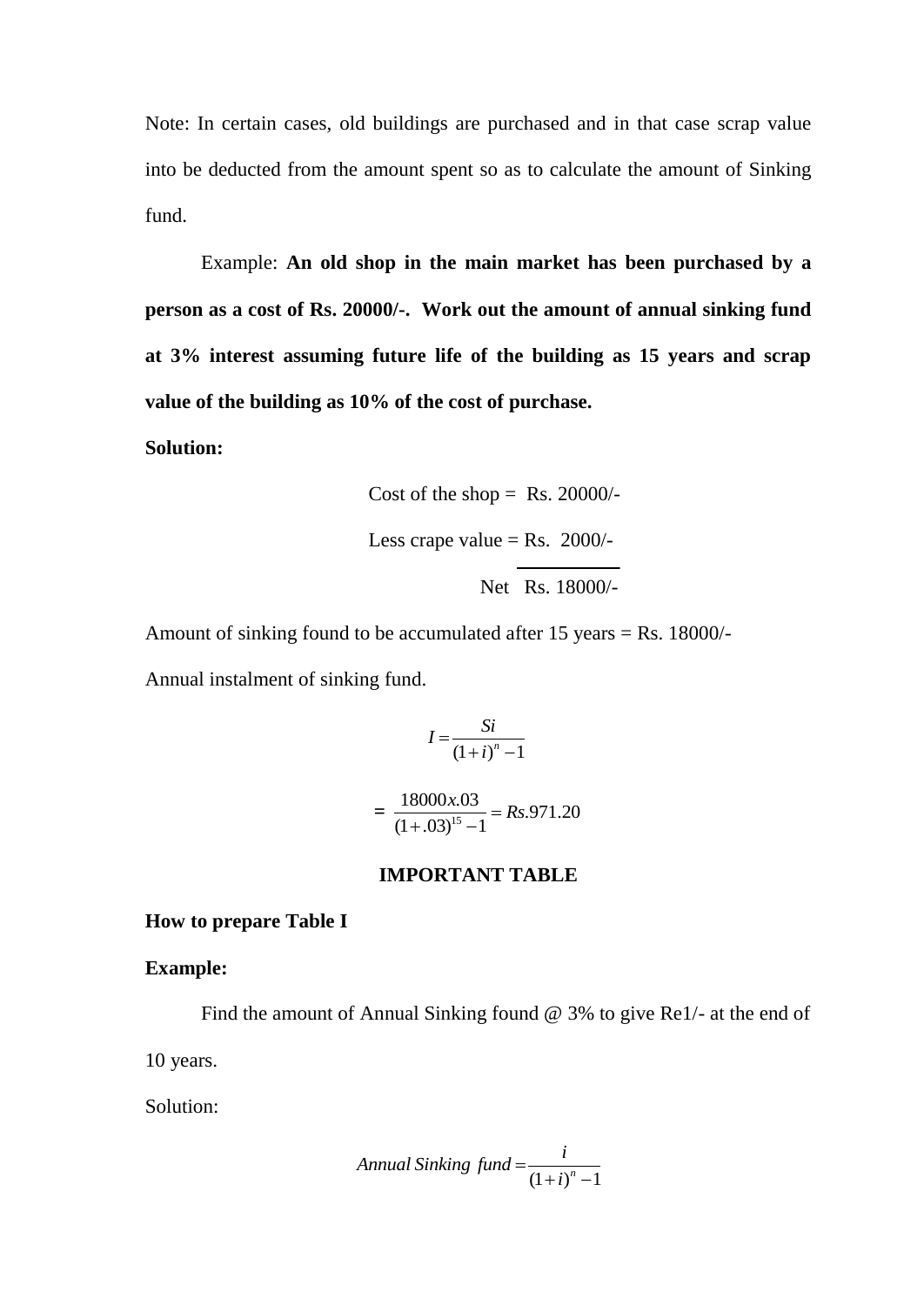I = Rate of interest =  $3\% = 0.03$ 

 $N =$  number of years  $= 10$ 

 $\frac{.03}{22^{10}-1}$  = Rs.0.0872  $\frac{165}{(1+.03)^{10}-1}$  $=\frac{.03}{(1+.02)^{10} - 1}$  = Rs.  $\frac{103}{(100-1)^{10}-1} =$ 

# **TABLE I**

# **ANNUAL SINKING FUND**

(Amount to be deposited annually at compound interest to return Re 1/ in number of years)

| Years          | % age Rates |       |       |       |       |  |  |
|----------------|-------------|-------|-------|-------|-------|--|--|
|                | 3%          | 4%    | 5%    | 6%    | 7%    |  |  |
| $\mathbf{1}$   | 1.000       | 1.000 | 1.000 | 1.00  | 1.000 |  |  |
| $\overline{2}$ | 0.493       | 0.40  | 0.488 | 0.485 | 0.483 |  |  |
| 3              | 0.323       | 0.320 | 0.317 | 0.314 | 0.311 |  |  |
| $\overline{4}$ | 0.240       | 0.235 | 0.232 | 0.228 | 0.225 |  |  |
| 5              | 0.188       | 0.185 | 0.180 | 0.177 | 0.174 |  |  |
| 6              | 0.155       | 0.151 | 0.147 | 0.143 | 0.140 |  |  |
| $\overline{7}$ | 0.130       | 0.126 | 0.123 | 0.119 | 0.115 |  |  |
| 8              | 0.122       | 0.108 | 0.104 | 0.101 | 0.097 |  |  |
| 9              | 0.098       | 0.094 | 0.091 | 0.087 | 0.083 |  |  |
| 10             | 0.087       | 0.083 | 0.080 | 0.076 | 0.072 |  |  |
| 20             | 0.037       | 0.033 | 0.030 | 0.027 | 0.024 |  |  |
|                |             |       |       |       |       |  |  |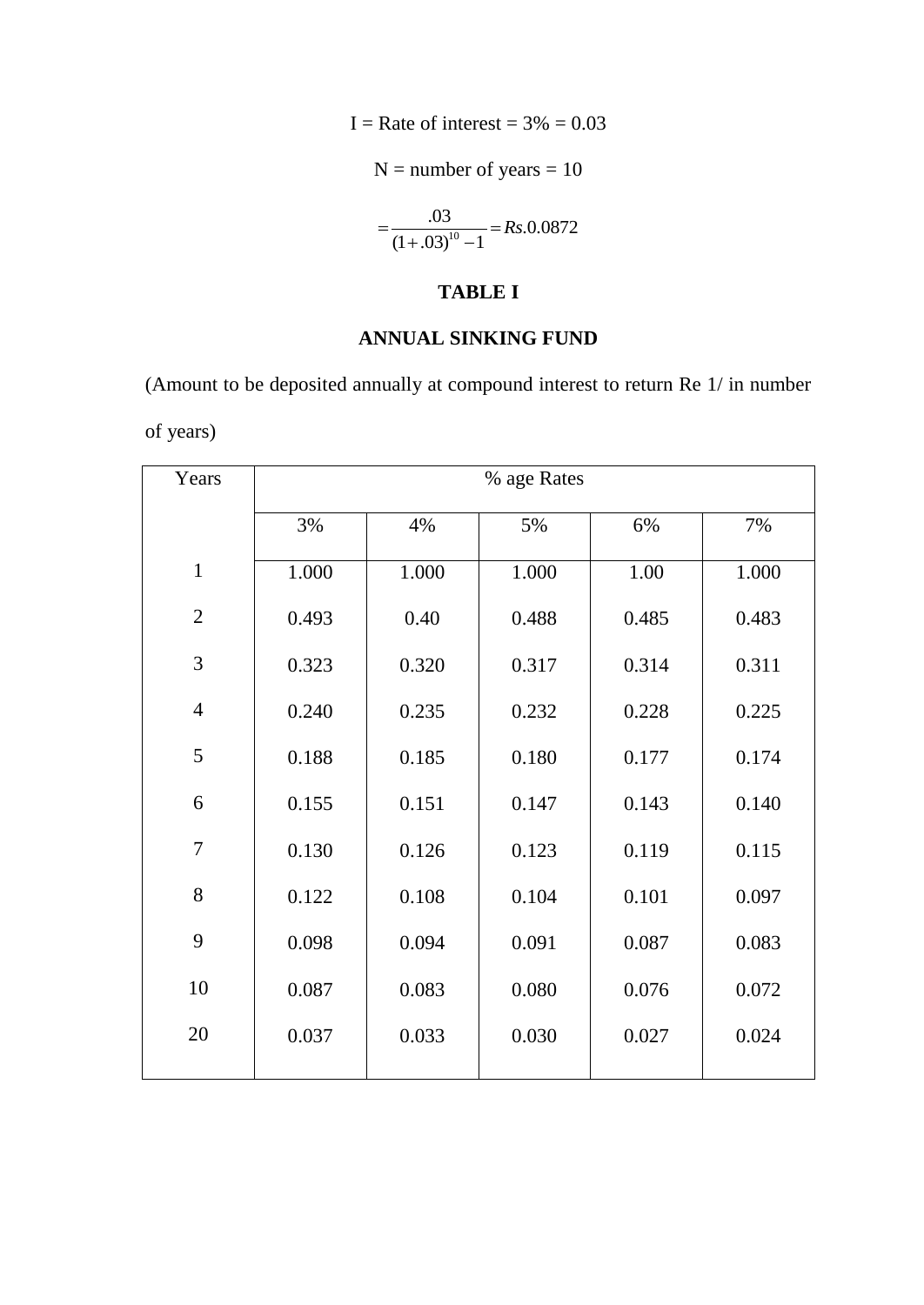# **TABLE II**

# **Amount of Re.1/- kin years @**

| Years          | Compound interest (% age rate) |         |         |  |  |
|----------------|--------------------------------|---------|---------|--|--|
|                | 4%                             | 5%      | 6%      |  |  |
| $\mathbf{1}$   | 1.040                          | 1.050   | 1.060   |  |  |
| $\overline{2}$ | 1.082                          | 1.102   | 1.124   |  |  |
| 3              | 1.125                          | 1.157   | 1.191   |  |  |
| $\overline{4}$ | 1.170                          | 1.215   | 1.262   |  |  |
| 5              | 1.216                          | 1.276   | 1.338   |  |  |
| 6              | 1.265                          | 1.340   | 1.418   |  |  |
| $\tau$         | 1.316                          | 1.407   | 1.504   |  |  |
| 8              | 1.368                          | 1.477   | 1.594   |  |  |
| 9              | 1.423                          | 1.551   | 1.689   |  |  |
| 10             | 1.480                          | 1.629   | 1.791   |  |  |
| 20             | 2.191                          | 2.653   | 3.207   |  |  |
| 30             | 3.243                          | 3.745   | 5.743   |  |  |
| 40             | 4.801                          | 5.816   | 10.286  |  |  |
| 50             | 7.107                          | 9.033   | 18.420  |  |  |
| 100            | 50.505                         | 131.501 | 339.302 |  |  |
|                |                                |         |         |  |  |

# **How to prepare Table II**

**Example:**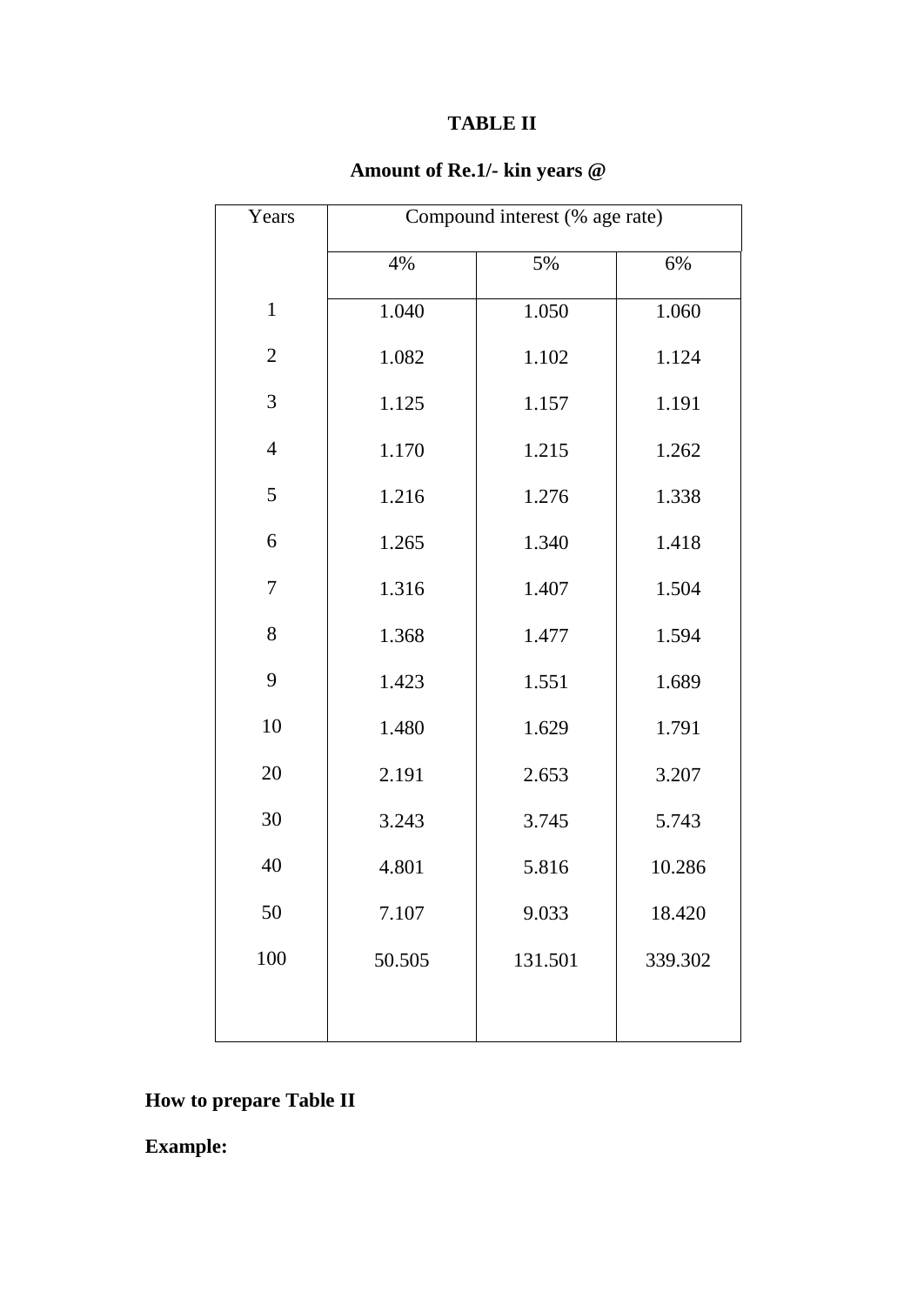Calculate the amount available at the end 50 years for Re. 1/- invest @ 4% Solution:

Amount after years  $=$   $(1+i)^n$  $N =$  number of years I = rates of interest

Amount of Re. 1/- after 50 years @  $4\% = (1+.04)^{50} = \text{Rs. } 7.107$ .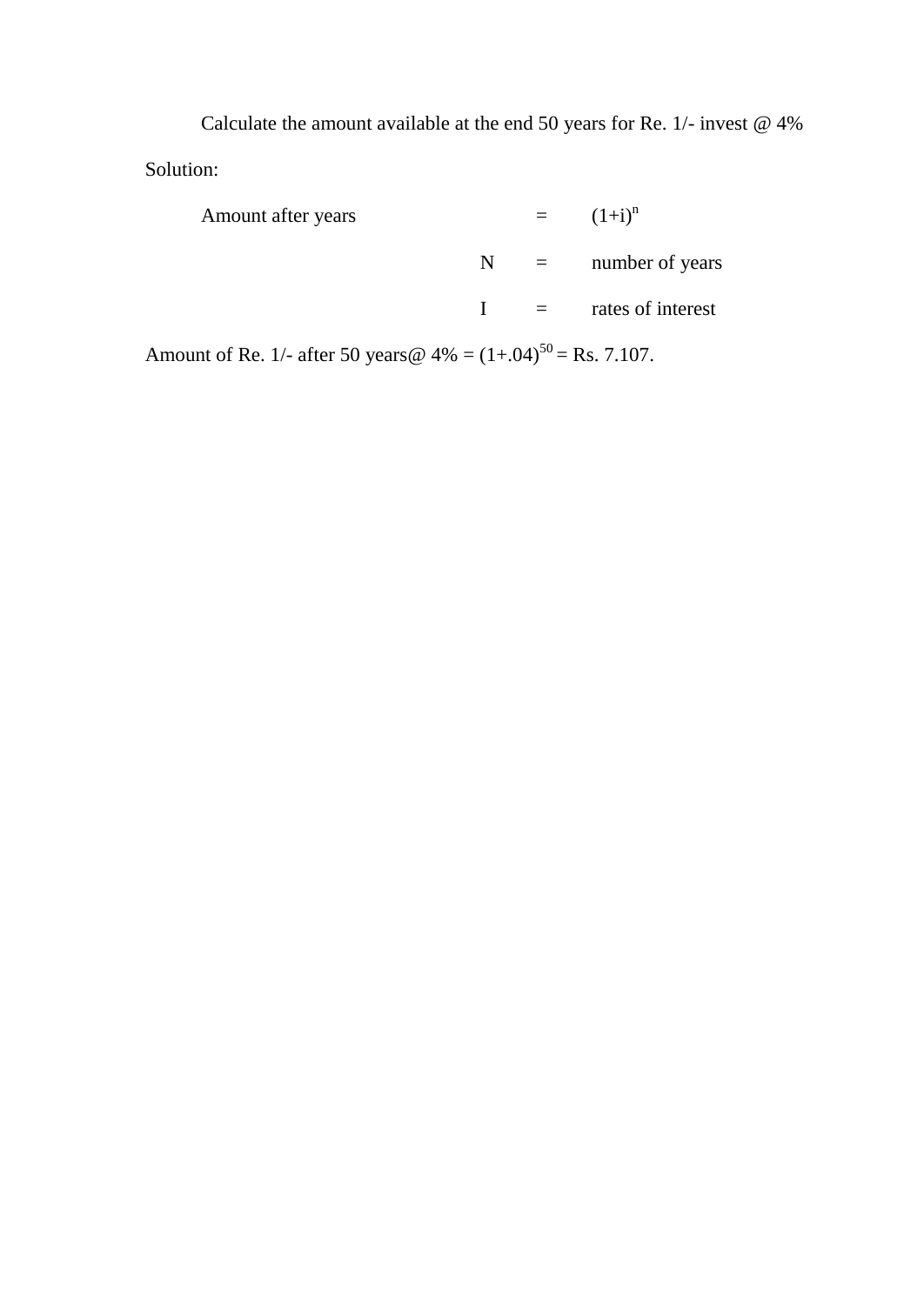# **Table III**

| Years          | % age Rates |        |         |  |  |
|----------------|-------------|--------|---------|--|--|
|                | 6%          | 8%     | 10%     |  |  |
| $\mathbf{1}$   | 0.943       | 0.926  | 0.909   |  |  |
| $\overline{2}$ | 0.890       | 0.857  | 0.826   |  |  |
| 3              | 0.840       | 0.794  | 0.751   |  |  |
| $\overline{4}$ | 0.792       | 0.735  | 0.683   |  |  |
| 5              | 0.747       | 0.680  | 0.621   |  |  |
| 6              | 0.705       | 0.630  | 0.564   |  |  |
| $\overline{7}$ | 0.665       | 0.583  | 0.513   |  |  |
| 8              | 0.627       | 0.540  | 0.466   |  |  |
| 9              | 0.592       | 0.500  | 0.424   |  |  |
| 10             | 0.558       | 0.463  | 0.385   |  |  |
| 20             | 0.311       | 0.214  | 0.149   |  |  |
| 30             | 0.174       | 0.099  | 0.057   |  |  |
| 50             | 0.054       | 0.021  | 0.008   |  |  |
| 80             | 0.009       | 0.002  | 0.0005  |  |  |
| 100            | 0.003       | 0.0004 | 0.00007 |  |  |

**Present value of Rupee @ Compound Interest in given years**

# **How to Prepare Table III**

# **Example:**

Find out the present value of Re. 1/- in 50 years @ 6%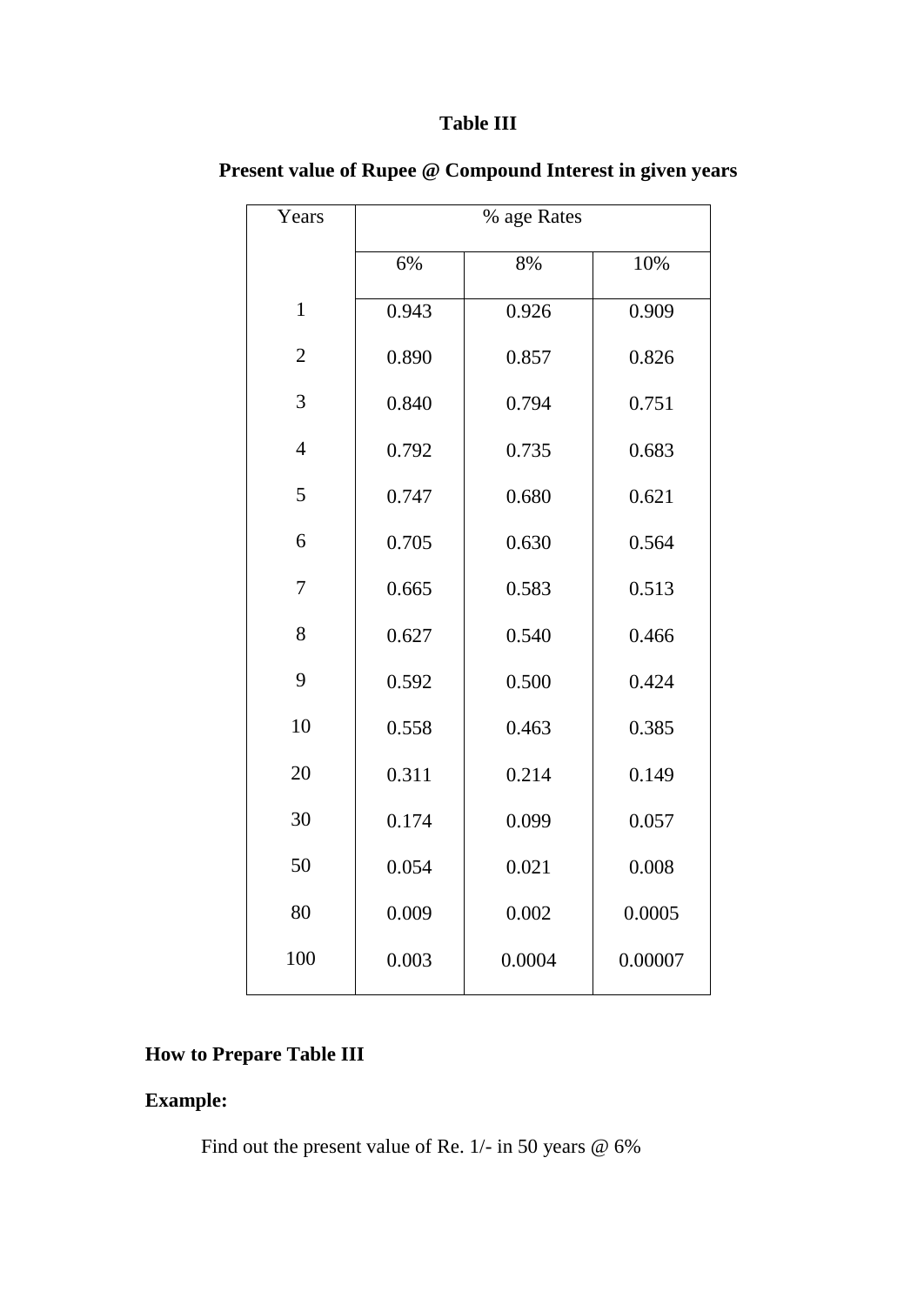### **Solution:**

Form Table II, we known Re1/- becames  $(1+i)n$  'n' years

present value of rupee in' n' years = 
$$
\frac{1}{(1+.06)^n}
$$
present value of Re1/- in 50 years @ 6% = 
$$
\frac{1}{(1+.06)^{60}} = Rs.0.054
$$

Present value of rupee in 'n' years  $=$ 

Year"s Purchase. It may be defined as the figure which when multiplied by the net income from a property gives capitalized value of the property.

It can also be defined as "a certain amount of capital whose annuity of Re. 1/- at a certain rate of interest can be received"

$$
\frac{100}{5} = Rs.20 / - or \frac{1}{.05} = Rs.20 / -
$$

$$
For 6\% \text{ int }erset \ Y.Ps' = \frac{1}{.06} = Rs.16.67
$$

Where  $I =$  rate of interest in decimal.

#### **Example:**

To get 5% or Rs. 5/- as interest, one will have to deposit Rs. 100/- in the bank and to get Re 1/- per year as interest one will have to deposit.

And so on.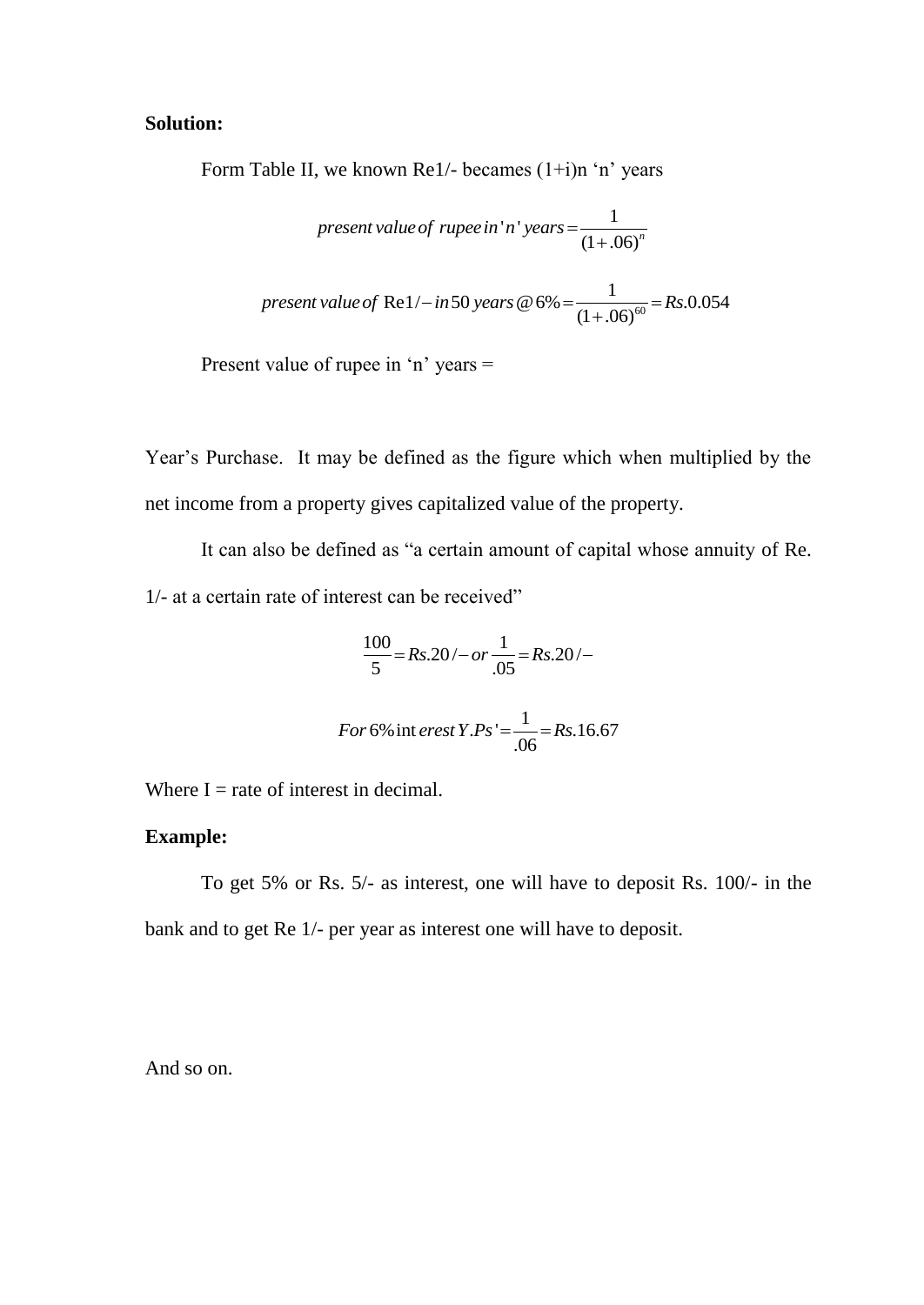# **Annuity:-**

The return of capital investment in the shape of annual instalments (monthly, quarterly, half yearly & yearly) for a fixed number of years is known as annity.

### **Market Value:**

It is defined as the value which a property can fetch when sold out in open market. This value is variable, depending upon the will to buy or sell.

## **Book Value:**

It is the amount of a property shown in the books, after allowing necessary depreciations year-wise. The book value is independent of market-value.

#### **Deprecation:**

A structure, after sometimes gradually losses some of its value due to its constant use and some other similar reasons, such as

- (a) The property in neglected condition
- (b) The property being away from schools & market
- (c) Design being out of fashion
- (d) Poor specifications followed which requiring maintenance. The loss thus involve in the value of properties known as Depreciation.

$$
D = P \left(\frac{100 - rd}{100}\right)^n
$$

Where  $D = Deprecated Value$ 

 $P =$  Present Value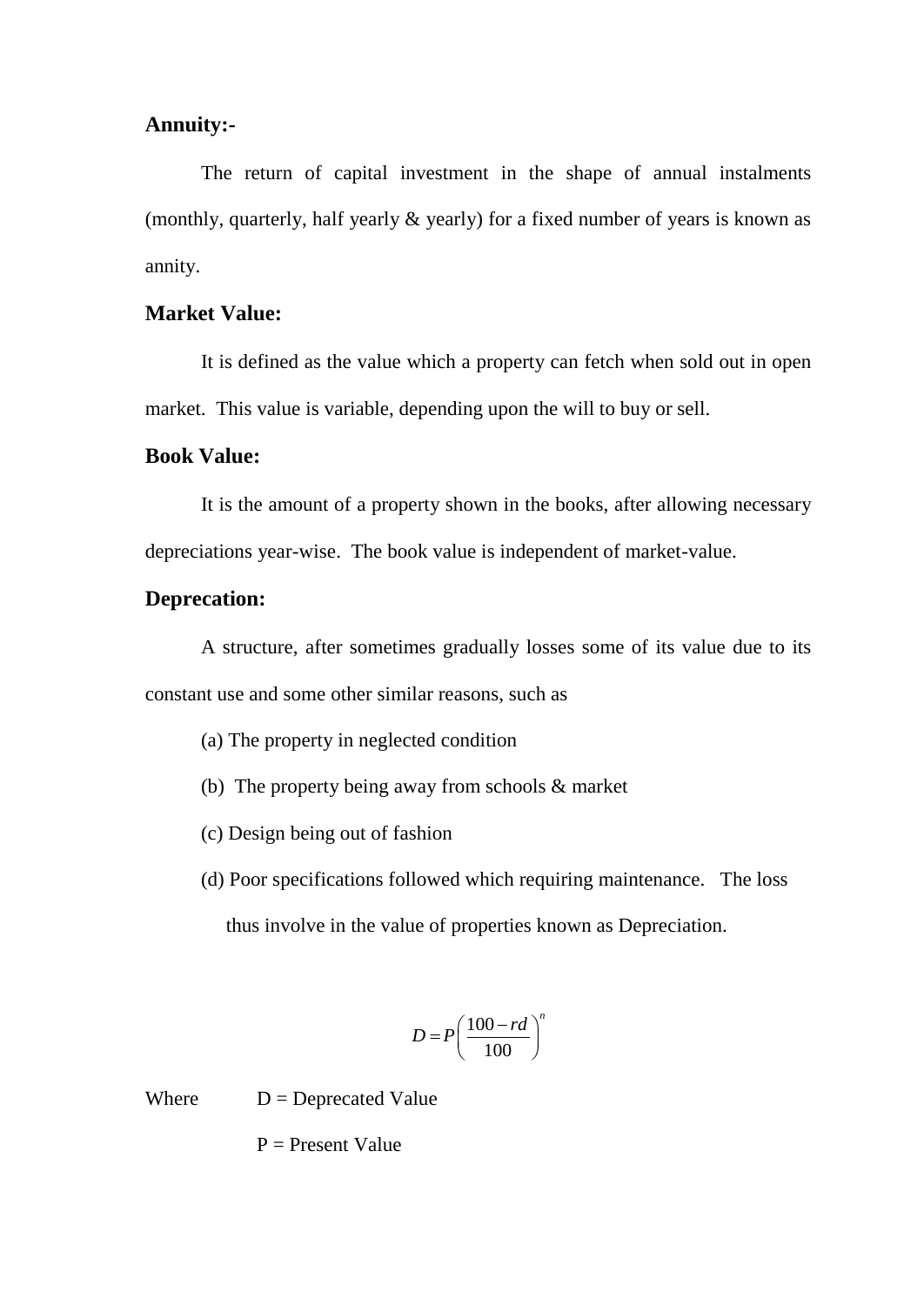Rd = Fixed percentage of deprecation

 $N =$  number of year the building has been constructed in existence

#### **P = Present Value**

The present value of building can be found out using any of the following methods

(i) Value depending upon Plinth Area.

This method has already been health with in details in the previous chapters.

The plain the area is multiplied with plinth area rate.

(ii) value from detailed measurement:

Detailed measurements of the building are taken and multiplied by current rates, sub-head-wise. The current rates are taken from schedule of rates and premium is added to it.

(iii) Value from records on M.B

The value of the total construction is found out from the records entered in the measurement book. In this method, old cost is noted and is multiplied by the increase in price index i.e. percentage of increase.

Rd = Fixed percentage of depreciation

Experience has also shown that the time passes, due to constant use, wear and tear, the cost of the building depreciates. This depreciation increases with the time. The following are the values of rd for different structures.

Structure with  $80-100$  years life  $rd = 1$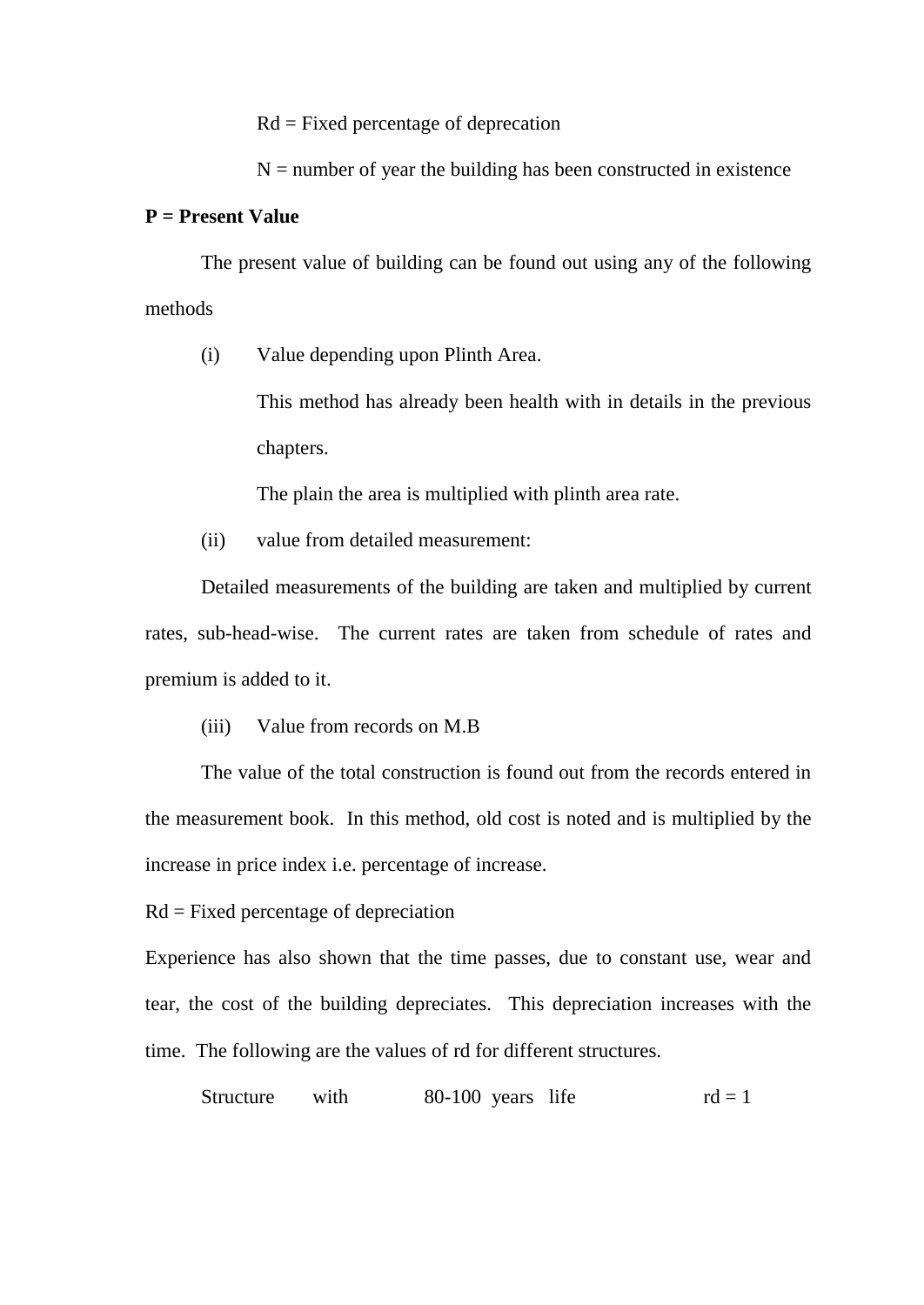|                          | $\overline{\phantom{a}}$ | $70-75$ "            |  | $" = 1.3$ |
|--------------------------|--------------------------|----------------------|--|-----------|
| , ,                      | $\overline{\phantom{a}}$ | $50 \qquad$ "        |  | $"=2$     |
| $\overline{\phantom{a}}$ | $\overline{\phantom{a}}$ |                      |  | $"=4$     |
| $\overline{\phantom{a}}$ | $\overline{\phantom{a}}$ | $20 \qquad \qquad$ " |  | $" = 5$   |

#### **A = Life of Structure**

Experience has also shown that well contracted structure can last upto 100 years. This life depends upon the durability of various materials used. Thus by seeing specification the life of a structure can be found out. The following chart shown expected life of the various materials and constructions.

The following are the various methods of valuation:

- a) Depreciation method of valuation
- b) Valuation based on cost
- c) Valuation based on profit
- d) Valuation by Development method
- e) Rental method of valuation

#### **a) Depreciation method of valuation**

In this method, the structure is divided into four parts for calculating depreciation:

- i) Walls
- ii) Roofs
- iii) Floors
- iv) Doors and Windows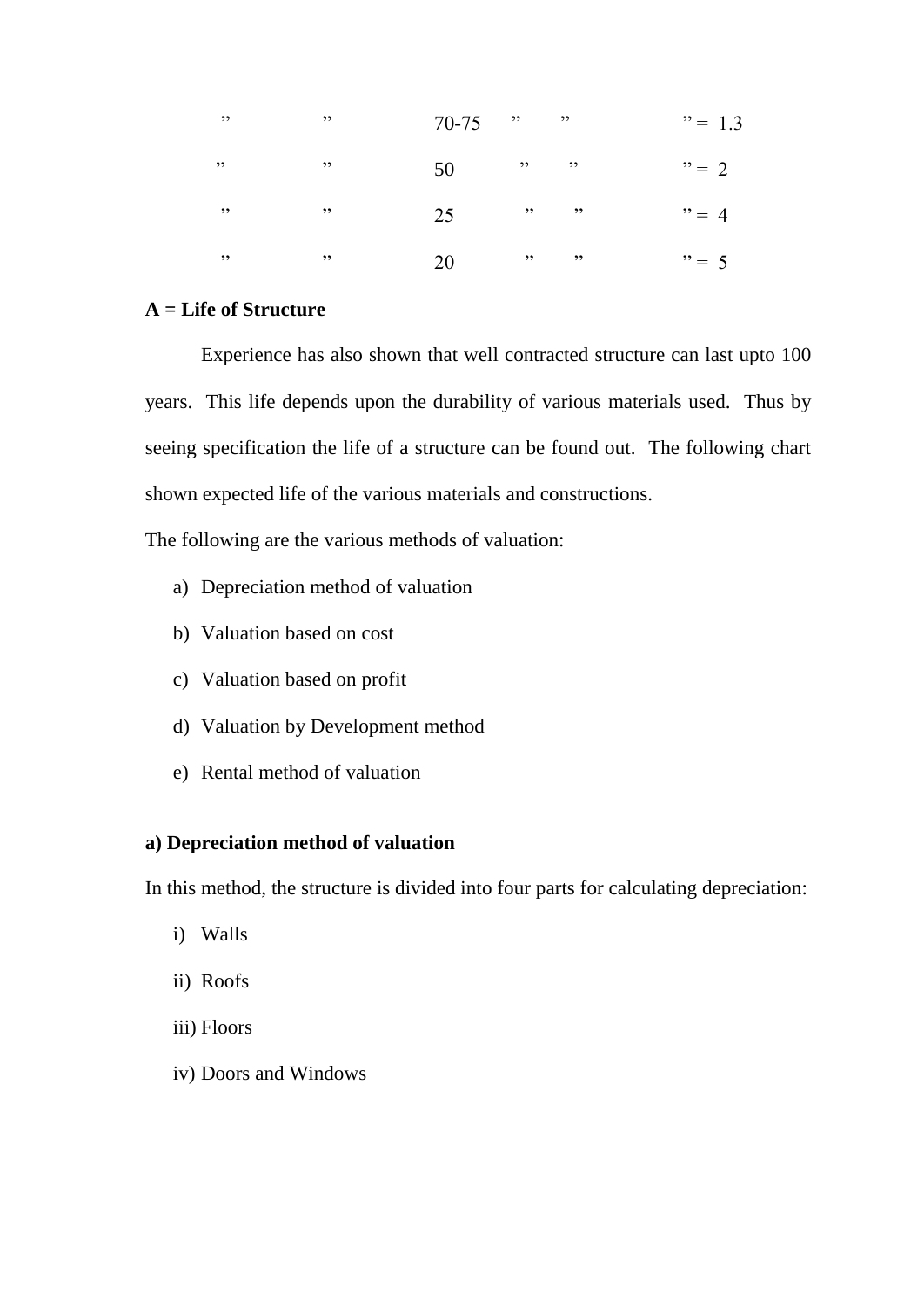The measurement is done accurately and the cost is found out using current rates. Life of each portion is found out using Table A. to find out depreciated value, the formula used is

$$
D = P\left(\frac{100 - rd}{100}\right)^n
$$

where all the values are given, 'D' can be calculated.

This value does not in clued cost of land, water supply, sanitary fitting, electric installations etc.

The cost of above items are added to get the total valuation of property.

The table C gives calculate values of depreciation for different values of 'n' and 'rd'.

| $rd \rightarrow$ |              |      |                |                         |      |
|------------------|--------------|------|----------------|-------------------------|------|
| $n\downarrow$    | $\mathbf{1}$ | 1.3  | $\overline{2}$ | $\overline{\mathbf{4}}$ | 5    |
| 20               | .818         | .770 | .668           | .442                    | .358 |
| 30               | .740         | .675 | .546           | .294                    | .214 |
| 40               | .670         | .593 | .446           | .195                    | .125 |
| 50               | .605         | .520 | .364           | .130                    | .077 |
| 60               | .547         | .456 | .298           | .086                    | .046 |
| 70               | .495         | .400 | .243           | .057                    | .027 |
| 80               | .447         | .351 | .199           | .038                    | .016 |
| 100              | .366         | .270 | .133           | .017                    | .006 |

Table C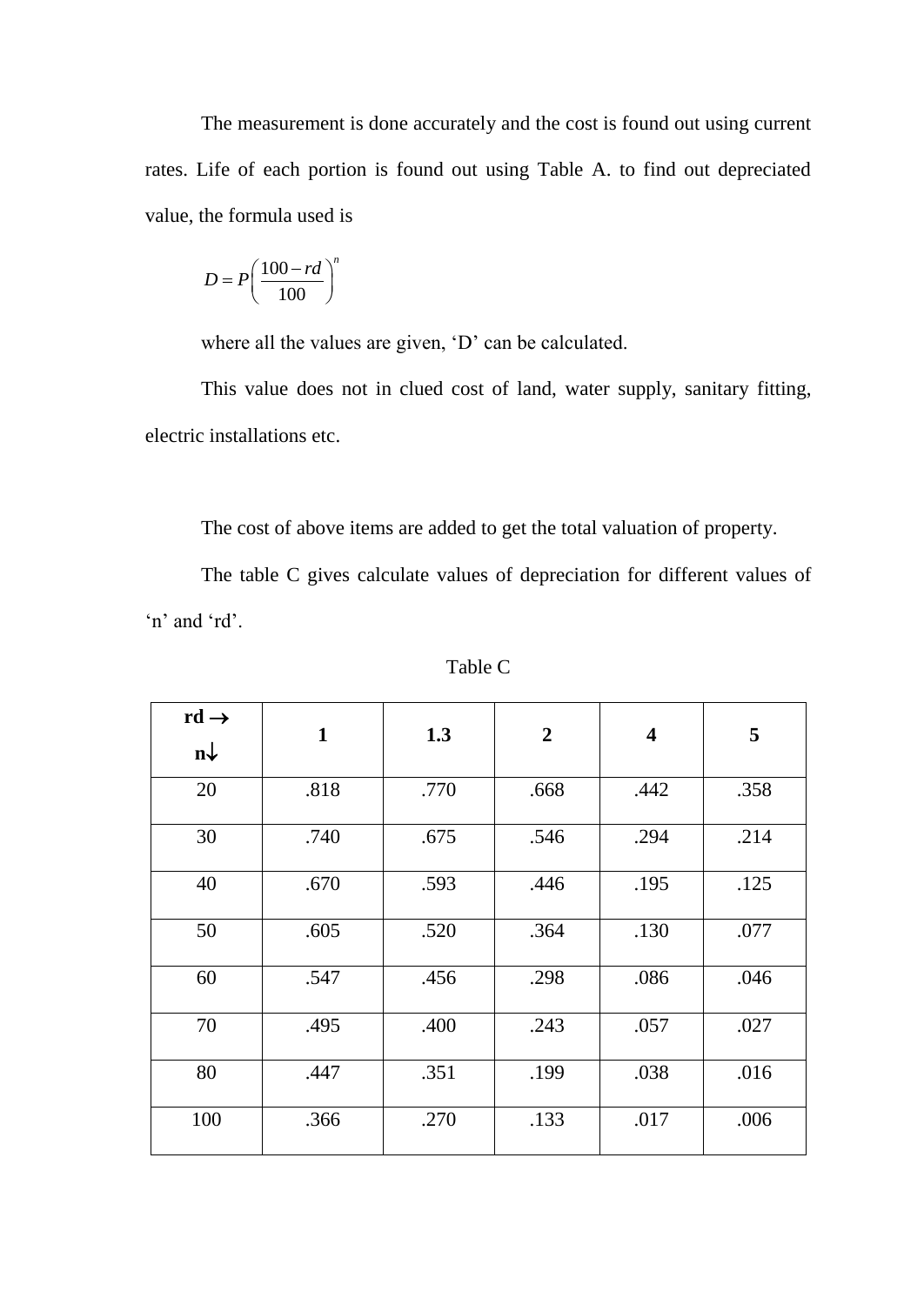#### **Problem I:**

The estimated cost of a building is Rs. 20,000. It is 20 years old & well maintained. The life of the structure is assumed to be 80 years. Work out the cost of building for acquisition solution.

$$
D = P\left(\frac{100 - rd}{100}\right)^n
$$

where  $P = Rs.20,000/$ -,  $rd = 1, n=20$ 

$$
\therefore \qquad D = 2000 \left( \frac{100 - 1}{100} \right)^{20} = \text{Rs.16400/}
$$

 $\therefore$  Depreciated value = Rs.16400/-

# **Problem II**

A plot measures 500 sq.m. The built up area is 300 sq.m. The plinth area rate of this  $1<sup>st</sup>$  class building is Rs.600/- per sw/metre. This rates includes cost of water supply, sanitary and electric installation. The age of the building is 40 years. The cost of the land is Rs.80/- per sq.m.

#### **Solution**

Cost of land  $= 500 \times 80 = \text{Rs}.40,000/$ -

Cost of building  $= 300 \times 600 = \text{Rs. } 1,80,000/$ -

Life of a building is given 40 years. So  $\text{rd} = 2$ . The depreciated value,

$$
=1,80,000\left(\frac{100-2}{100}\right)^{40}
$$

 $= 1,80,000 \text{ x } .466 = \text{Rs. }80280/-$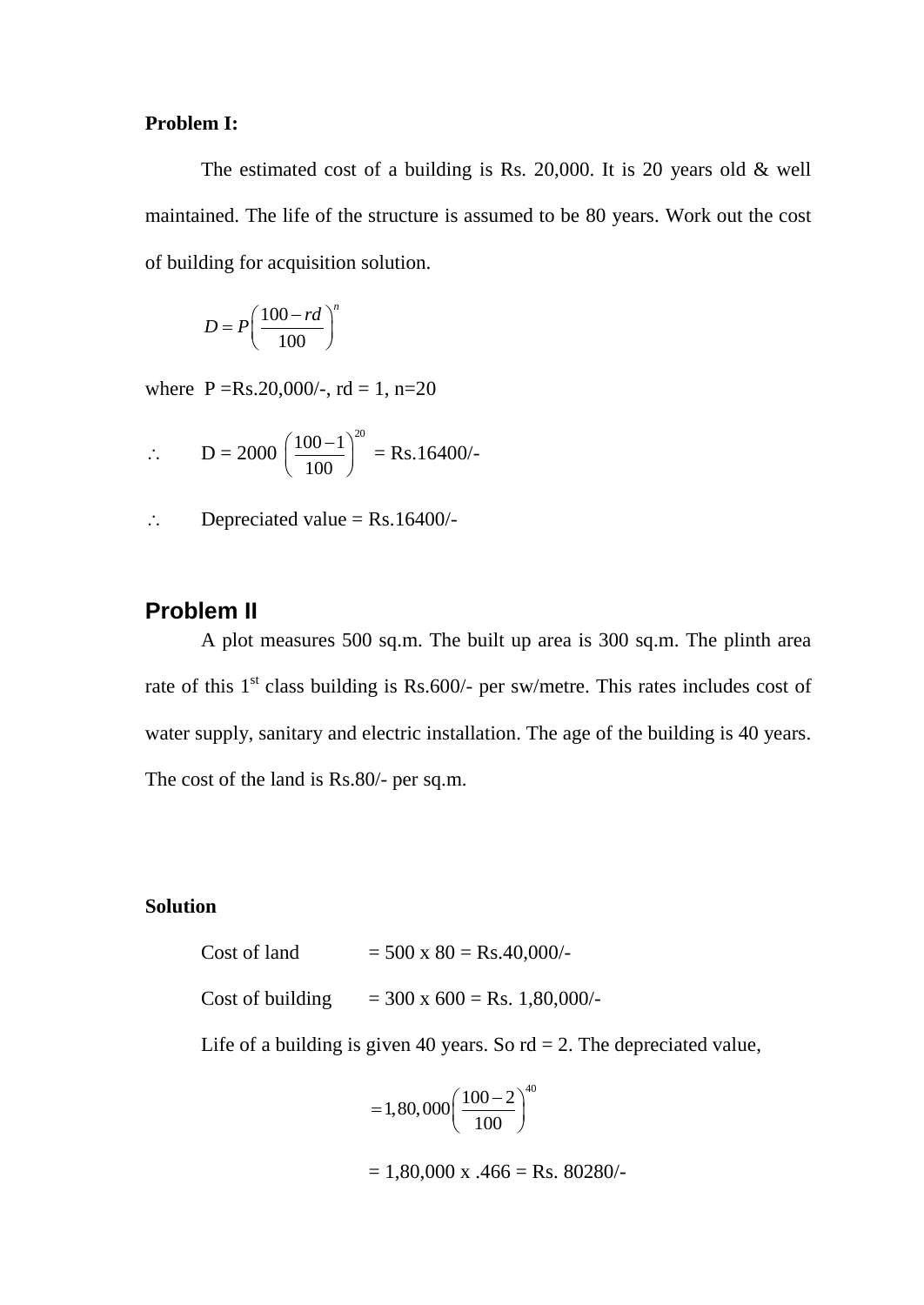Total value of property = 50280 + 40000 = **Rs. 120,280/-**

# **Second Method**

Assuming that a property loses its value by same amount every year, the formula for depreciation is as below:

 $D=\frac{C-S}{n}$ , where D=Depreciated value  $C = Original cost, S = Scrap value$  $n =$  life of the property

# **Example**

A building is situated on Ambala-Kalka road and costs Rs.38,000/-, considering its scrap value as 10% of the cost and life as 80 years. Find out depreciated value if the life of the building is 20 years.

# **Solution**

$$
D = \frac{D - S}{n}
$$

\*C=Rs.38,000/-, S=10% or Rs.3,800/-, n = 80 years.

$$
D = \frac{38000 - 3800}{80} = Rs.428 / - per year
$$

- :. In 20 years =  $428 \times 20 = \text{Rs. } 8560/$ -
- $\therefore$  Value of property = 38000 8560/-

**= Rs.29440/-**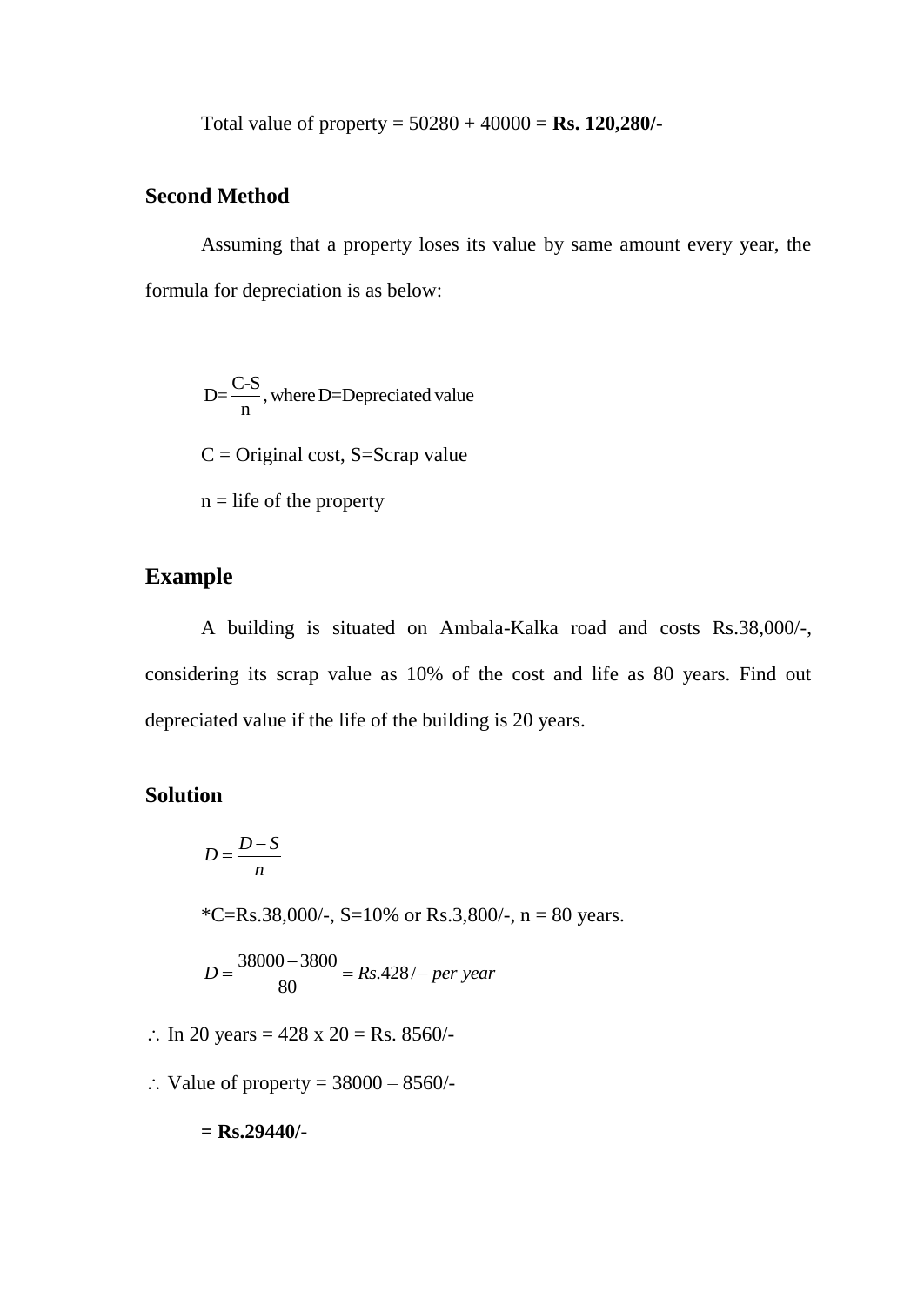#### **b) Valuation based on cost**

In this method, the actual cost of the construction is found out and valuation is done after considering depreciations and also caring for type of construction and design of the construction.

#### **c) Valuation based on profit**

Under this sub-head, valuation of cinemas, theatres, hotels, banks, big shop etc. Located at sui9table places is done where profit is of capitalized value. The capitalized value is calculated by multiplying year"s purchase with net profit. The net profit is worked out after deducting all possible outgoings and expenditures from the gross income. In such cases the cost will be too high as compared with the cost of construction actually incurred.

#### **d) Valuation by development method**

This method is also used for working out the value of a building. In certain cases, some additions, alterations and improvements are carried out which increases the cost of the building. The valuator should be careful while doing evaluation about this.

In cases, when the building is still under development. In this case the future development of the building and profits from it should be anticipated while evaluating.

#### **e) Rental method of valuation**

Rent of a building is used as a base for calculating value of a building. In this method the net income by the war of way of rent is found out after deducting all out goings from the gross income. A suitable rate of interest prevailing in the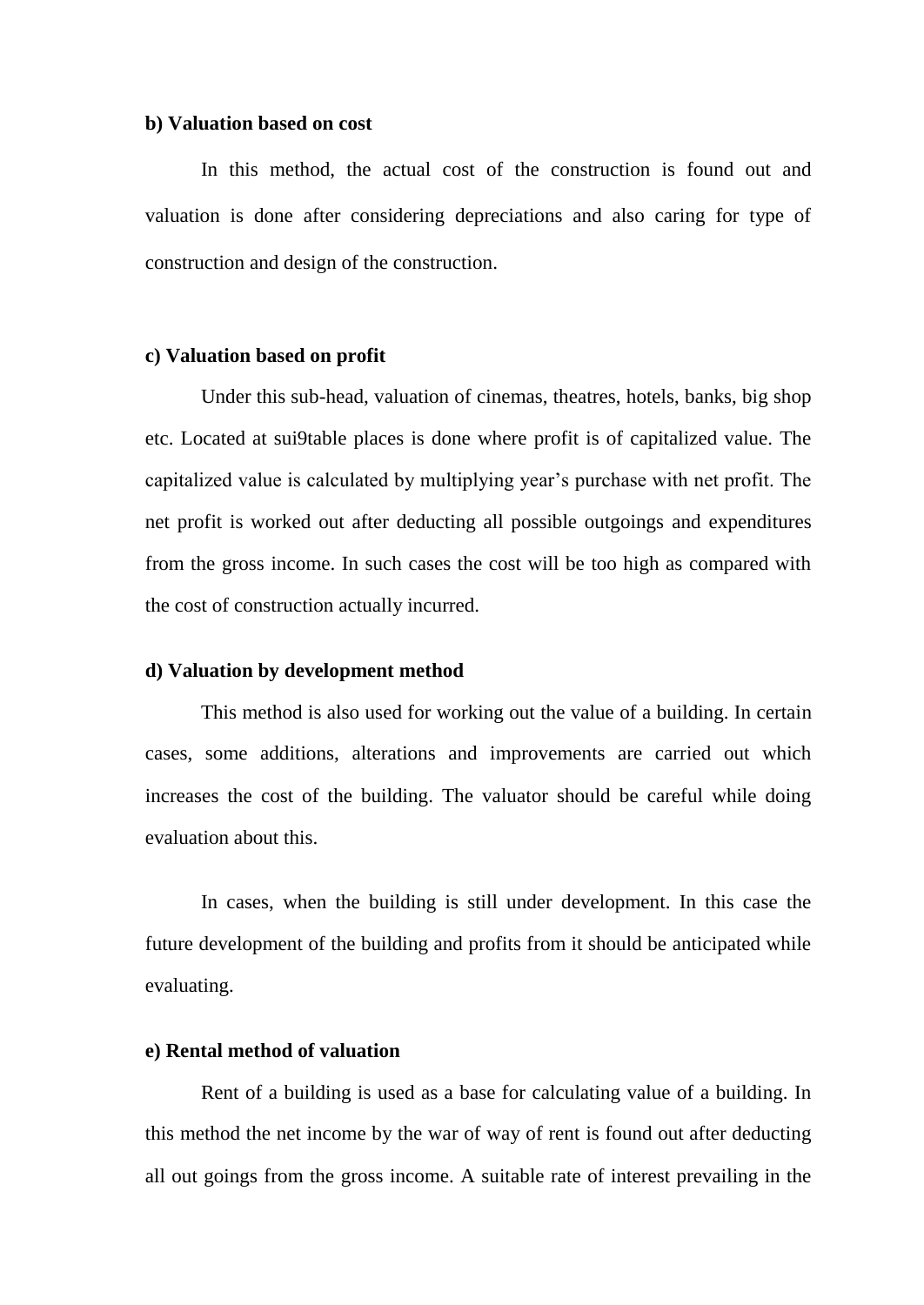market is also to be assumed of such type of buildings. Based on the above rate of interest, the Y" P. is obtained. The net income is multiplied with Y"s P. to obtain capitalized value.

#### *FIXATION OF RENT*

#### **a) Government residential bungalows or quarters**

Every govt official occupying govt. accommodation has to pay rent which is called standard rent or 10% of his pay, whichever is less. The practice in P.W.D. is that when a net residential building is constructed, a ren … I statement is attached with the estimate, which will give the calculations of rent to be fixed. The total expenditure incurred on the construction i.e., cost of the building, cost of water supply, sanitary and electric installations etc. are calculated @6% interest and divided it by 12, which will give rent per month. This is also known as Standard Rent.

**Note:** If a land is purchased for the construction of the building, its cost should also be added while calculating the Rental statement.

# **b) Private property or Building**

In case of private properties, the Net income is worked out by dividing the capitalized value by a proper figure or year"s purchase. To get the gross rent, outgoings such as annual repairs, municipal which will give rent per month. This is also known as standard rent.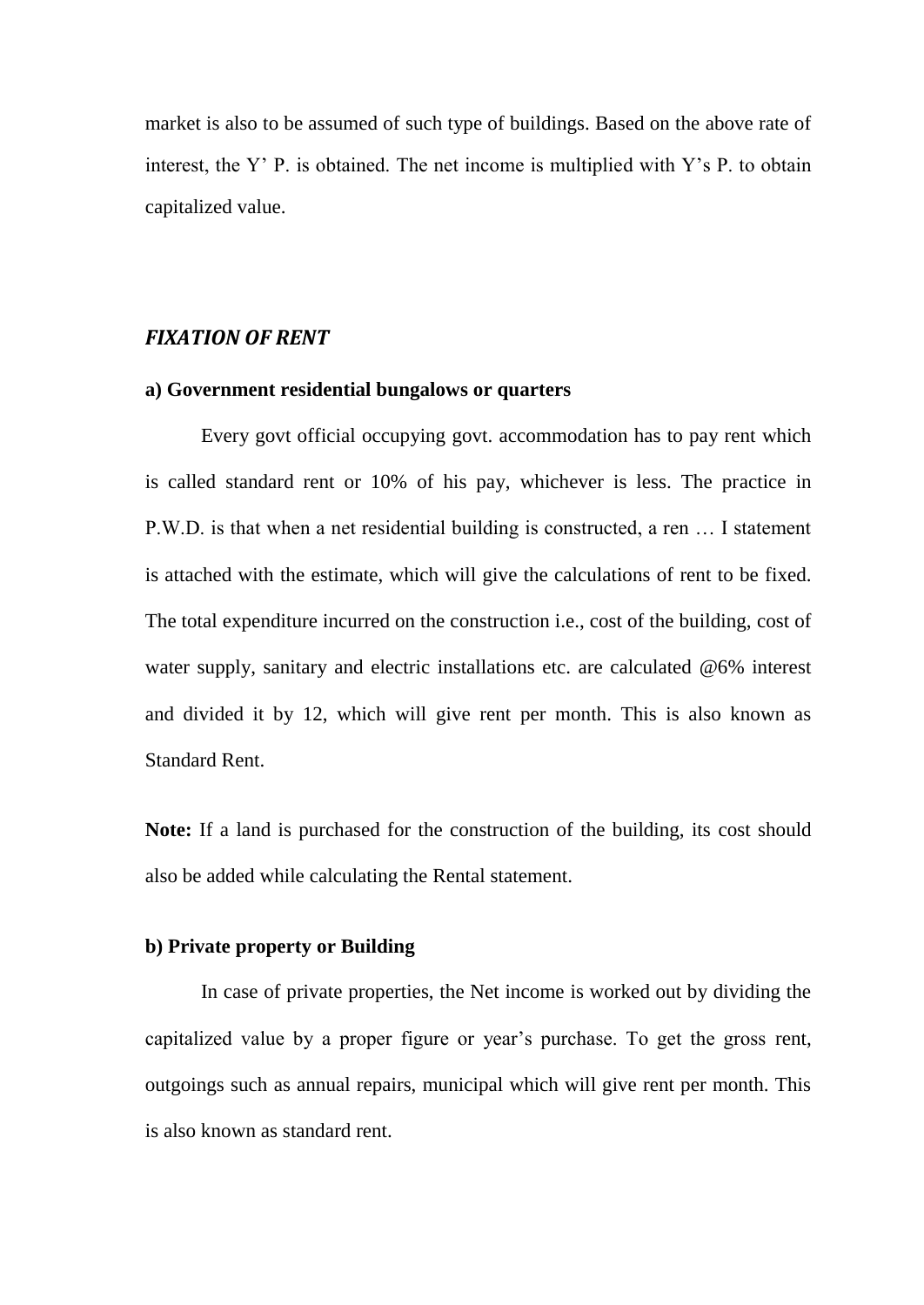In case of private properties, the rent depends upon the situation, demand, type of construction, accommodation and facilities provided. For example a property used for Hotel, Cinema, Bank or Shop, located in the main market will fetch more rent than actually calculated.

#### **Problem I**

The present value of a property is 20,000/-, Calculate the standard rent. The rate of interest may be assumed as 6%.

# **Solution**

Annual rent @  $6\% = \frac{20,000 \times 6}{100}$ 100  $=\frac{20,000\times}{100}$  $=Rs.1200/ \therefore$  Standard rent per month  $=\frac{1200}{12}$  = Rs.100/ 12  $=\frac{1200}{12}$  = Rs.100/-

# **Problem II**

A residence is to be constructed over a plot of land measuring 600 sq.m. The byelaws permit a 30% of covered area. The constructions to be done is of A class specifications. Also add for services @30% of the total cost. The water supply is from a common source. Prepare rental statement also.

#### **Solution**

Covered area  $=$  30% of 600 sq.m.  $=$  180 sq.m. Rough cost estimate =  $180 \times 500 = \text{Rs}.90,000/$ -(Rs.500-Rate per sq.m) Add for services  $\omega$  30% = Rs.27,000/- $Total = 90,000 + 27,000 = Rs.1,17,000/$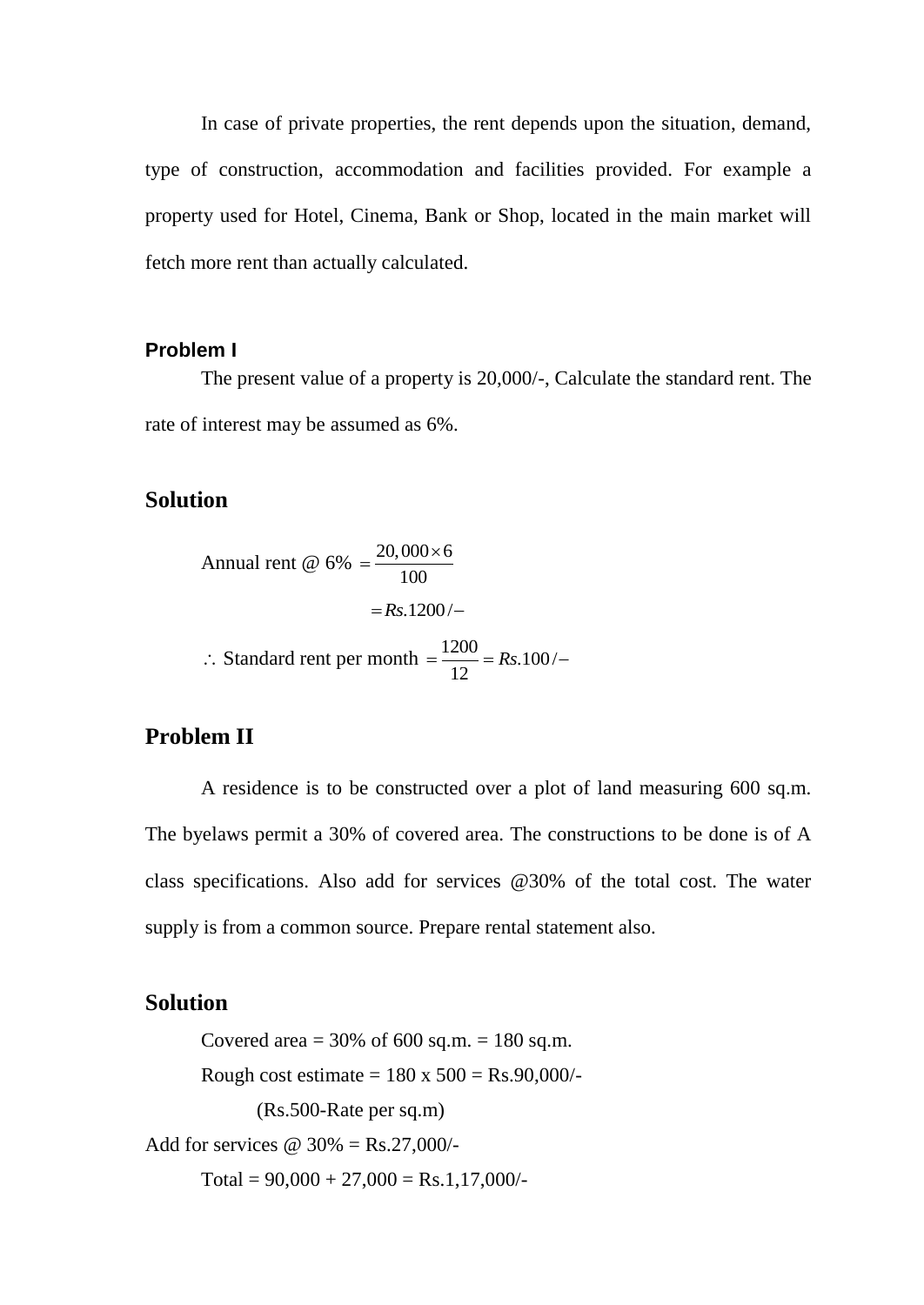| Average<br>Salary of<br>the tenant | Cost of<br><b>Building</b> | Cost of<br><b>Service</b> | <b>Total</b> | Rent $@6\%$                                                                                                      | Rent @<br>10%     | <b>Rent to be</b><br>charged                                                 |
|------------------------------------|----------------------------|---------------------------|--------------|------------------------------------------------------------------------------------------------------------------|-------------------|------------------------------------------------------------------------------|
| Rs. 1200.00                        | Rs.                        | Rs.                       | Rs.          | $1,17,000\times 6$                                                                                               | 1200              | Standard<br>rent<br><sub>or</sub>                                            |
| per month                          | $90,000/-$                 | $27,000/-$                | 1,17,000     | $=$<br>100<br>Rs.7020/-<br>$\ddot{\cdot}$<br>standard<br>rent<br>$=$<br>$\frac{7020}{\text{}}$ = Rs. 585/-<br>12 | 10<br>$=Rs.120/-$ | 10% of the Salary,<br>whichever is less.<br>this<br>In<br>case<br>$Rs.120/-$ |

**RENTAL STATEMENT** 

 $Loss = Rs. 585 - Rs. 120 = Rs.465/$ 

#### **Problem III**

An R.C.C framed structure building having estimated future life of 80 years, fetches a gross annual rent of Rs.2200/- per month. Work out its capitalized value on the basis of 6% net yield. The rate of compound interest for sinking fund may be 4%. The plot measures 400 sq.m. & cost of land may be taken as Rs.120/ per sq.m. The other out goings are:

- i) Repair & maintenance =  $\frac{1}{16}$ 12 of gross income
- ii) Municipal  $&$  property taxes = 25% gross income
- iii) Management & miscellaneous =  $7\%$  gross income

The plinth area of the building is 800 sq.m. & cost per sq.m. may be taken as Rs.500/- per sq.m.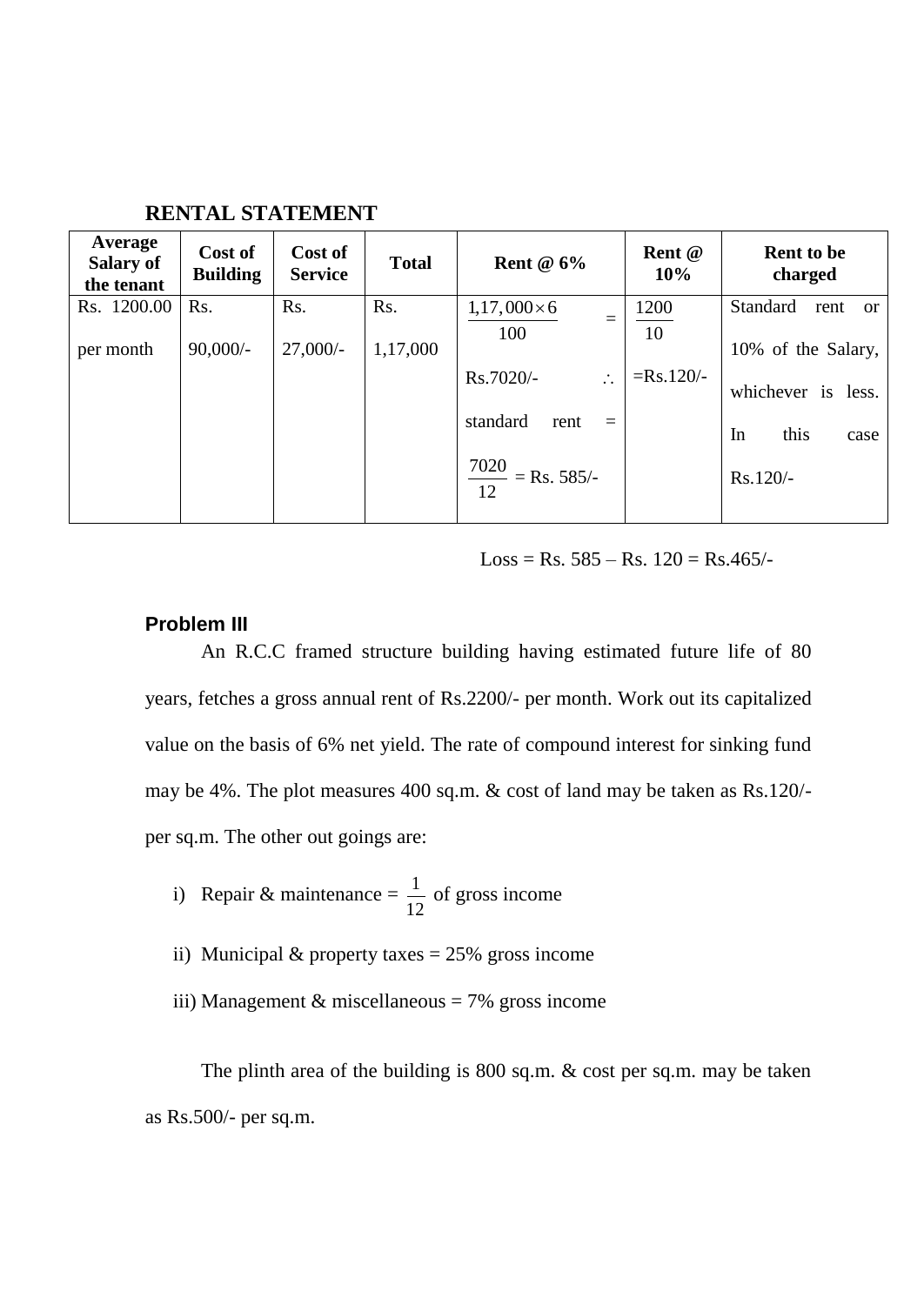# **Solution**

Gross annual rent =  $2200 \times 12 = \text{Rs. } 26400/$ -Rate of compound interest  $= 4\%$ Life of the building  $= 80$  years Cost of the building =  $800 \times 500$  = Rs. 4,00,000/-

# **Out goings:**

- i) Repair & maintenance =  $\frac{1}{12} \times 26400$ 12  $\times$  $=$  Rs. 2200/-
- ii) Municipal Taxes  $=\frac{25}{100} \times 26400$ 100  $=\frac{25}{100} \times 2$  $=$  Rs. 6600/-
- iii) Management & Miscellaneous =  $\frac{7}{100} \times 26400$ 100  $=\frac{7}{100} \times 26400 = \text{Rs. } 1848/$
- iv) Sinking Fund  $(1+.4)^{80}$  $4,00,000 \times 0.04$  $(1+.4)^{60} - 1$  $\times$  $(+.4)^{80} - 1$  $=$  Rs. 731/-
	- Total Outgoings  $(i+ii+iii+iv)$  = Rs. 11379/-

Net income = Rs.  $26400 - 11379$ 

$$
=
$$
 Rs. 15021/-

Capitalized Value =  $Y$ 's.P. x Net income

Where Y's P.  $= 6\%$ 

 $\therefore$  Capitalized value  $\frac{100}{100} \times 15021$ 6  $\times$ **= Rs. 250350**

## **Problem IV**

Calculate the annual rent of a building with the following data:

Cost of Land  $=$  Rs. 20,000/-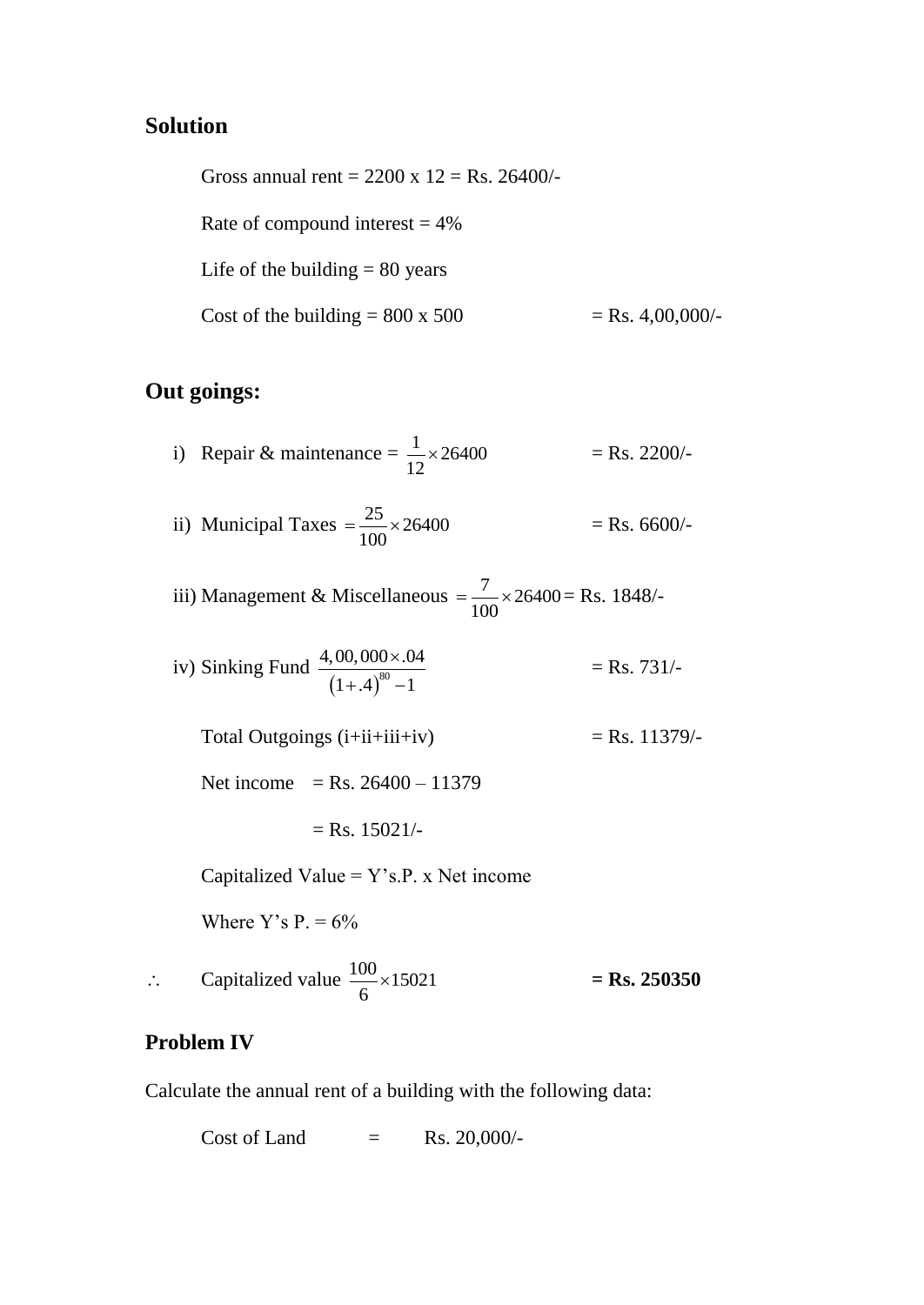| Cost of building |     | Rs. 80,000/-   |
|------------------|-----|----------------|
| Estimate life    |     | 80 years       |
| Return expected  | $=$ | 5% on land     |
|                  |     | 6% on building |

Annual repairs are expected to be 0.8% of the cost construction and other out goings will be 25% of the gross rent. There is no proposal to set up a sinking fund. *(Haryana 1975)* 

# **Solution**

| Amount of return required on land $\omega$ 5% of Rs.20,000/-                  | $=$ Rs. 1000/- |
|-------------------------------------------------------------------------------|----------------|
| Amount of return required on building $\omega$ 6% of Rs.80,000/- = Rs. 4800/- |                |
| $\therefore$ Net Income                                                       | $=$ Rs. 5800/- |
| Let gross rent per annum $= x$                                                |                |
| Amount of annual repairs 8% of Rs. 80,000/-                                   | $=$ Rs. 640/-  |
| Amount for other repairs $= .25x$                                             |                |
| Net income = Gross income $-$ Outgoings.                                      |                |
| $5800 = x - 640 - 0.25x$                                                      |                |
| $5800+640=0.75$ x                                                             |                |
| $\therefore$ x x= $\frac{6440}{75}$ =Rs.8586 per annum                        |                |
| $\therefore$ Rent per month = $\frac{8586}{12}$<br>$=$ Rs. 715.50             |                |

# **Problem V**

Calculate standard rent of a building with the following data: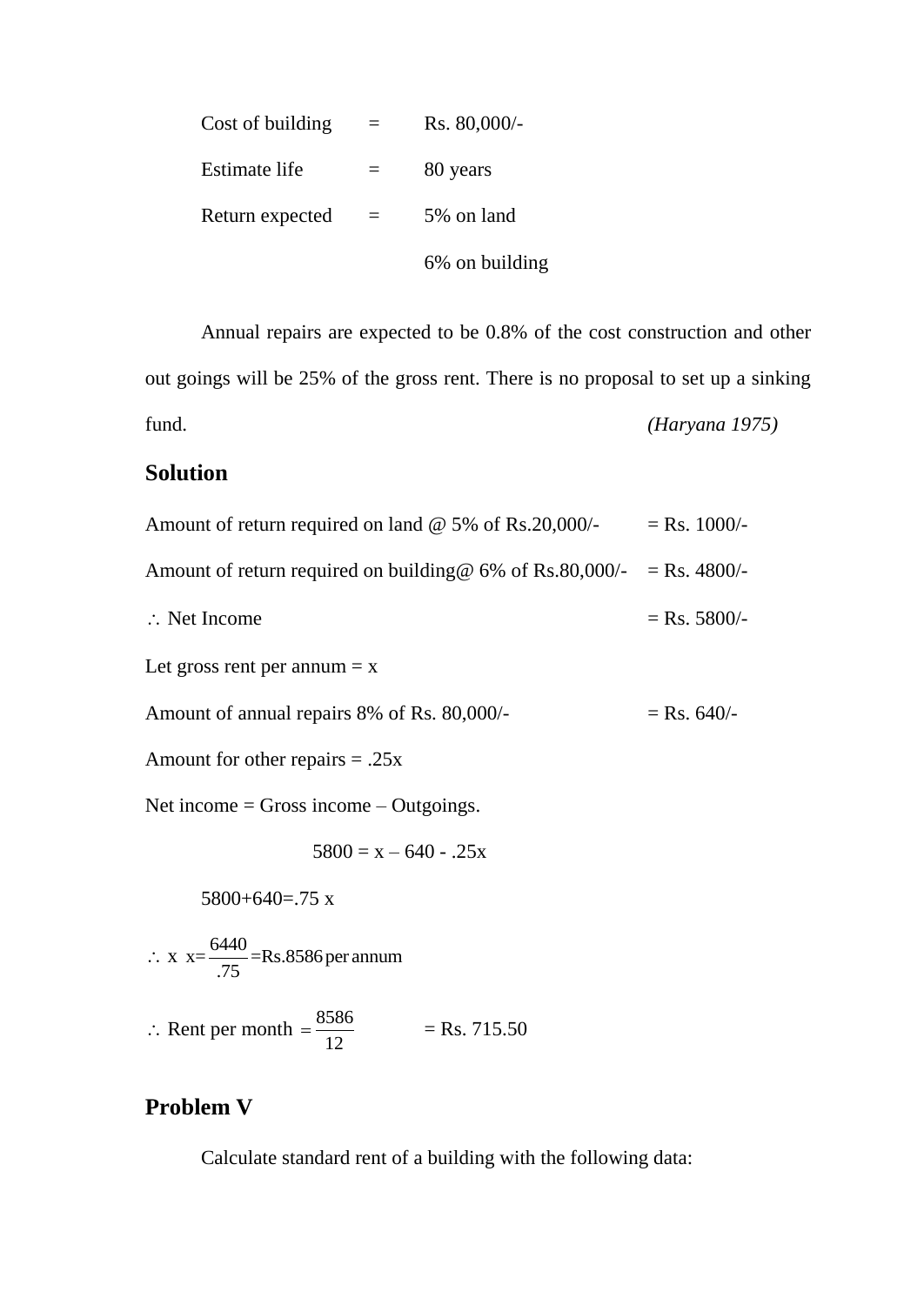| i) Cost of land                | $=$ Rs. 40,000/-                     |
|--------------------------------|--------------------------------------|
| ii) Cost of building           | $=$ Rs. 50,000/-                     |
| iii) Expected life of building | $= 60$ years                         |
| iv) Return expected            | $=$ 5% on land<br>8% on building     |
| v) Annual repairs              | $= 0$ 10% on the cost of building    |
| vi) Sinking fune               | $= 0$ 30 of the return from building |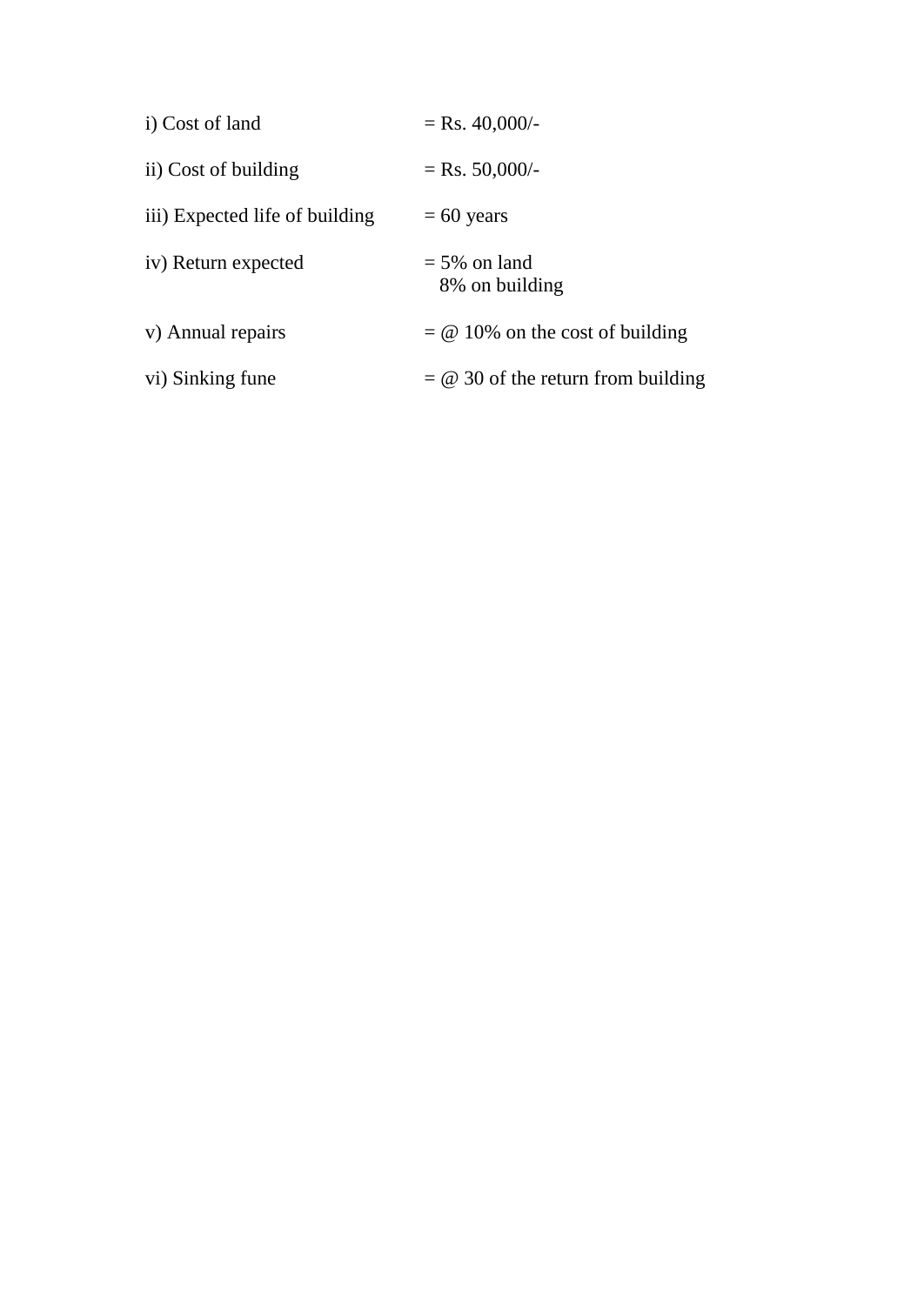#### **INTRODUCTION**

It is the primary task of an Executive Engineer and S.D.E. to a supervise the accounts of their department as strictly as they supervise the works. They must follow the rules as mentioned in Departmental Financial Rules (D.F.R) manual in case of any fault on the part the officers, there is no rule to absolve them of their responsibility to apply the rules. In a department the principle account record book is "Cash Book"

Cash includes all legal tender coins, currency notes, recognized by Reserve Bank of India, demand drafts, cheques, payable on demand, revenue stamps etc.

Postal stamps, national saving certificates, government securities, bonds etc. are not treated as cash.

#### **Cash Book**

It is a very important book maintained in a division and sub-division. This book has record of all transactions i.e. all receipts and payments of the department. It is maintained on P.W.A. Form I. The pages of the register are machine numbered. Such page has receipt side on the left and payment side on the right.

#### **Maintenance of Cash Book**

All transactions of cash receipts and payment of a division or sub-division taking place, day by day, are recorded in register P.W.A.I. Its pages are machine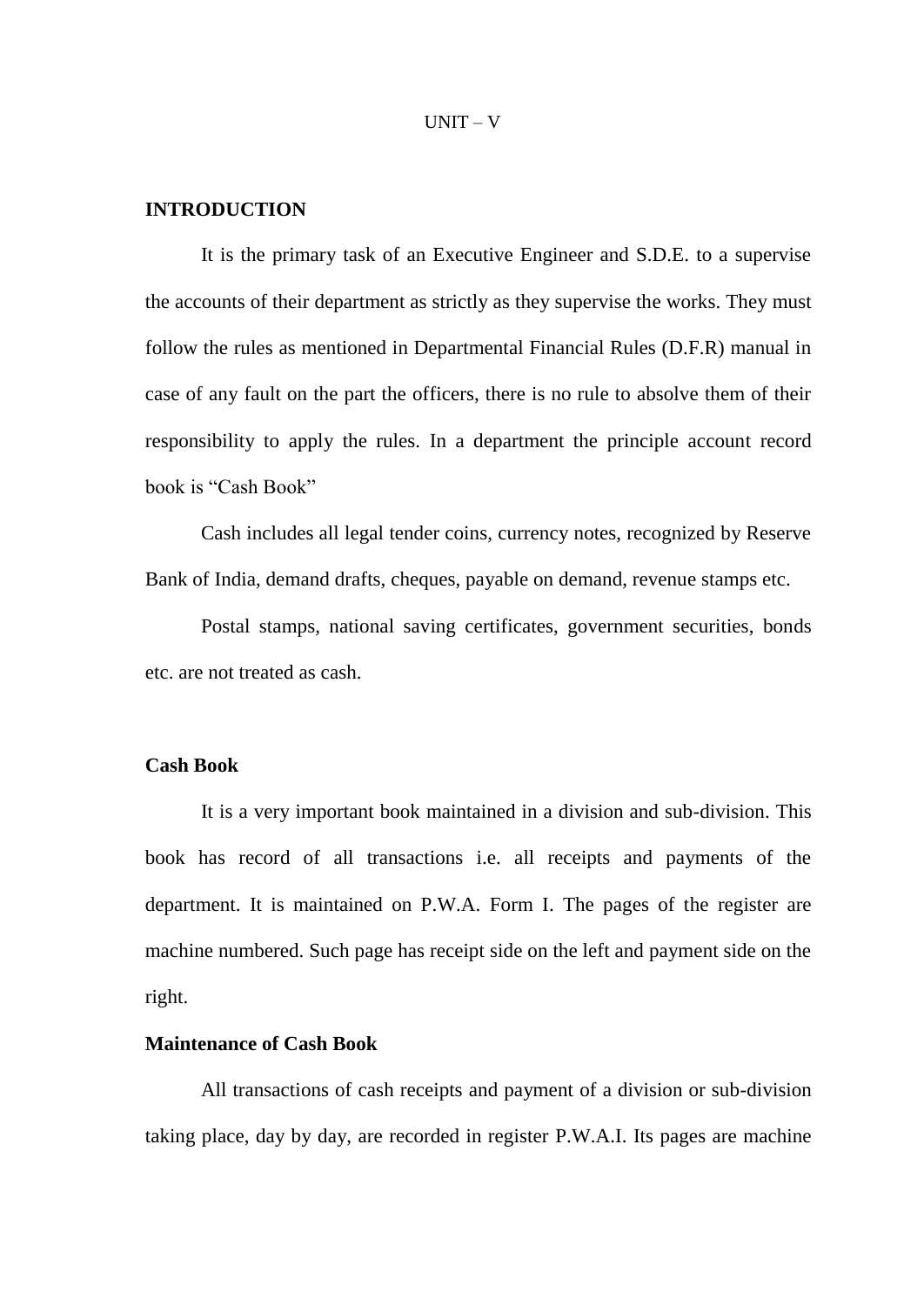numbered. Each page has receipt side on the left having 5 columns and payment side on the right having 7 columns. The points to be kept in mind are as under:

- 1. All transactions should be maintained in the cash book by Divisional Engineer or S.D.E. as a regular arrangement.
- 2. All entries in the cash book must be made day by day in the concise and clear manner and transactions invariably recorded at the time and on the date on which they actually occur and strictly in order of their occurrence.
- 3. Interpolation of entries should be avoided but when it becomes necessary to make an entry between two ruled lines or make any addition or alterations, these entries should be duly attested with signatures.
- 4. Incorrect entries should be crossed and correct entries written should be duly attested with dated initials of the disbursing officer.
- 5. The S.D.E. should see that no line is left blank and also between two entries. The same blank space should be cancelled with diagonal lines.
- 6. On payment side, there are two money columns, column 9 is meant for cast payment while columns 10 and 11 for payment by cheques.
- 7. The cash in chest must be kept as low as possible.
- 8. The cash book must be checked by S.D.E. daily or whenever he is available at his sub-division, with reference to vouchers and receipts (P.W.A. 3). After checking both sides accounts, dated initials should be put under last entry.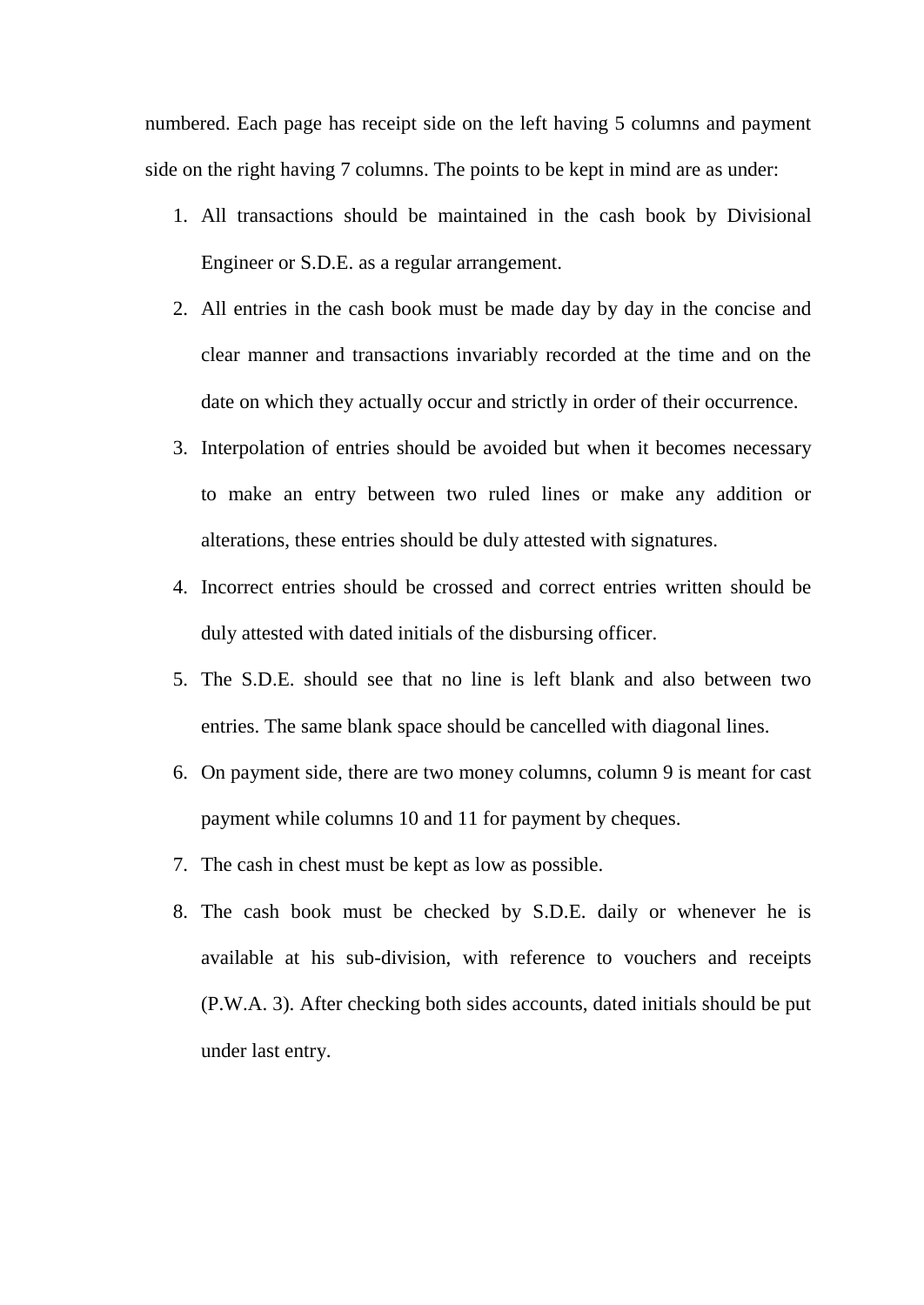- 9. When a cheque is issued to add cash in the chest, its amount and number are recorded on payment side. The account is simultaneously entered on receipt side as cash from treasury.
- 10.When a new cheque is issued against a Time barred or lost cheque, the entry in red ink is made in column 8 only. The amount of the cheque is not to be shown in column 11. A certificated of "Non-payment" from the bank is necessary before issuing a new cheque.
- 11.When a cheque previously issued is to be cancelled, a minus entry in column 11 should be shown. A cross reference against original entry is necessary. Reason of cancellation should also be given.
- 12.If an officer issues a cheque on tour he should enter the payment as soon as he reaches the head quarters, in column 1, the entry is made as date of entry of cheque/date of issue of cheque.
- 13.Temporary advance or Imprest given should be entered in column 8, in red ink. The amount is not entered in column 9 as it still forms the part of cash. In the column of money, only increase or decrease of imprest is recorded.
- 14.Balancing: The cash book should be balanced on the date prescribed for closing of cash book accounts of the month. It is advisable to have weekly balancing if entries are numbered.
- 15.The details of actual cash found at the monthly counting should be recorded in form P.W.A. 2 and a certificate of the reconciliation of book balance with the actual one recorded below the closing entries of the month.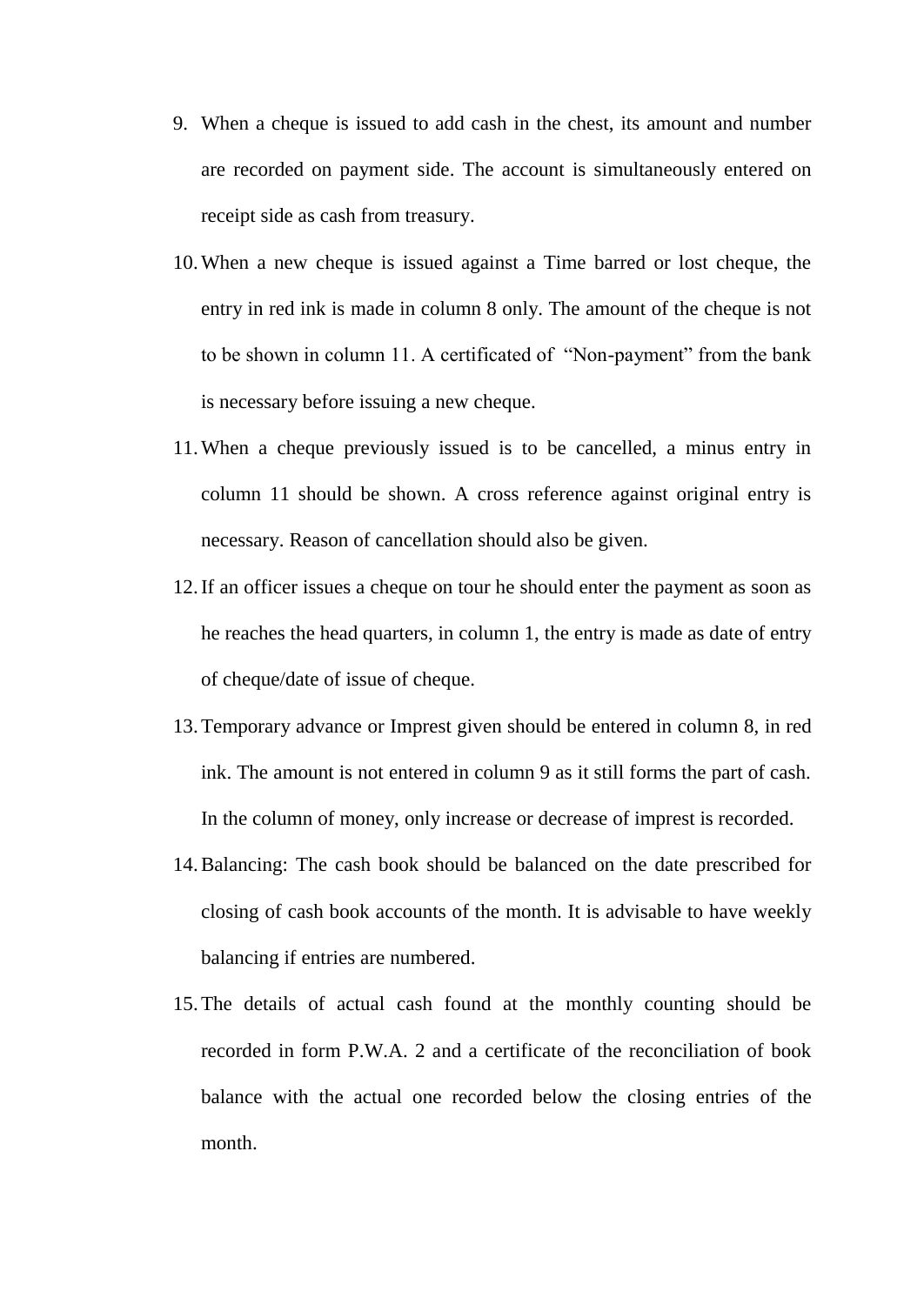- 16.Whenever it is found that cash in the chest is not as per balance of the cash book, it should unless the error can be detected, be set right at once, be rectified forthwith by making the necessary receipts or payment entry. "To cash found surplus" under public works deposit or "Under miscellaneous P.W. Advances". As the case may be.
- 17.The actual balance of cash in each chest should be counted on the last working day of each month.
- 18.The details of actual balance should be recorded and a certificate of the count of cash specifying both in the words and figures, the actual cash balance (excluding imprest an temporary advance) and reconciliation of the balance so counted with the book balance should be recorded below the entry of each month.

19.The cash book should always be kept under lock and key.

#### *Subsidiary Cash Book*

The cash transaction relating to salaries of regular establishment is maintained in "Subsidiary cash book". The cash related to this cash book is kept separate from that of main cash book.

#### *Debit & Credit*

Any amount which the government owes to other agencies is known as Debit and any amount which the government receives from others is called "Credit".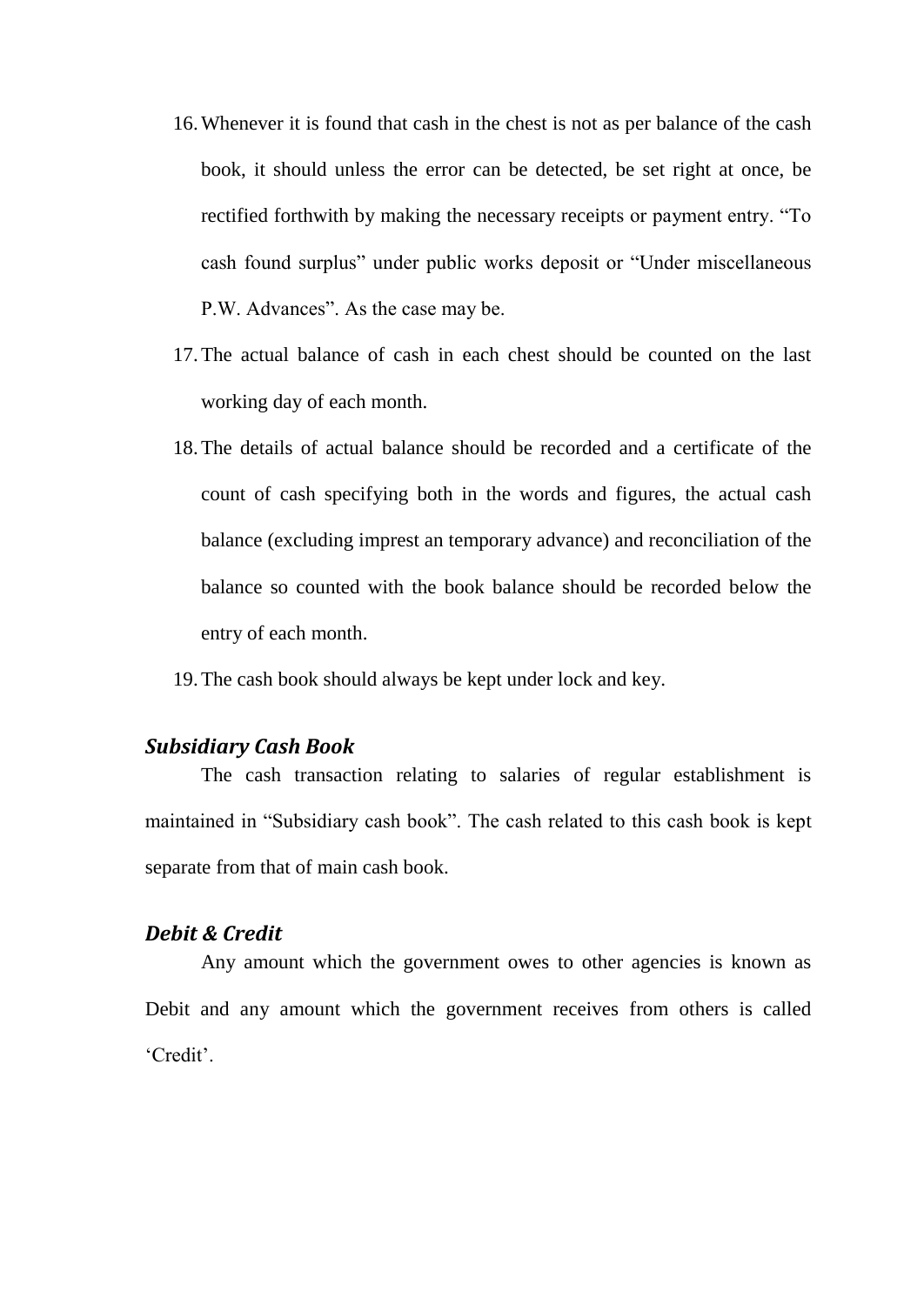# **Common Irregularities In Writing A Cash Book**

When any construction made for maintaining a particular book e.g. Cash book is not follows. It becomes an irregularity, Although these irregularities may be of minor nature, but their impact may nor be that minor. The common irregularities are as under:

- (a) Blank space left between two consecutive lines
- (b) Corrections not initialed with date
- (c) Entries not done as per their date of occurrence
- (d) Overwriting and interpolation done but not properly attested.
- (e) Cash book not checked by Executive Engineer
- (f) Detail of balance not correct
- (g) Other instructions as given in manual of order of PWD not followed.

#### **Imprest**

It is maintained on form P.W.A. 3 It is a fixed sum if money given to a subordinate to enable him to make patty payments for the work done for department. The power to gave imprest to an individual is given by a competent authority, with the understanding that no prior sanction is necessary for making payment.

# *Mainterance of Imprest Account*

- 1. The fixed amount of imprest is entered in red ink in column 5. If additional amount is taken during the month, it is also entered in the same way.
- 2. Entry for payment should be done strictly in accordance with their occurrence.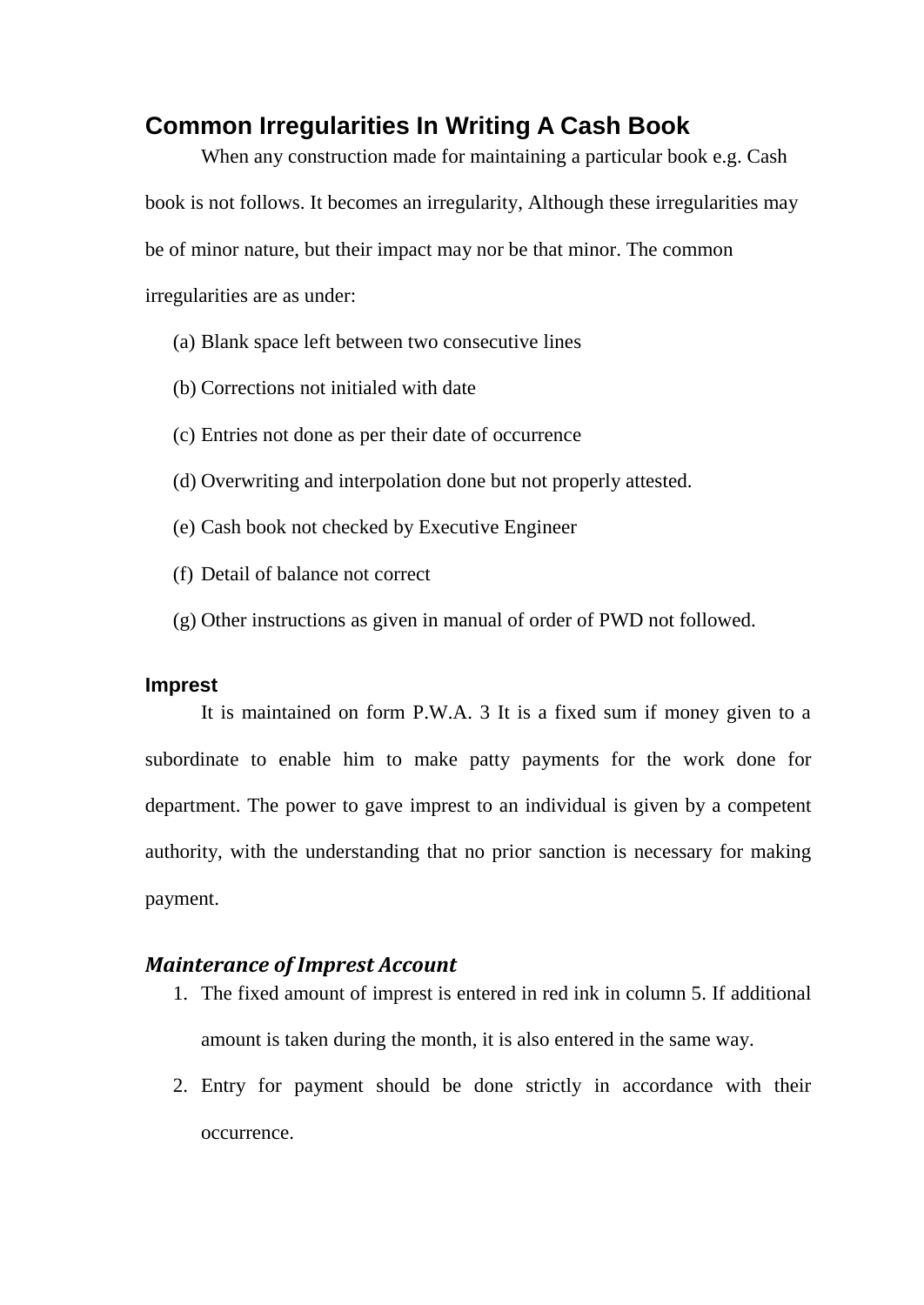- 3. Vouchers for payments should be kept as a proof of payment and a certificate on it, "paid by me", should also be given.
- 4. For keeping record of imprest, no other advance should be mixed with the imprest amount.
- 5. The column 3 of the form is meant for full description of the work done or supplies made and name of the work for which purchase has been done.
- 6. Account of imprest should be closed at least 2 days before the closing of cash book.

# **Imprest Cash Accounts**

Impreset cash book of Sh……………………………………….

| Month & | Voucher        | Transactions | Amount of           | Total | Head of |
|---------|----------------|--------------|---------------------|-------|---------|
| Date    | No.            |              | <b>Cash Payment</b> |       | Account |
|         | $\overline{2}$ | 3            | 4                   | 5     | 6       |
|         |                |              |                     |       |         |
|         |                |              |                     |       |         |
|         |                |              |                     |       |         |

# **Temporary Advance**

This is an advance given to a subordinate by the disbursing officer to enable him to make certain specific payments, such as payment to labour engaged on muster roll, pay-bill of work-charged establishment or any other payment for which passing orders have already been give.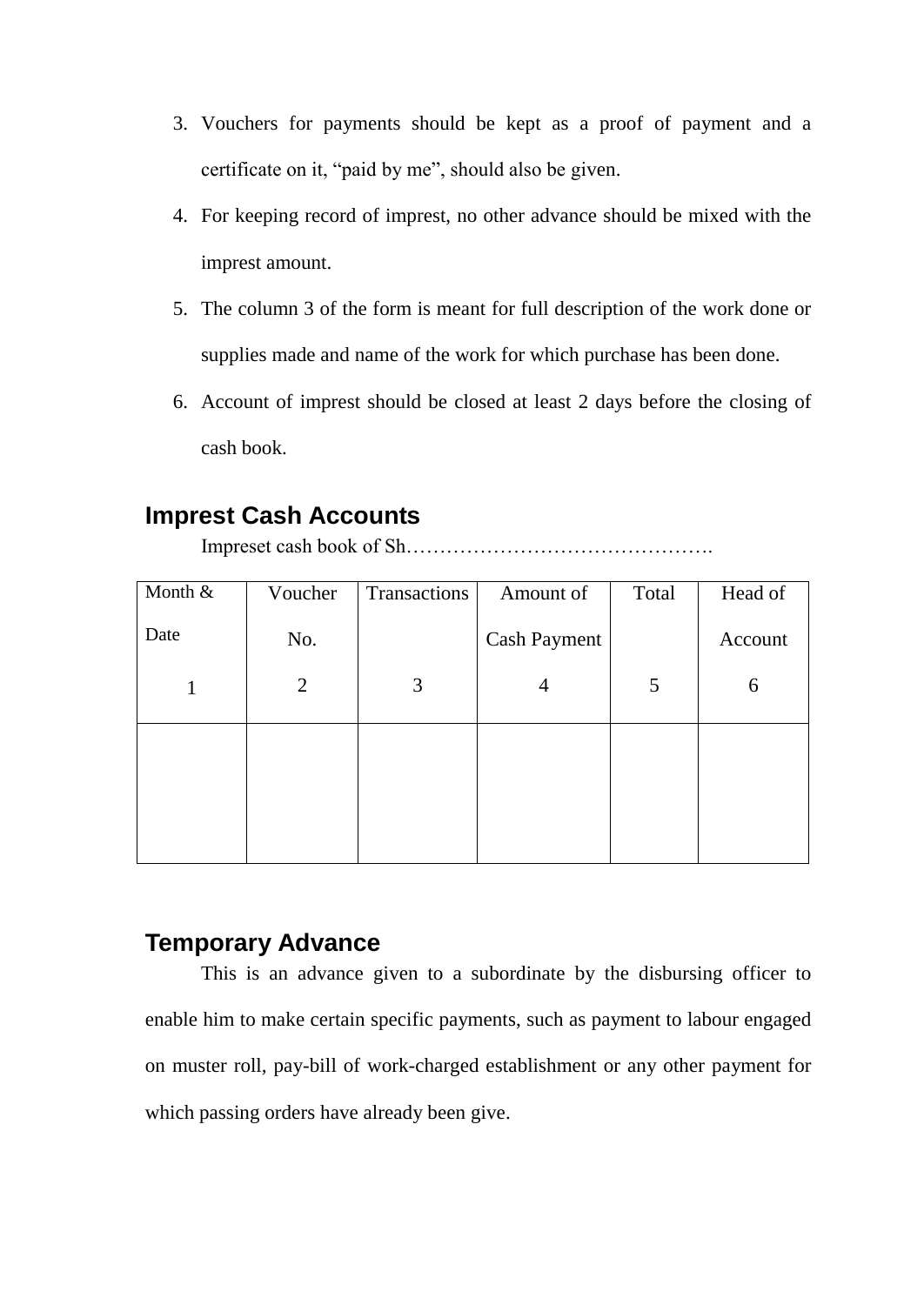The account of temporary advance is entered in form P.W.A.3. The balance after disbursing the amount should be deposited back, as early as possible.

# **Treasury Challans**

Any payment to be made to any govt. department is deposited in Government treasury or subtreasury, in the specific head allotted to that department. For this purpose, challan form 32-A is filled in triplicate. The form shows name and address of the depositor, full particulars for which the deposit is done, Head of account and orders to the bank. One cop duly signed by Treasury officer, is returned to the depositor as a proof of his deposit. This copy is presented to officer incharge, who makes an entry in receipt side in his cash book.

The second copy is required in the treasury. The third one is sent to the concerned department for information and record.

# **MISCELLANEOUS**

#### **Cash Balance Reports**

As soon as the cash book of the month has been closed, the S.D.E. should sent the following balance report or Divisional Engineer. The points to be sent are:

- i) That there is no large cash balance
- ii) That temporary advances are cleared before the close of the month
- iii) That the amount of interest with officers or subordinates, is not excess of requiriement.

## **Cancellation of Cheques**

The following reasons result in cancellation of a cheque